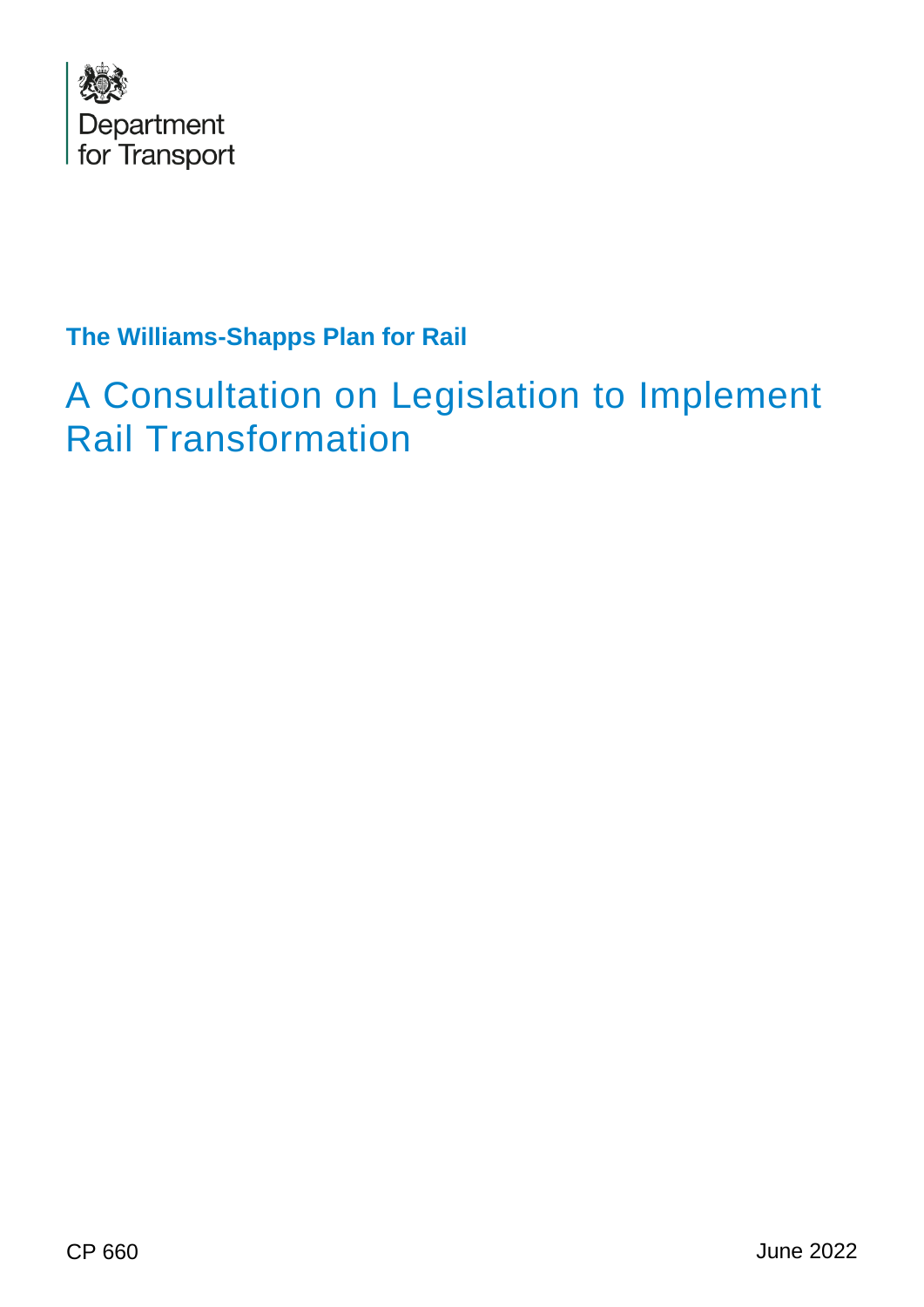

# **The Williams-Shapps Plan for Rail A Consultation on Legislation to Implement Rail Transformation**

 by the Secretary of State for Transport by Command of Her Majesty Presented to Parliament

June 2022

CP 660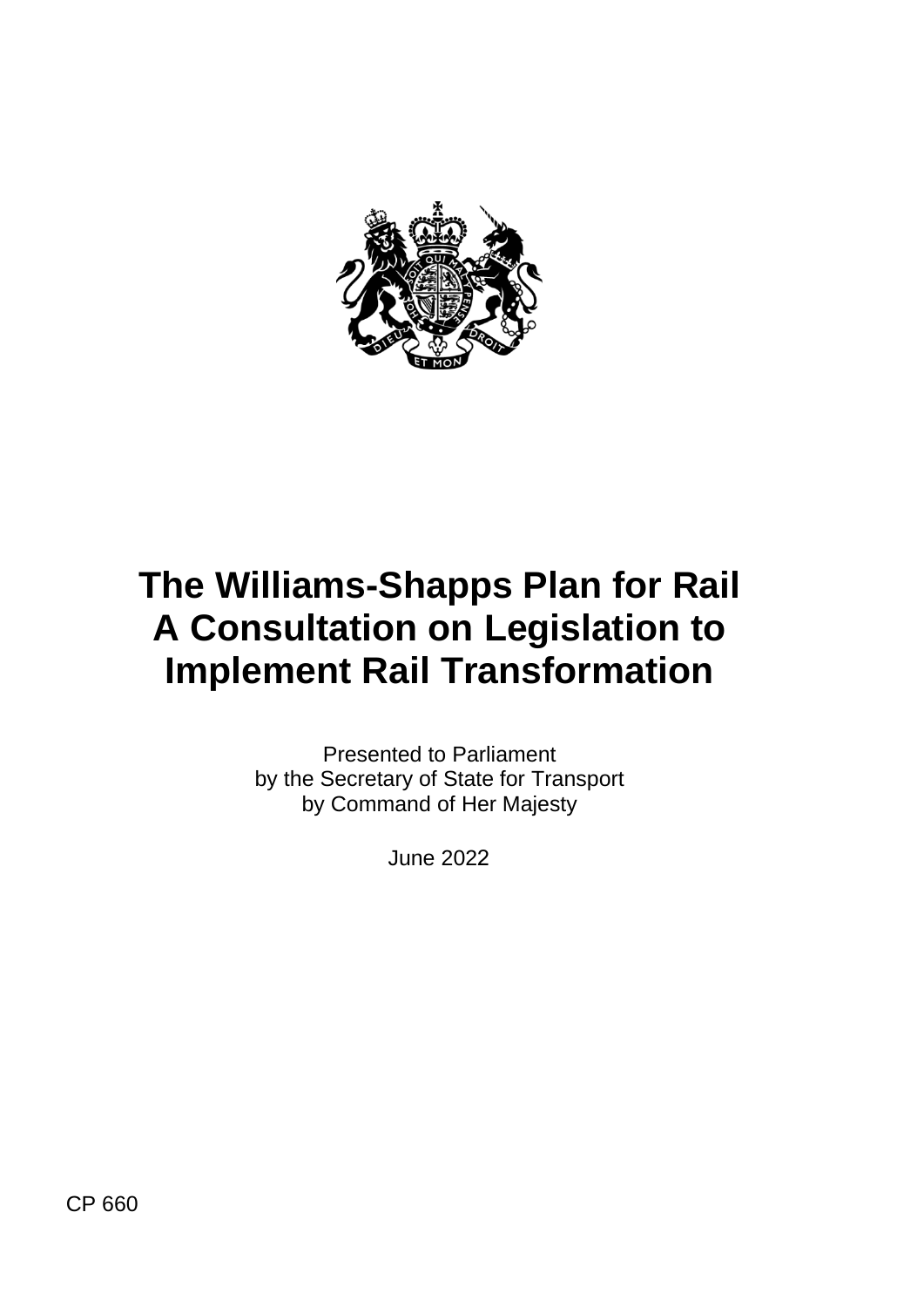Department for Transport Great Minster House 33 Horseferry Road London SW1P 4DR

# **OGL**

© Crown copyright 2022

 This publication is licensed under the terms of the Open Government Licence v3.0 except where otherwise stated. To view this licence, visit [nationalarchives.gov.uk/doc/open](http://www.nationalarchives.gov.uk/doc/open-government-licence/version/3)[government-licence/version/3.](http://www.nationalarchives.gov.uk/doc/open-government-licence/version/3)

 Where we have identified any third party copyright information you will need to obtain permission from the copyright holders concerned.

This publication is available at [www.gov.uk/official-documents.](https://www.gov.uk/government/publications)

 Any enquiries regarding this publication should be sent to us at [www.gov.uk/government/organisations/department-for-transport.](http://www.gov.uk/government/organisations/department-for-transport)

ISBN 978-1-5286-3226-3

E02720298 06/22

Printed on paper containing 40% recycled fibre content minimum.

 Printed in the UK by HH Associates Ltd. on behalf of the Controller of Her Majesty's Stationery Office.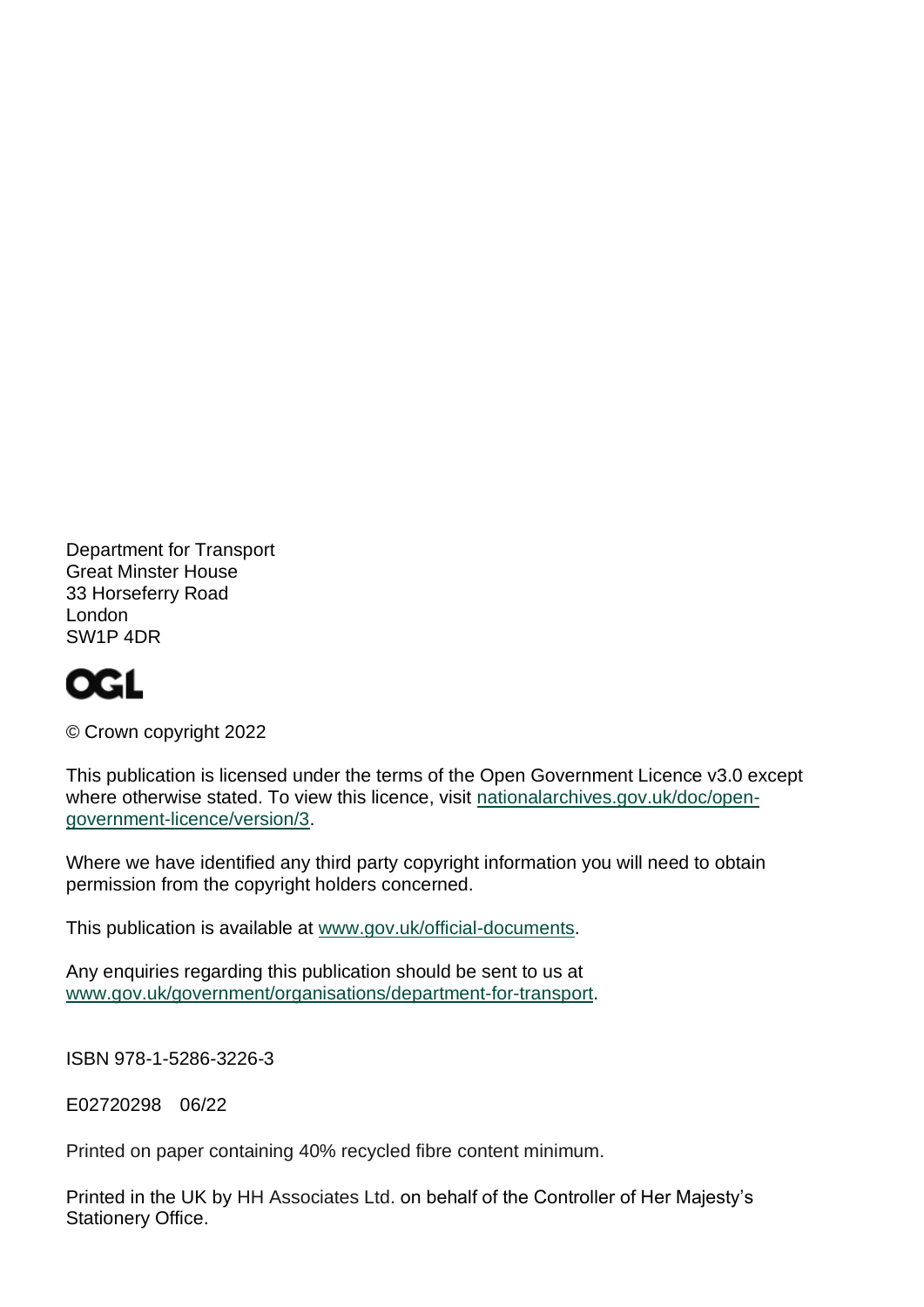## CORRECTION SLIP

Title: The Williams-Shapps Plan for Rail A Consultation on Legislation to Implement Rail Transformation

Session: 2022/23

CP 660

ISBN: 978-1-5286-3226-3

Correction:

On page 1, text currently reads: June 2021

On page 1, text should read:

June 2022

Date of correction: 10/06/2022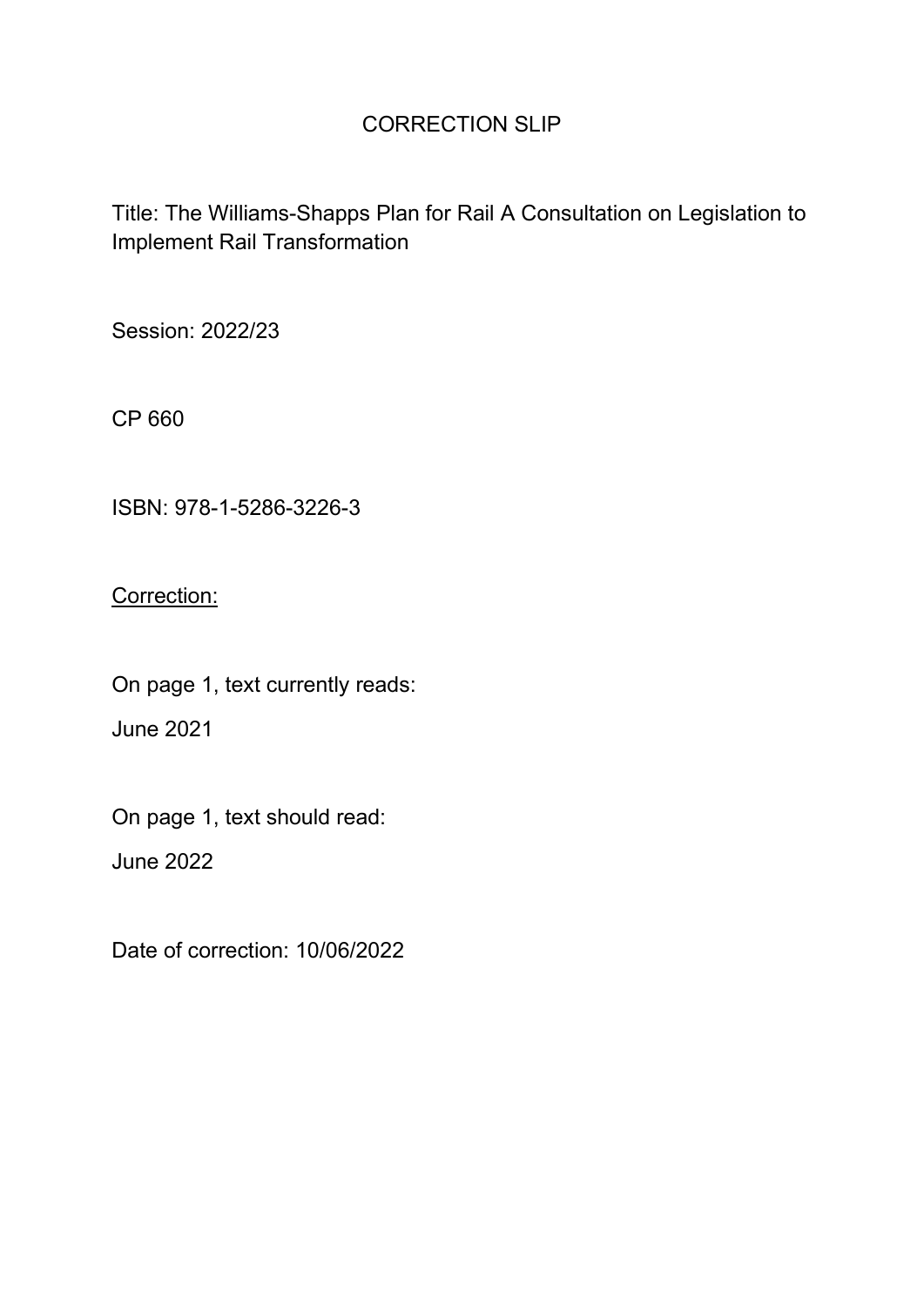# **Contents**

| Foreword                                                                      | 6  |
|-------------------------------------------------------------------------------|----|
| <b>Executive Summary</b>                                                      | 10 |
| The Williams-Shapps Plan for Rail                                             | 10 |
| <b>This Consultation</b>                                                      | 10 |
| How to respond                                                                | 13 |
| Freedom of Information                                                        | 14 |
| Confidentiality and Data Protection                                           | 14 |
| 1. Introduction                                                               | 15 |
| Where We Are Today                                                            | 15 |
| <b>Consultation Process</b>                                                   | 17 |
| The Current Structure of the Rail Industry in Great Britain                   | 19 |
| 2. Establishing Great British Railways                                        | 24 |
| Introduction                                                                  | 24 |
| The Core Functions and Duties of Great British Railways                       | 26 |
| Introducing the New Contracting Approach, Passenger Service Contracts         | 27 |
| Amending Retained EU Regulation 1370/2007                                     | 29 |
| Securing Better Use of the Rail Network                                       | 31 |
| Supporting Improvement Through Effective Competition and Strong Collaboration | 35 |
| 3. Establishing the New Sector Structure                                      | 40 |
| Introduction                                                                  | 40 |
| Great British Railways' Relationship with Government                          | 41 |
| A New Governance Framework                                                    | 42 |
| Independent Scrutiny and Challenge                                            | 49 |
| 4. Reform of Wider Industry Structures and Processes                          | 52 |
| Introduction                                                                  | 52 |
| Transport Focus - A New Passenger Champion                                    | 52 |
| Improving Accessibility on the Railways                                       | 55 |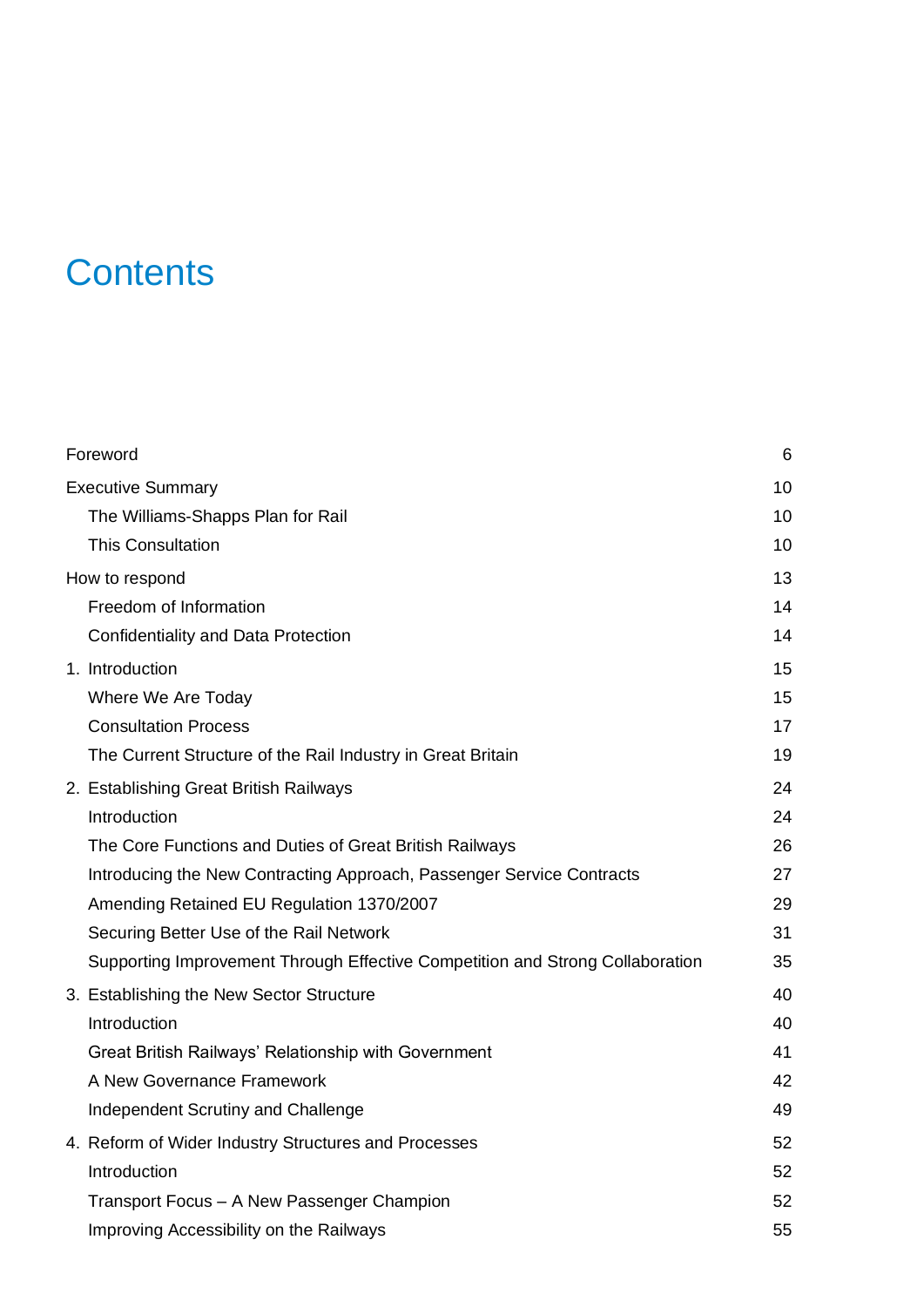| <b>Promoting Open Data</b>                                      | 57 |
|-----------------------------------------------------------------|----|
| Ratification of the Luxembourg Rail Protocol                    | 58 |
| 5. Conclusion                                                   | 60 |
| For Passengers and Local Communities                            | 61 |
| For Freight Operators and Customers                             | 62 |
| For Funders, Investors, Commercial Partners and the Taxpayer    | 62 |
| What will happen next                                           | 64 |
| Annex A: Summary of Existing Legislation Governing the Railways | 65 |
| Annex B: Full list of consultation questions                    | 69 |
| Annex C: Consultation principles                                | 73 |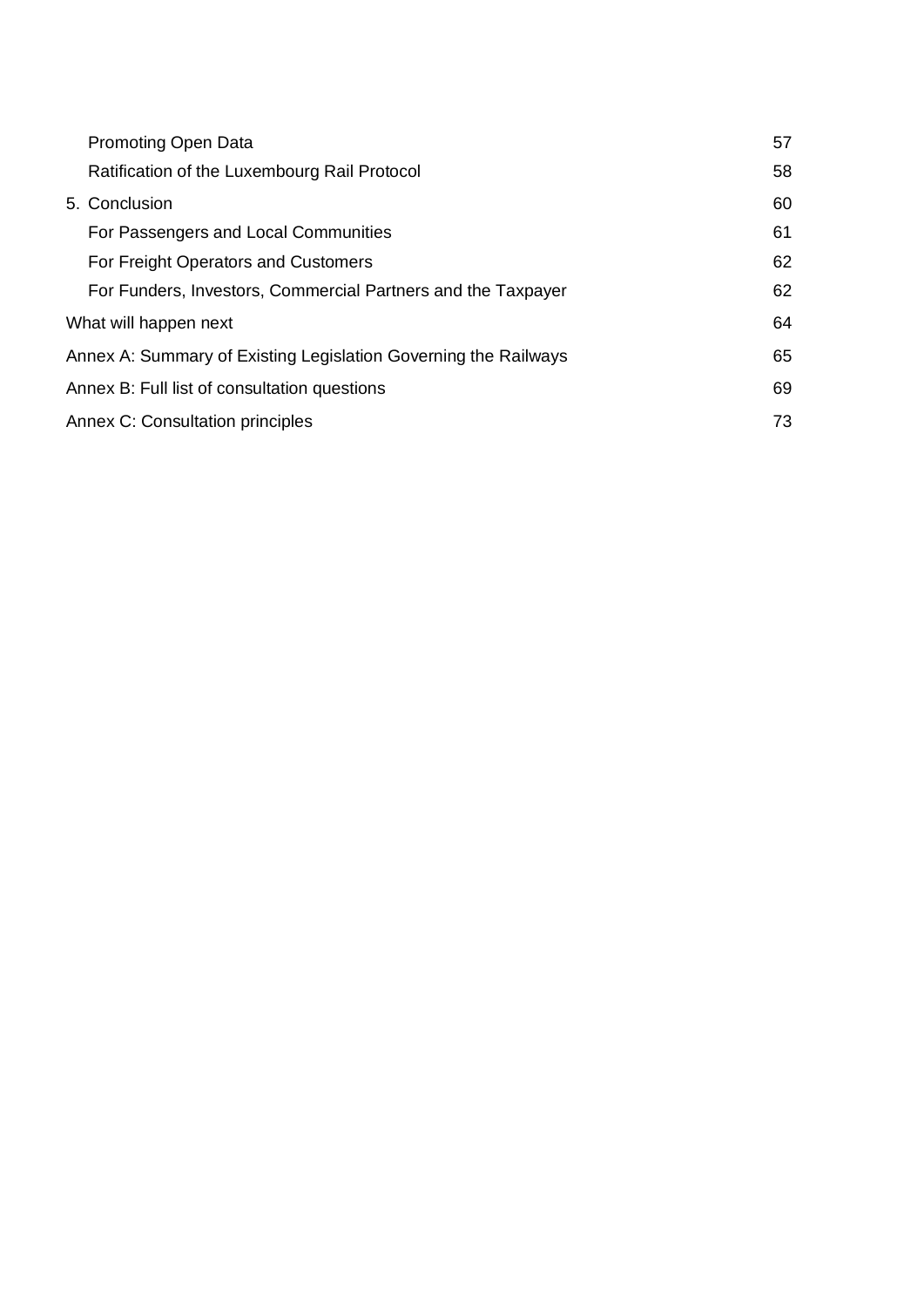# <span id="page-6-0"></span>Foreword



**The Rt Hon Grant Shapps MP**  Secretary of State for Transport



 **Wendy Morton MP**  Minister of State for Rail

 For the first time in 25 years, we have an opportunity to fundamentally reform our railways. Getting this right means we can ensure this historic industry delivers for its users, setting it on a more sustainable and secure footing. It also means delivering a stronger, more levelled up and increasingly green economy, of which the railways are a crucial part. However, over many years, it has become clear that our railways are not serving passengers, freight users nor the taxpayer well. Spiralling costs, delays to upgrades and commercial failures, including the collapse of franchises and a disastrous timetable change in May 2018, proved this. The issues were stark: too many trains were late, overcrowded or cancelled, meaning that our railways were too often failing in their duty of delivering a high-quality, reliable service for their customers. COVID-19, which exacerbated challenges to the sector's operating model, forced us to confront these long-term trends head on. It's clear that rapid change is necessary, but government cannot deliver this change alone. This consultation seeks to hear from those who use the railway, the wider public and the industry on the proposed legislative changes needed to deliver transformation of the railways.

 In 2018, we commissioned Keith Williams to carry out the first root and branch review of the rail industry in a generation. More than 750 representations were made to the Williams Review and Keith and his team met with more than 200 groups up and down the country. The review was extended to ensure its conclusions were still appropriate in the context of the COVID-19 pandemic. In May 2021, we published the Williams-Shapps Plan for Rail, heralding the start of the biggest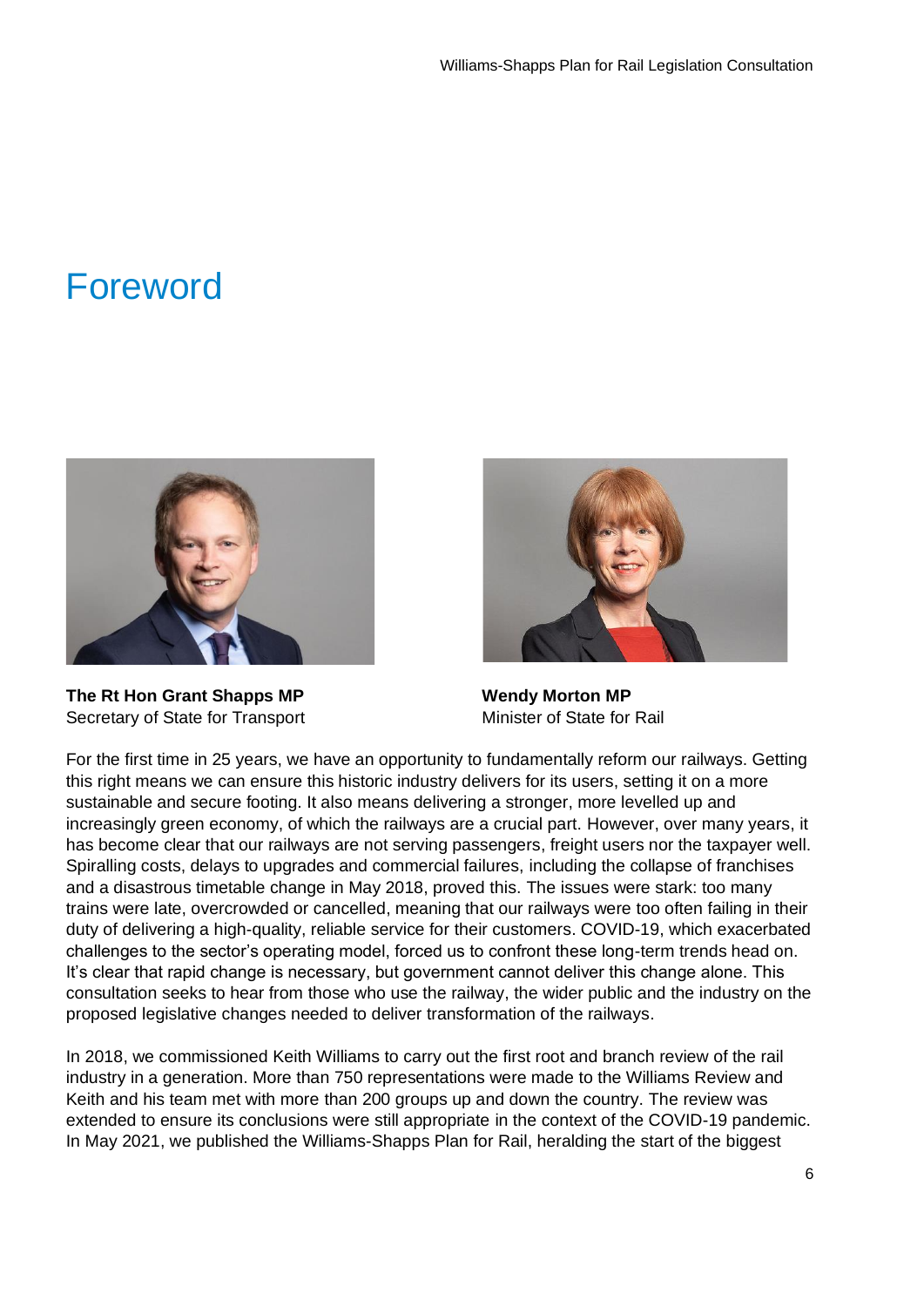transformation of the railways in three decades, putting passengers and freight customers first, delivering for taxpayers, and combining the best of the public and private sectors.

 At the heart of the transformation of the railways is the creation of a new public body, Great British Railways, that will bring the vast majority of the network under single national leadership and end years of fragmentation. This is not re-nationalisation but, rather, simplification. The rail sector today consists of dozens of organisations, each with different motives, interests and incentives that do not always align with each other. The complexity of the railways needs to change – a guiding mind is required to bring the whole system together and provide direction. Great British Railways will own the infrastructure, receive the fare revenue, run and plan the vast majority of the network and set most fares and timetables. Network Rail, the current infrastructure owner, will be absorbed into this new organisation, as will many functions from the Rail Delivery Group and Department for Transport.

 There will be a new brand, identity and culture for the whole system, built upon the iconic double arrow, with national and regional sub-identities. There will be a rollout of digital payment methods, automated compensation and new products to modernise the railways. Great British Railways will be a new organisation, not just a larger version of Network Rail, and it will spearhead a new culture of putting passengers and freight customers first. Great British Railways will also play an important role in delivering the government's commitment to unite and level up the whole of the country. It will be organised around regional divisions so that decisions are made closer to the places the railways serve, with new partnerships between Great British Railways and local government to give local leaders a greater say in how railways are run in their areas. These changes will ensure the sector works in the interests of passengers and freight customers, creating a financially sustainable railway which delivers for taxpayers – we are absolutely clear that costs must be reduced, efficiency increased and savings delivered. It is estimated that after five years the Plan for Rail will deliver an estimated £1.5 billion a year in savings, equivalent to 15% of the network's prepandemic fares income.

 The private sector has played an integral role in improving our railways over the past 25 years. These plans are designed to take the very best of the private sector and fuse it with a single guiding mind that can drive benefits and efficiencies across the system as a whole. It will unleash new opportunities for private sector delivery in areas such as long-term asset maintenance and open up data for developers to provide new services, such as innovation in journey planning. And within its regional railways structure, Great British Railways will work with local supply chains to identify and foster new, innovative businesses and commercial partnerships and better support regional economies. A new offer for the vital rail freight sector will also provide greater opportunities for growth, helping it to maximise its economic and environmental contribution.

 The complicated and broken franchising system will be replaced by new Passenger Service Contracts, designed to invigorate the competitive market and improve services. These new contracts will be based on strong incentives for private operators to run high-quality, punctual services, manage costs, attract more passengers and innovate for fair reward.

 Transformation on this scale cannot happen overnight, but the journey to deliver a railway that meets the needs of passengers and freight customers is well underway.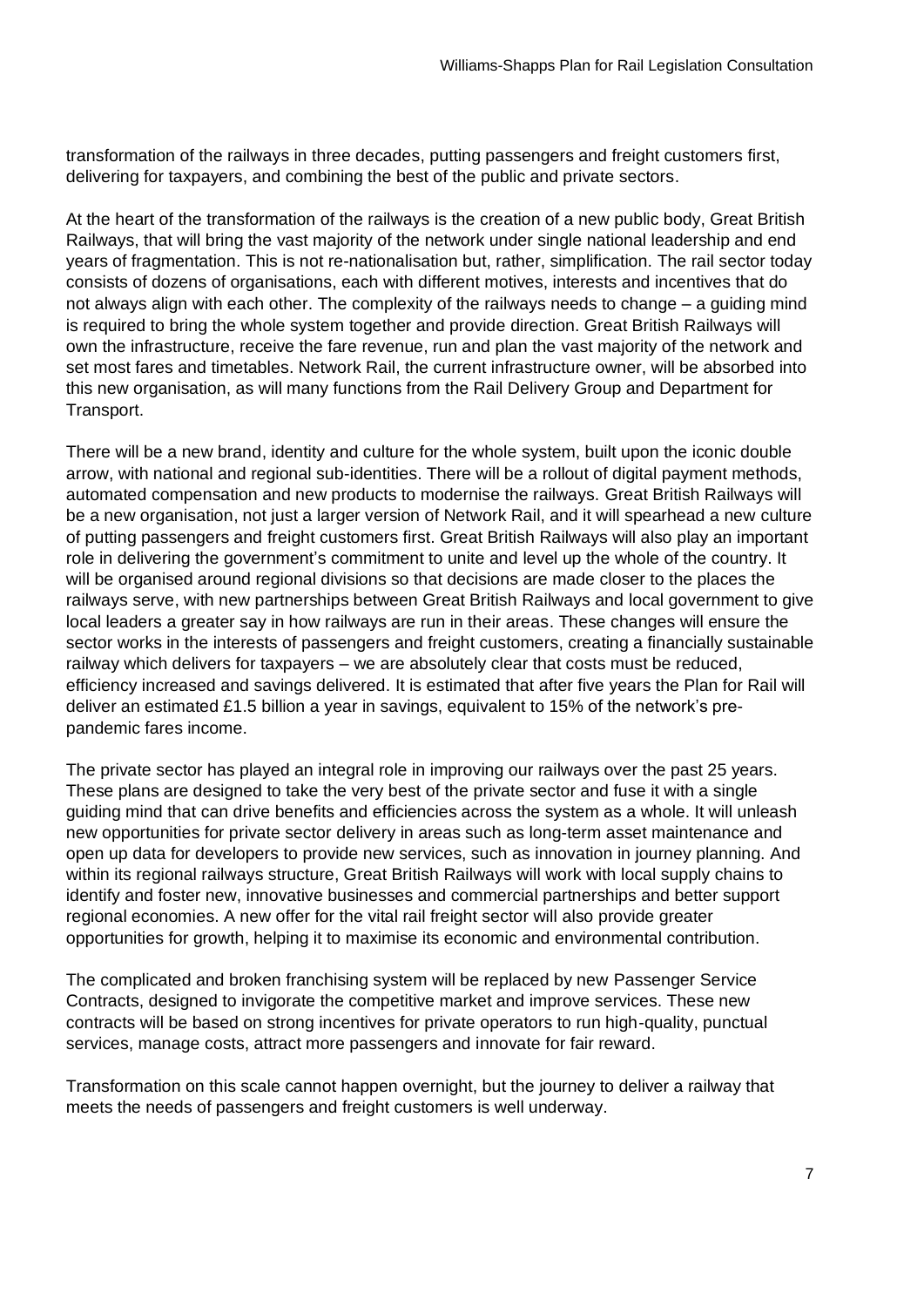Last year, we launched the Great British Railways Transition Team under the leadership of Andrew Haines, a respected industry leader and Chief Executive of Network Rail, and earlier this year we launched a competition to locate a national headquarters for Great British Railways outside of London - ensuring skilled jobs, investment and economic benefits are focused beyond the capital. A final decision on the location is expected in the Summer.

 When we created the Transition Team, we set out eight core goals that would define Great British Railways:

- Changing the culture of the railways, not simply creating a bigger version of Network Rail
- Thinking like customers, both passengers and freight, and putting them first
- Growing the network and getting more people travelling
- Making the railways easier to use
- Simplifying the sector to do things quicker, driving down costs and being accountable
- Having a can-do, not a can't do culture
- Harnessing the best of the private sector
- Playing a critical role in the national shift to net zero

 Even before Great British Railways is formally in existence, we are already starting to deliver. In June last year, we launched new flexi-season tickets to cater for our customers' changing working patterns. In August 2021, we began a national accessibility audit of all stations in Great Britain, and at the time of publication over 1000 stations have already been surveyed. In October, we announced £360m of new funding to extend London-style pay-as-you-go contactless ticketing to regional commuter networks.

 In November, we unveiled transformational rail investment for the Midlands and North: the full electrification of two main lines, the upgrade of a third, three new-build high-speed lines and significant improvements for local services. That month, too, we marked the first restoration under our Restoring Your Railway manifesto commitment, with the reopening of the Dartmoor Line between Okehampton and Exeter.

 In December, the Transition Team launched a call for evidence which will inform the first 30-year whole industry strategy for the railways, providing a strong basis for collaboration across the sector into the future. And this year, in April 2022, we launched the Great British Rail Sale, the nation's biggest ever rail sale cutting travel costs, with more than a million discounted tickets that will help connect friends and families, boost UK tourism and encourage green travel across the country. Alongside this, new National Rail Contacts have been replacing Emergency Recovery Measures Agreements – stepping-stones towards new Passenger Service Contracts.

 And shortly, we will legislate for Great British Railways to become the guiding mind for the railways. This consultation – which will inform that legislation – is not about the principles already set out in the Williams-Shapps Plan, but about the detail lying behind some of those principles.

 We are profoundly committed to our railways and to seeing them flourish into the future and deliver for customers and communities across this country. The plans outlined in this consultation will deliver a rail system that is the backbone of a cleaner, greener public transport system, offering passengers and freight customers a better deal and greater value for money for taxpayers. We are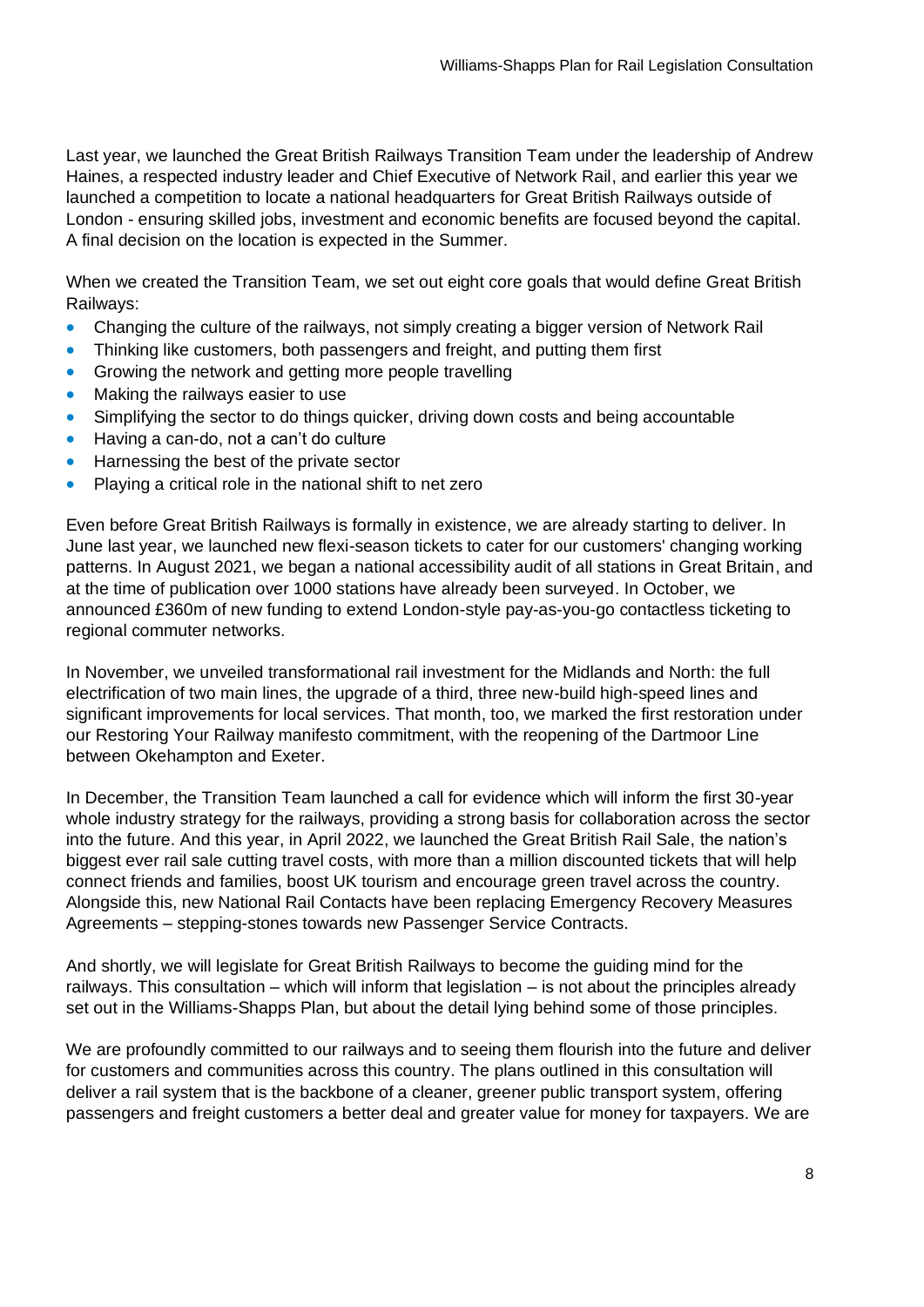seeking your views on these proposals ahead of introducing legislation that will support the delivery of this once in a generation transformation of our railways.

**The Rt Hon Grant Shapps MP**  Secretary of State for Transport

Benes Wendy Man  $\mathcal{S}$ 

<span id="page-9-0"></span>**Wendy Morton MP**  Minister of State for Rail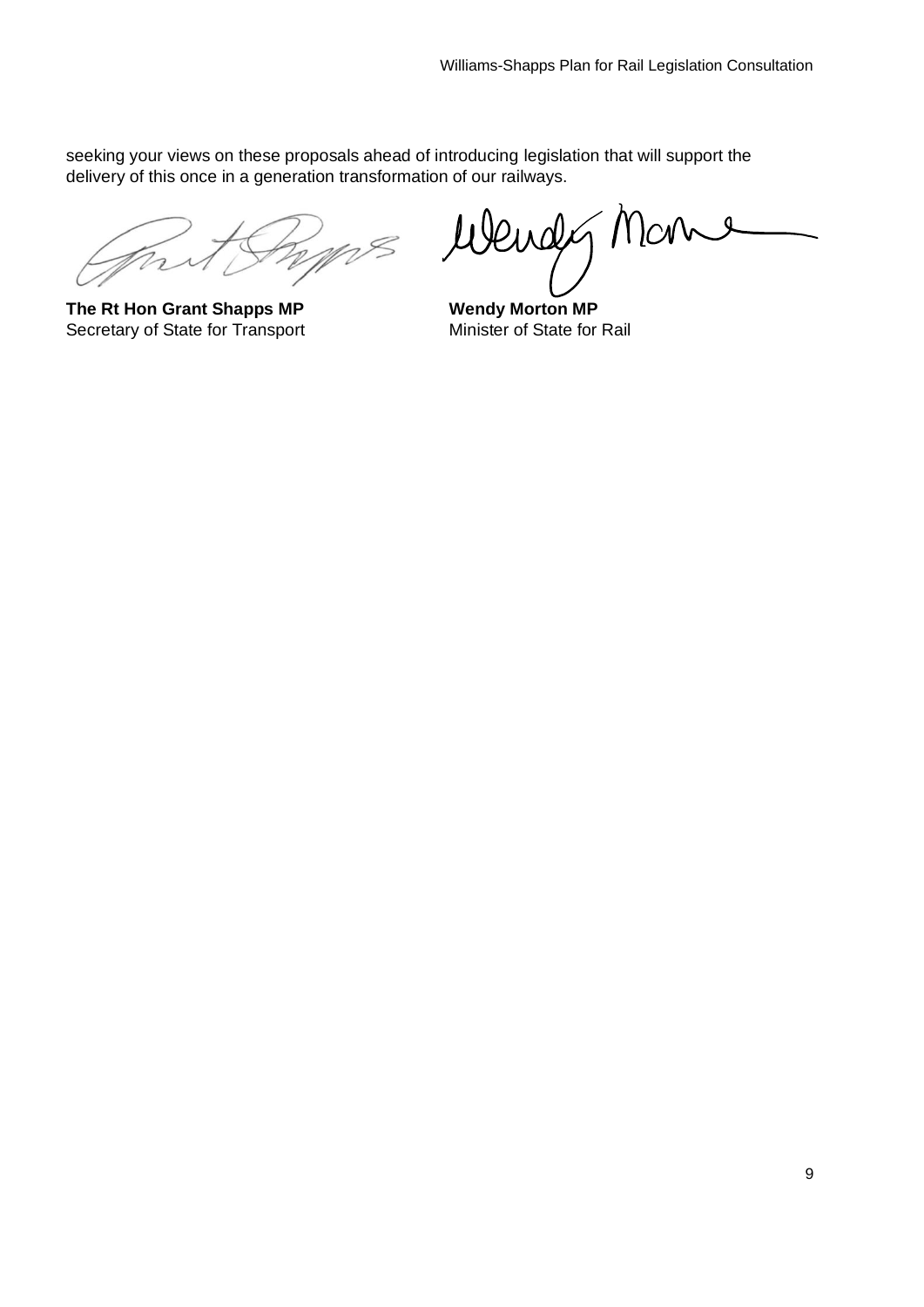# Executive Summary

## <span id="page-10-0"></span> **The Williams-Shapps Plan for Rail**

- • The Williams-Shapps Plan for Rail ('Plan for Rail') heralded the start of a major transformation of Great Britain's railways (Northern Ireland operates separately), to deliver better outcomes for passengers, freight customers and taxpayers.
- • At the heart of the proposals is the creation of a new public body, Great British Railways, that will bring the railway network together under single national, accountable, leadership, ending years of fragmentation. Great British Railways will be the new guiding mind for the railway, bringing together the best of the public and private sectors, integrating track and train by incorporating Network Rail, taking on responsibility from the Department for Transport for procuring and managing passenger train services, and incorporating elements of the Rail Delivery Group.
- • The complicated and broken franchising system will be replaced by new Passenger Service Contracts, designed to invigorate the competitive market, improve services and create a more customer focussed railway. The plan also outlines measures to plan to help meet our net-zero carbon emissions target, reform to fares and ticketing, a new offer for rail freight, and the first ever 30 Year Strategy to ensure our railways help level up and deliver for every part of our country. These are just some of the reforms taking place under the Plan for Rail. improve accessibility across the railway, to deliver a comprehensive environmental
- • The ambitious package of reforms set out in the Plan for Rail will ensure that working in the national interest as a public service. Britain's railways become more customer focused and financially sustainable,

## <span id="page-10-1"></span>**This Consultation**

 • Many of the commitments set out in the Plan for Rail do not require legislation to enact, however, legislation is required to deliver key elements of structural reform.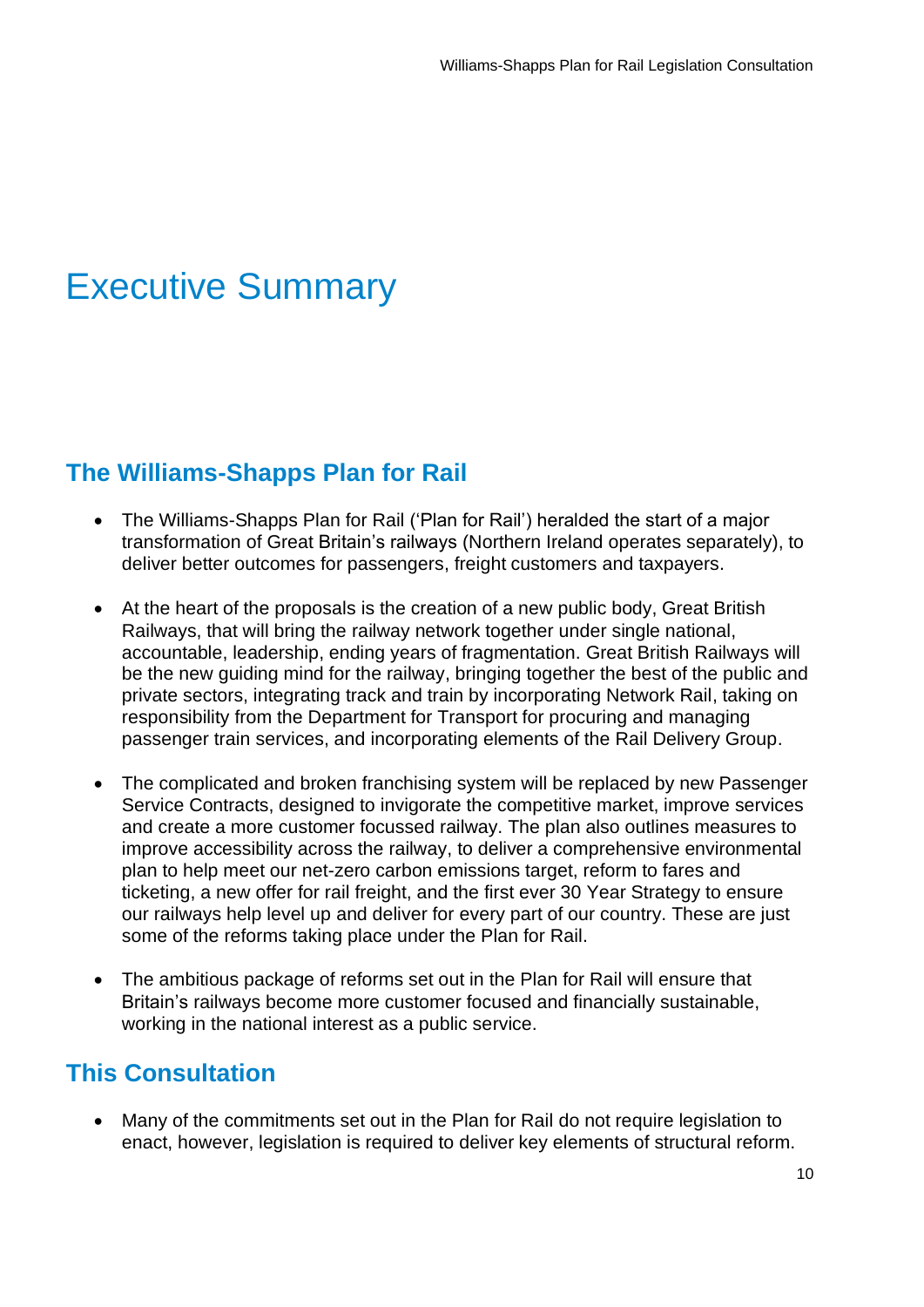This consultation provides further detail on the primary legislative changes that are proposed and seeks your views on these. Your feedback is critical to ensuring this once in a generation transformation of Britain's railways delivers for passengers, taxpayers and freight customers.

- • This consultation focuses on the legislative changes required to deliver Rail Transformation. Some important elements of Rail Transformation are not being consulted on here because they do not require primary legislation, including areas such as innovation, local partnerships, and the 30 Year Industry Strategy, however we will engage on the non-legislative reforms through other mechanisms.
- • The first chapter of this consultation explains the current structure of the Rail Industry, while the remaining chapters provide further detail on the legislation required to deliver the transformational ambitions outlined in the Plan for Rail.

## **Establishing Great British Railways**

- • Great British Railways will be established as a new public body with the purpose of being responsible for running the railways safely and efficiently to maximise social and economic value. A Great British Railways Licence will set out the body's duties and functions.
- • Great British Railways will be responsible for procuring and delivering new Passenger Service Contracts, taking over responsibility from the Department for Transport for doing so. Changes in legislation will facilitate this.
- • Legislation will amend regulations to enable Great British Railways to function as a guiding mind and introduce a power to amend EU derived rail markets legislation in the future with secondary legislation, following consultation. ORR will also be given a new duty, which they will need to consider and weigh up alongside their other duties, to facilitate the furtherance of Great British Railways' policies on matters of access to and use of the railway, where these have received Secretary of State approval.
- • To drive efficiency and innovation, and unlock benefits for customers and taxpayers, legislation will introduce measures to encourage effective collaboration and strong competition.

### **Establishing the New Rail Sector**

 • Great British Railways will be an arms-length body of the Department for Transport, with clear separation between it and Government. A new governance and accountability framework will clarify the roles and responsibilities of key organisations across the rail sector, including Great British Railways. The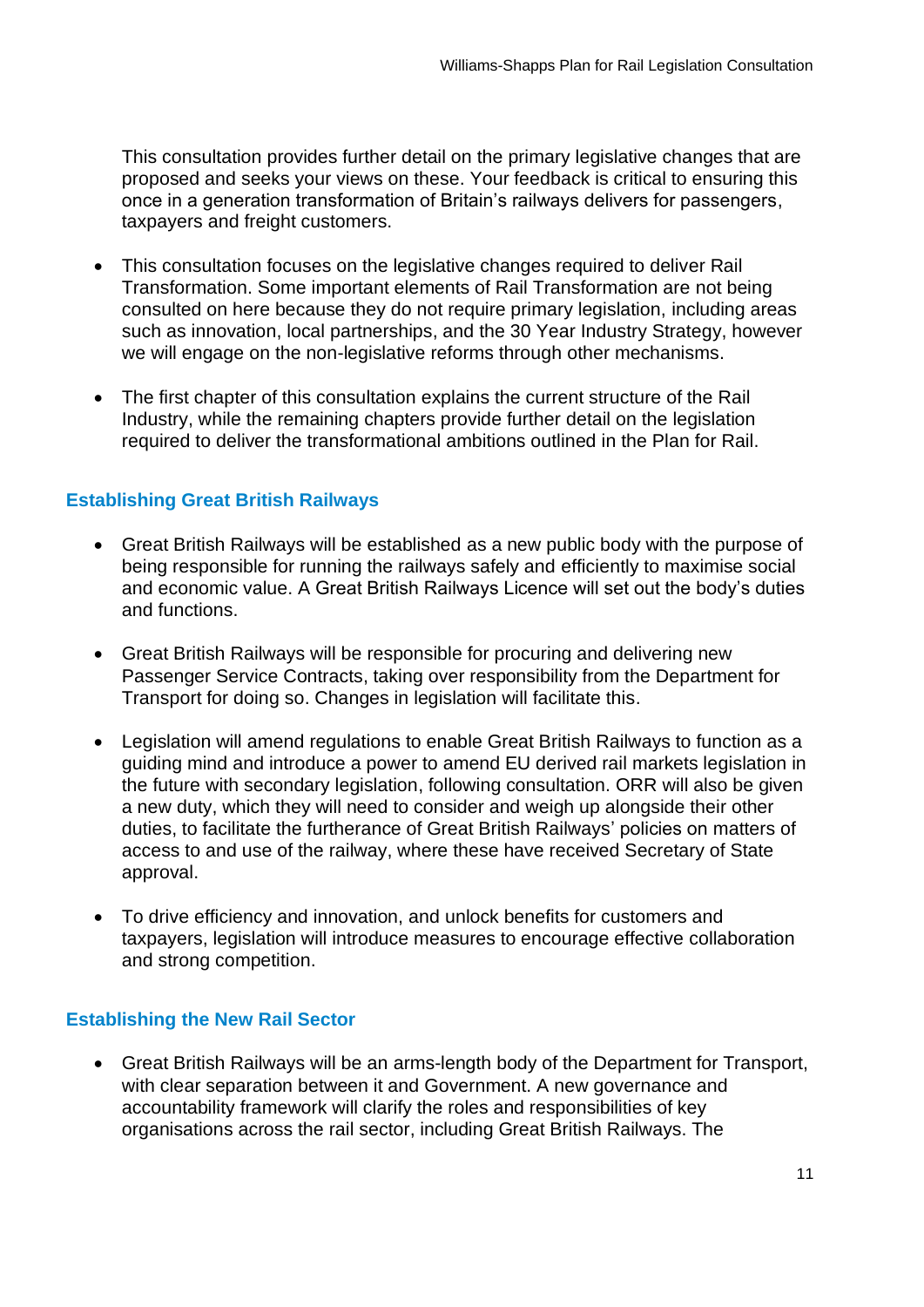framework will be underpinned by strong and effective levers which are based on other successful customer focussed regulated sectors*.* 

 • The Office of Rail and Road will continue to have robust powers to monitor and enforce the governance framework, providing whole sector oversight and transparently holding Great British Railways and other rail organisations to account.

## **Wider Industry Reforms**

 • To deliver the vision of the Plan for Rail, change is required in all parts of the rail system. Changes in legislation will deliver a new role for Transport Focus, which will become a new passenger champion, and will improve accessibility on the railways. The system will also move to an 'open by default' approach to data to support transparency and encourage innovation.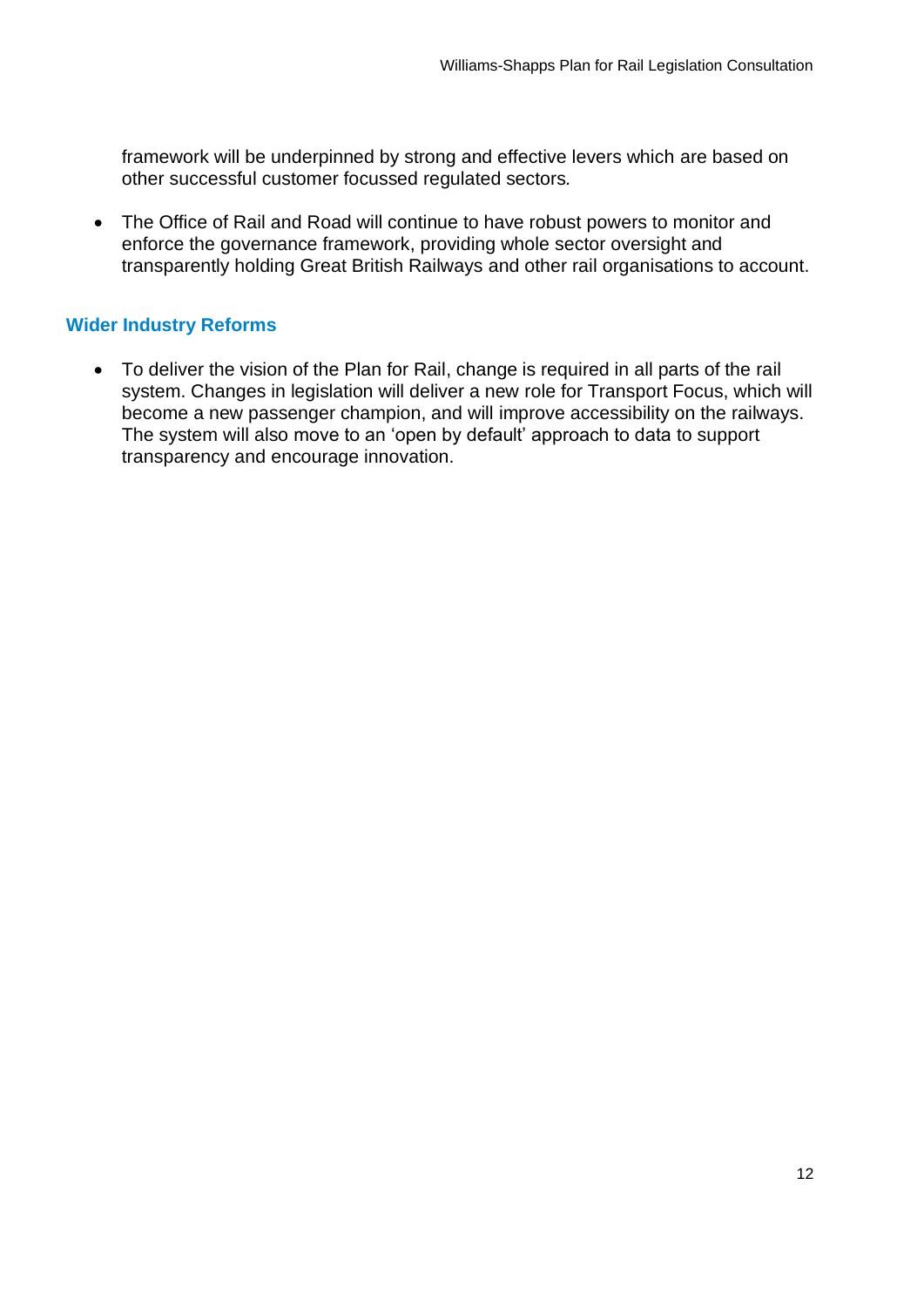# <span id="page-13-0"></span>How to respond

 The consultation period began on 9 June and will run until 4 August. Please ensure that your response reaches us before the closing date. If you would like further copies of this consultation document, it can be found at<https://www.gov.uk/dft#consultations>or you can contact [railconsultation@dft.gov.uk](mailto:railconsultation@dft.gov.uk) if you need alternative formats (Braille, audio CD, etc.).

Please send consultation responses to:

Rail Transformation Programme Consultation

Great Minster House

33 Horseferry Road

London

SW1P 4DR

[railconsultation@dft.gov.uk](mailto:railconsultation@dft.gov.uk) 

You can also reply via our **Online Survey (<https://www.smartsurvey.co.uk/s/L1S3JB>/)**.

 When responding, please state whether you are responding as an individual or representing the views of an organisation. If responding on behalf of a larger organisation, please make it clear who the organisation represents and, where applicable, how the views of members were assembled.

 If you have any suggestions of others who may wish to be involved in this process, please contact us.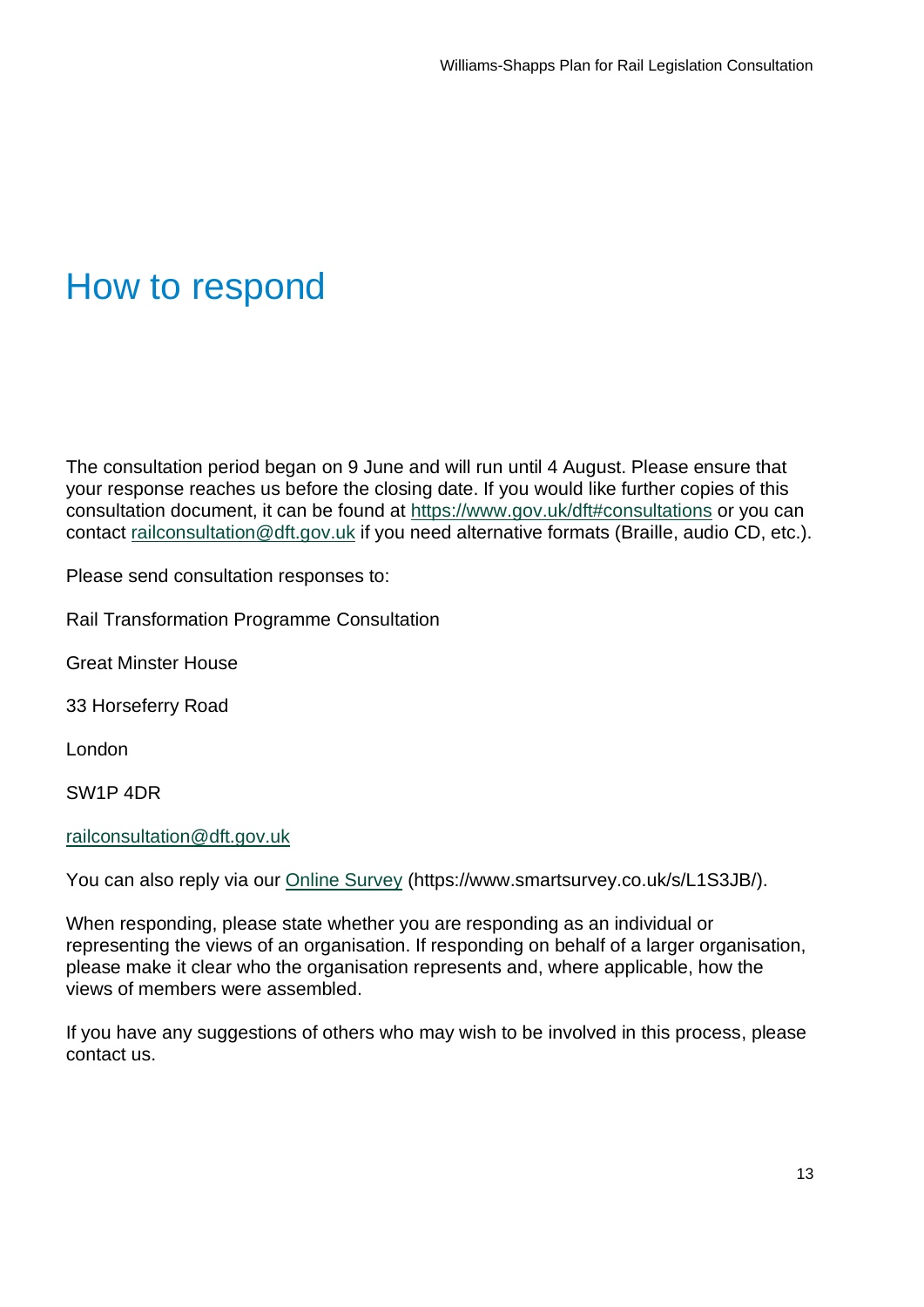# <span id="page-14-0"></span>**Freedom of Information**

 Information provided in response to this consultation, including personal information, may be subject to publication or disclosure in accordance with the Freedom of Information Act 2000 (FOIA) or the Environmental Information Regulations 2004.

 If you want information that you provide to be treated as confidential, please be aware that, under the FOIA, there is a statutory Code of Practice with which public authorities must comply and which deals, amongst other things, with obligations of confidence.

 In view of this, it would be helpful if you could explain to us why you regard the information you have provided as confidential. If we receive a request for disclosure of the information, we will take full account of your explanation, but we cannot give an assurance that confidentiality can be maintained in all circumstances. An automatic confidentiality disclaimer generated by your IT system will not, of itself, be regarded as binding on the Department.

 The Department will process your personal data in accordance with the Data Protection Act (DPA) and, in the majority of circumstances, this will mean that your personal data will not be disclosed to third parties.

## <span id="page-14-1"></span> **Confidentiality and Data Protection**

 The Department for Transport is carrying out this consultation to gather views on our approach to meet the commitments that require legislation within the Williams-Shapps Plan for Rail. This consultation and the processing of personal data that it entails is necessary for the exercise of our functions as a government department. If your answers contain any information that allows you to be identified, Department for Transport will, under data protection law, be the Controller for this information.

 As part of this consultation we are asking for your name and email address. This is in case we need to ask you follow-up questions about any of your responses. You do not have to give us this personal information. If you do provide it, we will use it only for the purpose of asking follow-up questions.

 The Department for Transport's privacy policy has more information about your rights in relation to your personal data, how to complain and how to contact the Data Protection Officer. You can view it at [https://www.gov.uk/government/organisations/department-for](https://www.gov.uk/government/organisations/department-for-transport/about/personal-information-charter)[transport/about/personal-information-charter.](https://www.gov.uk/government/organisations/department-for-transport/about/personal-information-charter)

 To receive this information by telephone or post, contact us on 0300 330 3000 or write to Data Protection Officer, 3rd Floor, One Priory Square, Hastings, TN34 1EA.

 Your information will be kept securely on the IT system within the Department for Transport and destroyed within 12 months after the consultation has been completed.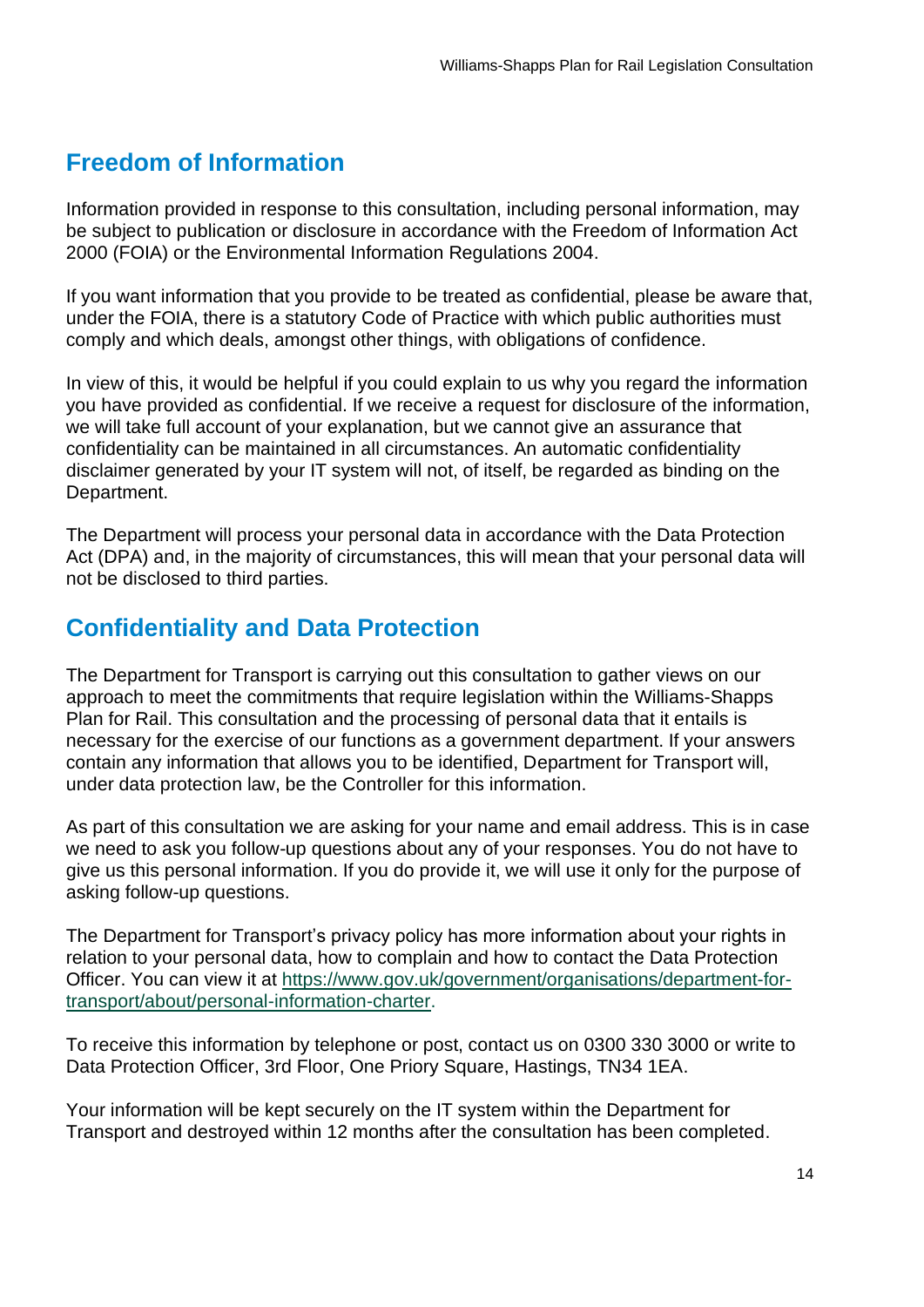# <span id="page-15-0"></span>1. Introduction

## <span id="page-15-1"></span>**Where We Are Today**

- 1.1 Britain's railways are at a critical point in their history. The remarkable renaissance of rail since privatisation brought an end to assumptions of a network in terminal decline. Instead, there are thousands of new, cleaner and greener carriages, dozens of new stations have opened, hundreds have been made more accessible and modern, and in 2019, rail travel achieved its highest share of all miles travelled in Great Britain since 1967. These are significant successes, for which the privatised railways do not get enough credit.
- 1.2 However, the model put in place at privatisation has significant weaknesses. Many costs have risen faster than inflation, with taxpayers and customers having to foot the bill<sup>1</sup>. Passenger satisfaction reached a 10-year low in 2018 as delays, which the privatised system was built were failing, and many were being directly awarded to operators, rather than relying on competition. The defining message from passengers and freight customers to the Williams Rail Review, commissioned in the light of a chaotic timetable change in May 2018, was that change is urgently needed. The system that worked to re-energise the railways in the 1990s now struggles to ensure that the railways deliver for the public. cancellations and poor customer service took their toll. Some of the franchises on
- 1.3 The COVID-19 pandemic then presented an existential challenge to the railways. Almost overnight, passenger numbers fell to levels last seen in the 1850s, reaching just 4% of previous demand in April 2020. In the future, many passengers will return – leisure travel bounced back remarkably quickly during 2021, as the freight market, which played such an important role during the pandemic, did in 2020. But rail can no longer rely so heavily on commuters packing into trains twice a day, five days a week. More passengers will have choices about where and when they travel, and the railways will have to fight harder to win their business. The sector must be set up to be adaptable, responsive, and work together effectively to deliver more affordable, simpler, better services for passengers and freight customers. It must

<sup>1</sup> Realising the potential for rail in Great Britain, Sir Roy McNulty for the Department for Transport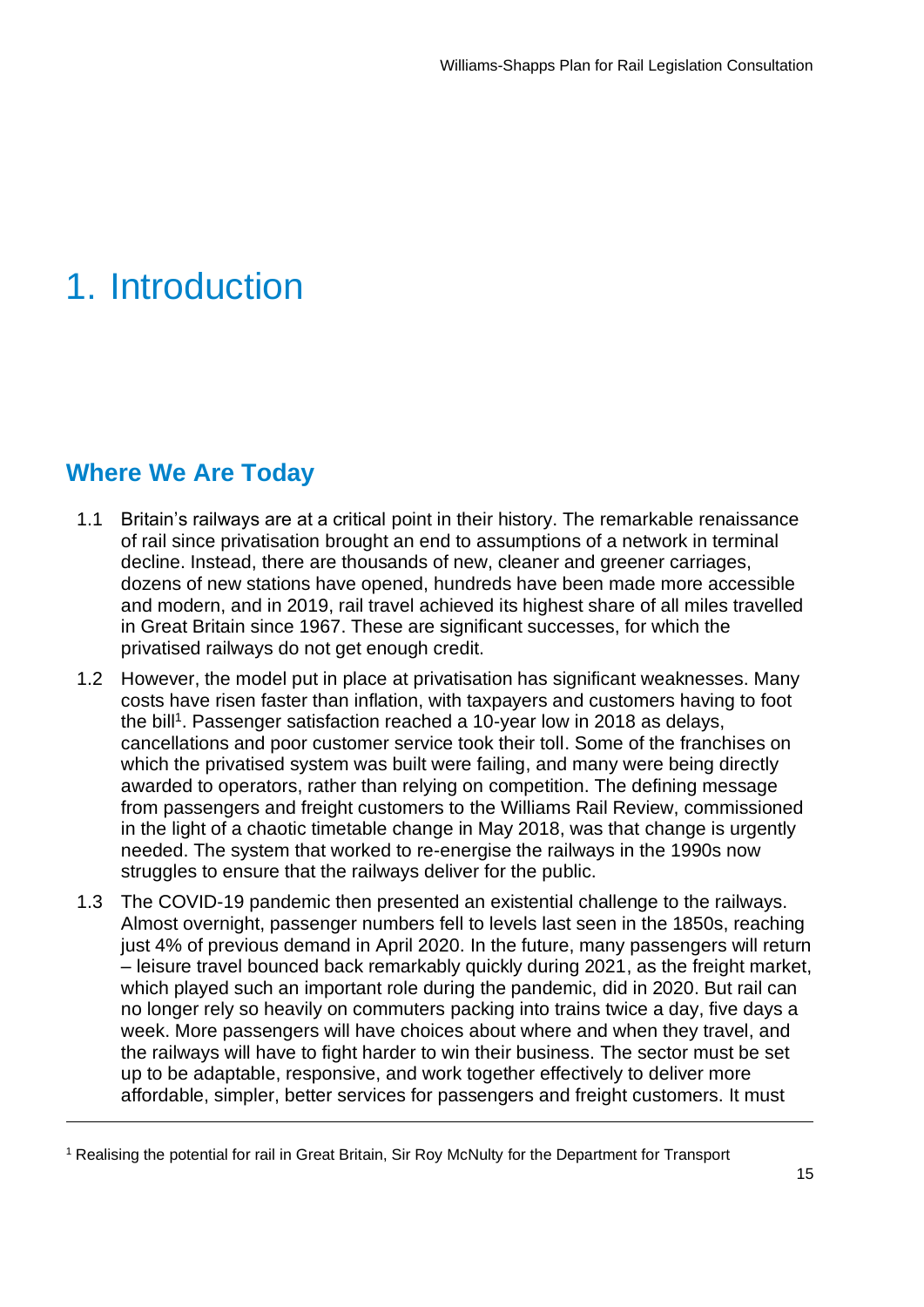relentlessly focus on cost and efficiency – delivering better value for money for taxpayers and users.

- 1.4 This government deeply believes in the future of the railways. Over the next three years alone, excluding emergency support, we will spend more than £35 billion on growing, upgrading and maintaining the network: more than in any three-year period since at least the 1960s. In the Midlands and North, through our £96 billion Integrated Rail Plan, we have made significant longer-term capital spending commitments. Railways will play a crucial role as we build back better, connecting our towns and cities and acting as a catalyst for job creation, investment and prosperity. And we have started to reverse the Beeching cuts, with a £500 million investment to reinstate local railway lines and stations. Our railways have one of the best safety records in Europe. They are already a clean, green transport system for the country, and getting more freight and passengers onto rail will be critical to meeting the government's commitments to net-zero by 2050.
- 1.5 To enable our railways to become more customer focused and financially sustainable, the government set out 62 commitments in its white paper, the Williams-Shapps Plan for Rail ('Plan for Rail'), in May 2021. These commitments will deliver Keith Williams' and the government's shared vision of how the railways must change for the better, including a modern passenger experience, new opportunities for freight operators, innovators and suppliers, a simpler industry structure with a new guiding mind to integrate track and train, and the creation of a new commercial model replacing the previous franchising model.
- 1.6 Much of this transformation can be delivered through non-legislative means, and the government is working intensively in partnership with the rail industry to deliver many of the improvements set out in the Plan for Rail now.
- 1.7 We introduced flexible season tickets within a month of the Plan for Rail's publication, and we continue to work with train operators to roll-out digital ticketing to make journeys easier. The first national audit of station accessibility has begun, and in November 2021 we began formal industry engagement ahead of the first competitions for the new Passenger Service Contracts. We are reviewing and removing train announcements that add unnecessary noise and disruption to journeys, and we launched the Great British Rail Sale, offering up to 50% off more than a million tickets on journeys across Britain.
- 1.8 The Great British Railways Transition Team (GBRTT) has been established under the leadership of industry leader and Network Rail Chief Executive Andrew Haines, to drive forward delivery of change ahead of the formation of Great British Railways, the new guiding mind that will join up the rail system.
- 1.9 GBRTT is focused on establishing a new customer-focused industry culture, leading new 30-year Strategy, for which a call for evidence was issued in December 2021. GBRTT is laying the foundations for Great British Railways, including through the competition for its national headquarters, and the creation of an interim Strategic Freight Unit to work collaboratively with the sector, ensuring an immediate focus on delivery of the government's ambitions for rail freight. revenue recovery efforts and delivering major industry-wide initiatives including the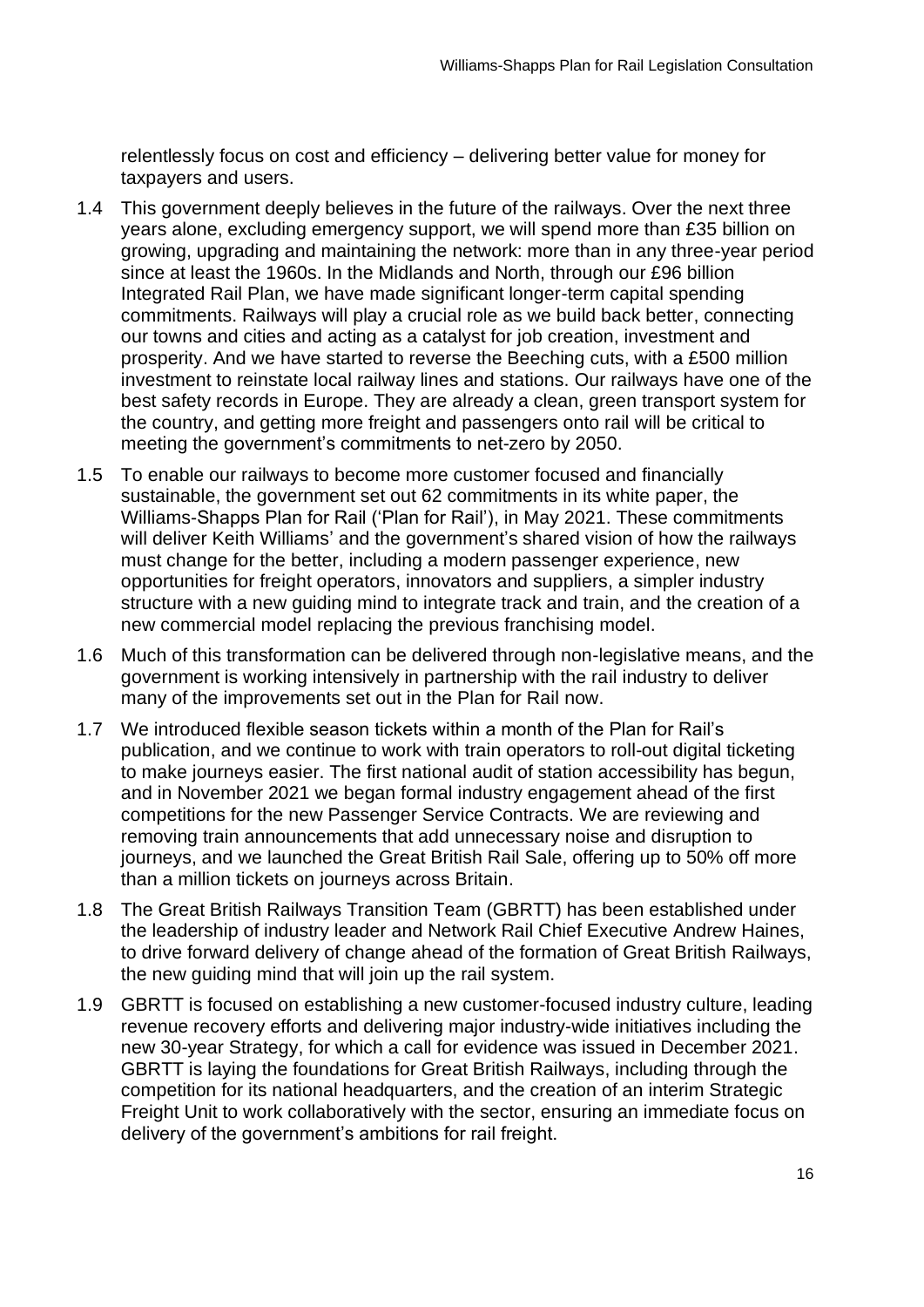- 1.10 Already we see evidence of culture change across the industry, building on best practice learnt during the pandemic. In the South West, innovative work by GWR and Network Rail saw the Dartmoor Line reopened in November 2021 to regular passenger services for the first time in half a century, two years early and £10 million under budget. Operators, Network Rail and government are working together with local and regional stakeholders to improve how services are planned and deliver more reliable, punctual services across the network, a new level of collaboration previously unseen until the pandemic.
- 1.11 Not all parts of the railway will be managed by Great British Railways. Today, other infrastructure managers provide an essential part of the rail network, ranging from international services to the Channel Tunnel through to Merseytravel services in Liverpool. The Plan for Rail was clear that there is no intention to change the status of these organisations, however we will work with the relevant infrastructure managers to help ensure that these parts fit together with the rest of the railway in a coherent way, especially in those areas that face the passenger.
- 1.12 The government looks forward to continuing to work in collaboration with partners across the rail industry to deliver the outcomes of the Plan for Rail and achieving coming years. We will work continuously through this process with the sector and stakeholders across Great Britain to understand their views whilst implementing real improvements for passengers, freight customers and taxpayers over the these major changes.

## <span id="page-17-0"></span>**Consultation Process**

- 1.13 Many of the benefits of transformation can be delivered without legislation, but primary legislation will be needed to drive key elements of the structural reforms to the rail industry that were announced in the Plan for Rail. This includes underpinning legislation to enable Great British Railways to deliver its guiding mind function and to be held to account for delivering a safe, reliable, and efficient railway.
- 1.14 This consultation sets out the government's proposals for primary legislation to support delivery of the new industry structure set out in the Plan for Rail. We are only seeking to legislate where this is essential to facilitate delivery of reform. Some context on the wider delivery of the Plan for Rail has also been provided as background information.
- proposals set out in this consultation document. Your feedback is critical to ensuring this once in a generation transformation of Britain's railways delivers for 1.15 The questions in this consultation seek your views on the primary legislative passengers, freight customers and taxpayers.
- 1.16 The consultation is split into five main parts:
	- **Chapter 1** provides background on Great Britain's railways, including a summary of the existing rail industry structure. A summary of the key legislation currently in place relevant to rail can be found at Annex A.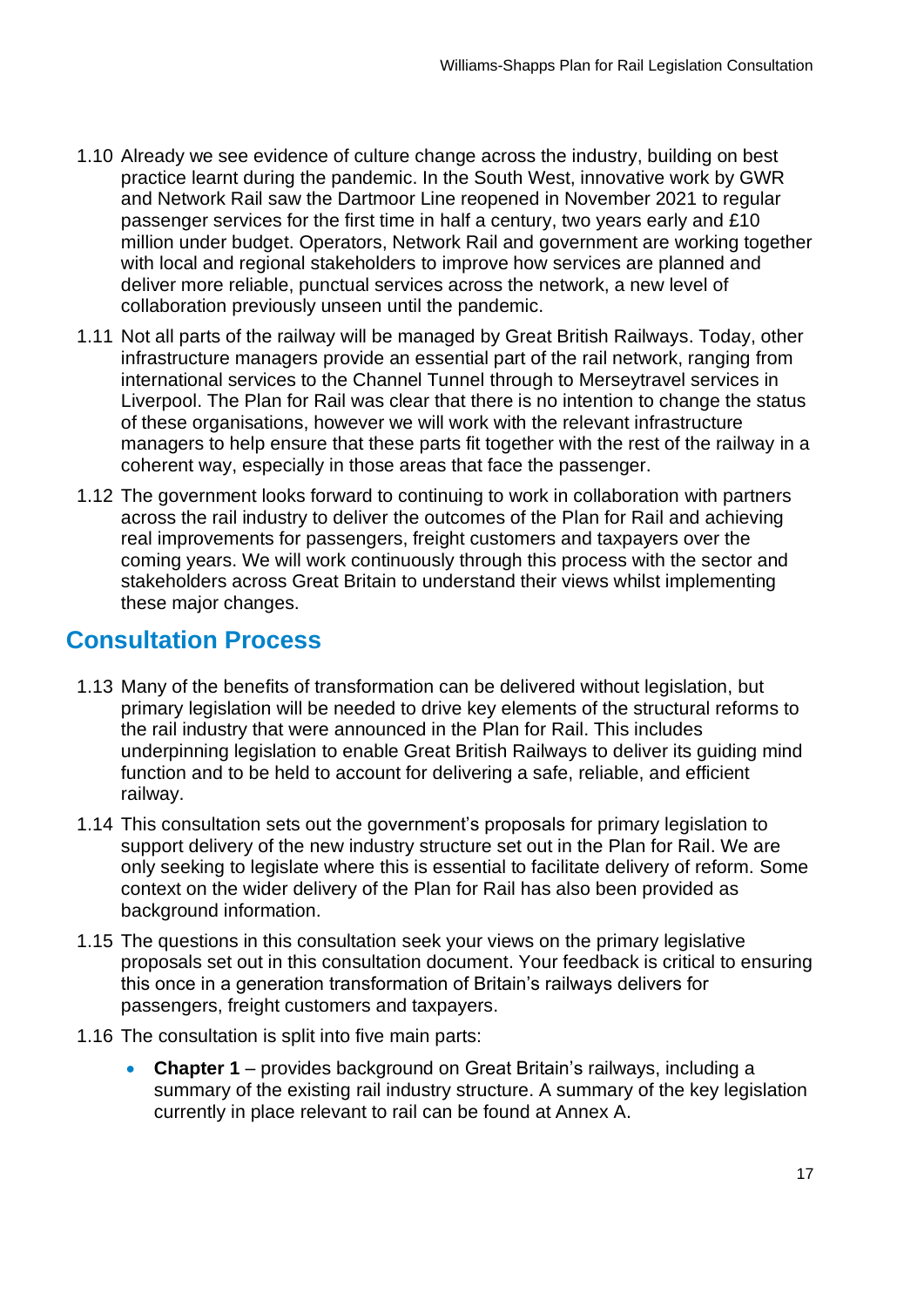- • **Chapter 2**  describes the core functions and duties of Great British Railways, including how we propose to legislate and work with stakeholders to enable Great British Railways to become the single guiding mind for the railways.
- • **Chapter 3**  sets out how we will ensure clear accountabilities in the rail sector through a new governance framework, including ORR's role in providing independent scrutiny and challenge.
- • **Chapter 4**  focuses on changes to a number of other wider industry structures and processes that are needed to deliver transformation of the railways and a new industry culture, including a new Passenger Champion role for Transport Focus and proposals for improving accessibility and for open data sharing.
- **Chapter 5** summarises how the proposed legislative changes will underpin delivery of the Plan for Rail to create a railway that works for its users – passengers, local communities and freight customer/operators, as well as creating new commercial opportunities for the private sector and delivering for the taxpayer.
- 1.17 This public consultation will remain open for eight weeks and will close on 4 August. We will supplement feedback on the proposals set out in this consultation through additional engagement with users of the railways (passenger groups and freight) and rail industry bodies and experts, during the consultation period. Government will publish a response summarising the findings of the consultation and next steps, within 3 months of the consultation closing.
- 1.18 The remainder of this introductory chapter provides further background on the existing rail sector, to set the scene for the changes we are proposing through the Plan for Rail. For more information about the legislation currently governing the railways, please see Annex A.

### **Impact Assessments**

 1.19 The impact assessments for this consultation can be found at [legislative-changes-to-implement-rail-reform.](https://www.gov.uk/government/consultations/williams-shapps-plan-for-rail-legislative-changes-to-implement-rail-reform) They outline our current best understanding of the costs, benefits, risks and disbenefits associated with the policy proposals put forward in this consultation, from engagement with stakeholders and internal analysis of the policies. We are looking to further develop our understanding of the impact of these legislative proposals through this consultation. There are two optional questions at the end of the consultation relating to the Impact [https://www.gov.uk/government/consultations/williams-shapps-plan-for-rail-](https://www.gov.uk/government/consultations/williams-shapps-plan-for-rail-legislative-changes-to-implement-rail-reform)Assessments.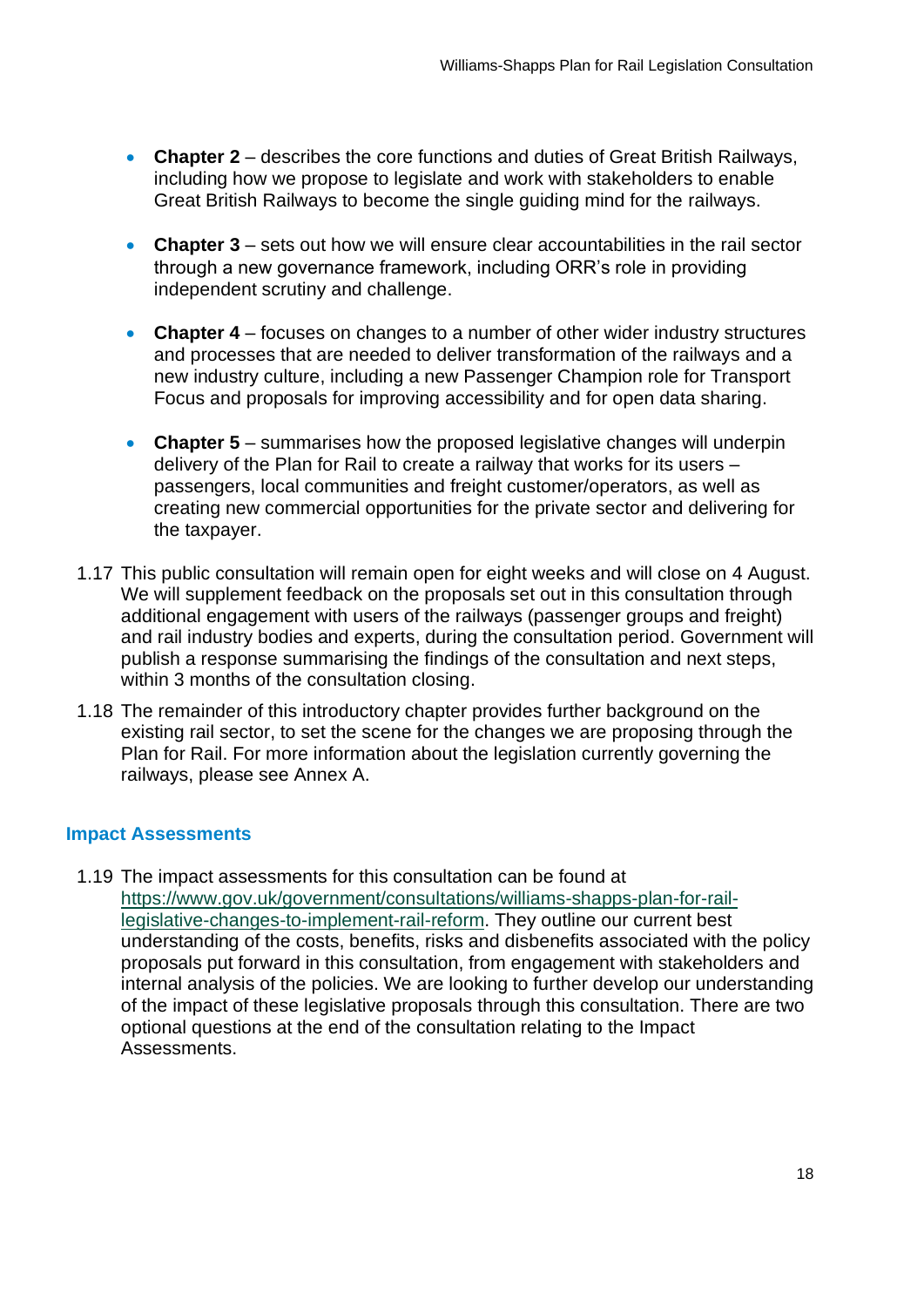# <span id="page-19-0"></span> **The Current Structure of the Rail Industry in Great Britain**



 **Figure 1 Visual Depiction of the Current Structure of the Rail Industry2** 

- 1.20 The organisation of Great Britain's railways today reflects the structures created by the Railways Act 1993 (amended and expanded in the Railways Act 2005). These were based on the principle of the separation of track and train to promote competition. Below we describe the current rail system, including the roles of key organisations. Where roles are changing as a result of reform, we set this out in the later chapters of this consultation document.
- 1.21 **The track:** Most rail infrastructure is publicly owned and operated by Network Rail. Network Rail's role (to safely and efficiently operate, maintain and improve Great Britain's railway), also applies to the network's bridges, tunnels, viaducts, signals,

<sup>2</sup> This is a simplified graphic that does not demonstrate how some organisations operate across the sector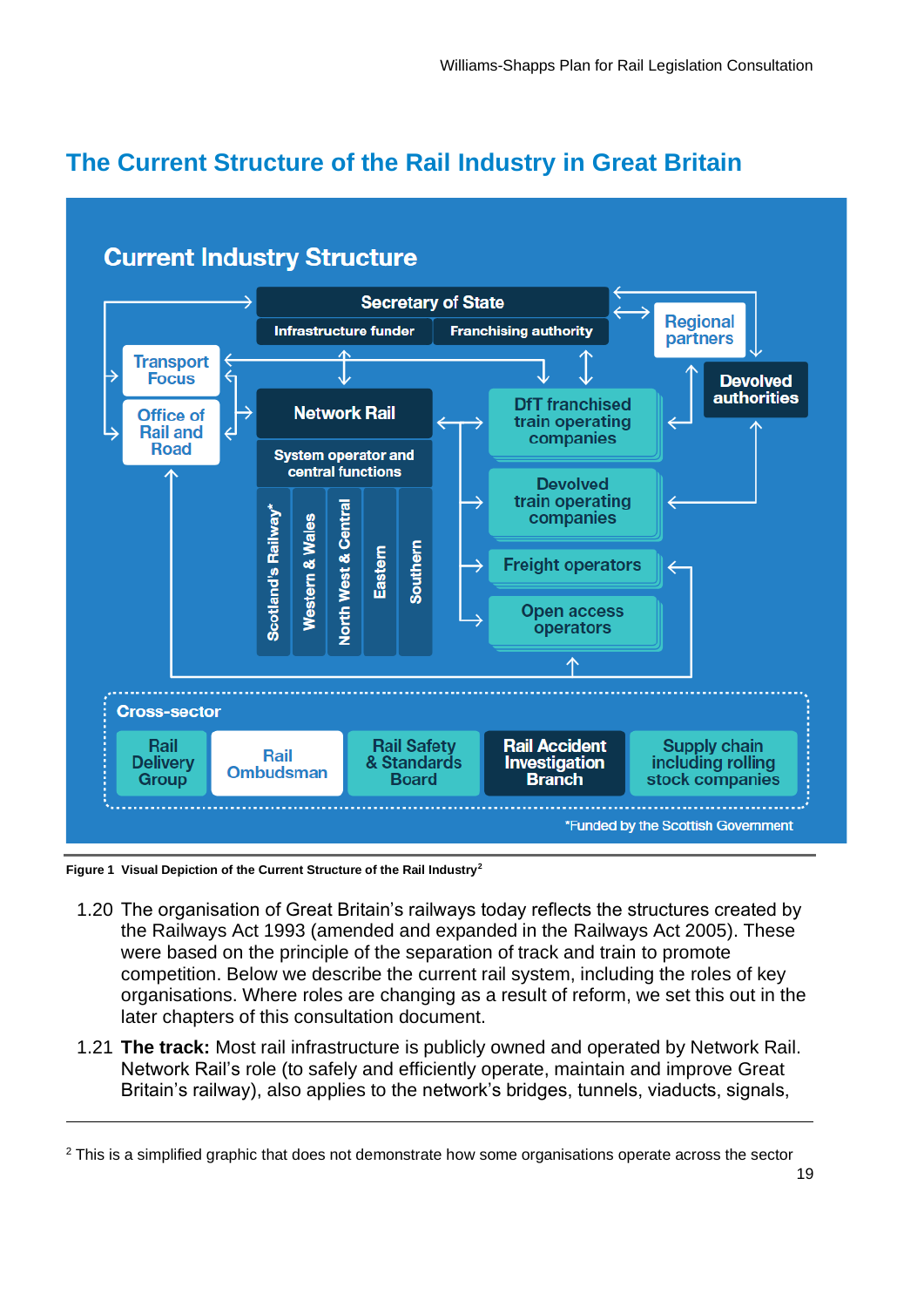level-crossings and major stations. Network Rail leads the process with train operators to develop the national rail timetable and allocate access to the rail network. The network is operated and maintained through funding from access charges (levied on passenger and freight operators), commercial income and a network grant provided to Network Rail as part of a multi-year funding settlement process (known as periodic reviews).

- 1.22 **Passenger trains:** The majority of passenger train services on the rail network of Great Britain are provided by privately-owned **train operating companies** (TOCs) under contracts let by the Department for Transport and the Scottish and Welsh governments. They are licensed to operate by the Office of Rail and Road (ORR). ORR, as independent regulator, approves the contracts that TOCs hold with Network Rail and ensures that the rail market is competitive and fair. ORR acts as final arbiter where disputes occur regarding TOCs' access to the network. Currently some passenger rail operations in England, Scotland and Wales are operated directly by government-owned bodies as Operator of Last Resort. A small number of passenger services are provided by independent Open Access Operators. The trains themselves are predominantly owned by private rolling stock leasing companies (ROSCOs) and leased to the train operating companies.
- 1.23 **Freight Operating Companies (FOCs):** FOCs operate commercially to provide freight services to customers and are licensed by ORR. Unlike most passenger train operators, FOCs do not operate under government franchises and are independent, that FOCs have with Network Rail and ensures the rail market is competitive and fair. ORR is final arbiter for any disputes that may arise regarding access to the commercial businesses. ORR, as independent regulator, approves the contracts network.
- 1.24 **Railway stations:** 20 large stations are managed directly by Network Rail, however, the majority of stations are leased to TOCs. The freehold of the stations still rests with Network Rail who has responsibility for 'landlords' maintenance, asset renewal and commercial development outside of the station boundary / facility area.
- 1.25 **Department for Transport:** The Department is responsible for the overall strategy and funding of the railway, except where these are devolved. It also plays a role in funding decisions for infrastructure schemes. Responsibility for designing, letting and managing contracts for the majority of passenger services in England currently sits with the Secretary of State for Transport, who also retains overall political responsibility for the railways and is answerable to Parliament for their functioning. The framework for passenger rail contracts rests on competitive tendering or direct awards to private operators. Historically, the majority of the contracts let this way transferred most cost and revenue risk to the private sector.
- 1.26 **Local Authorities:** Responsibility for some train services has been passed to local authorities and taken outside the franchising regime. The main examples include the transfer of the services that now form London Overground and TfL Rail to Transport for London and the transfer of services in the Liverpool city region to Merseytravel, which has been responsible for MerseyRail since it was let in 2003. In other cases, public sector transport bodies, such as West Midlands Rail Executive and Transport for the North, have worked in partnership with the Department for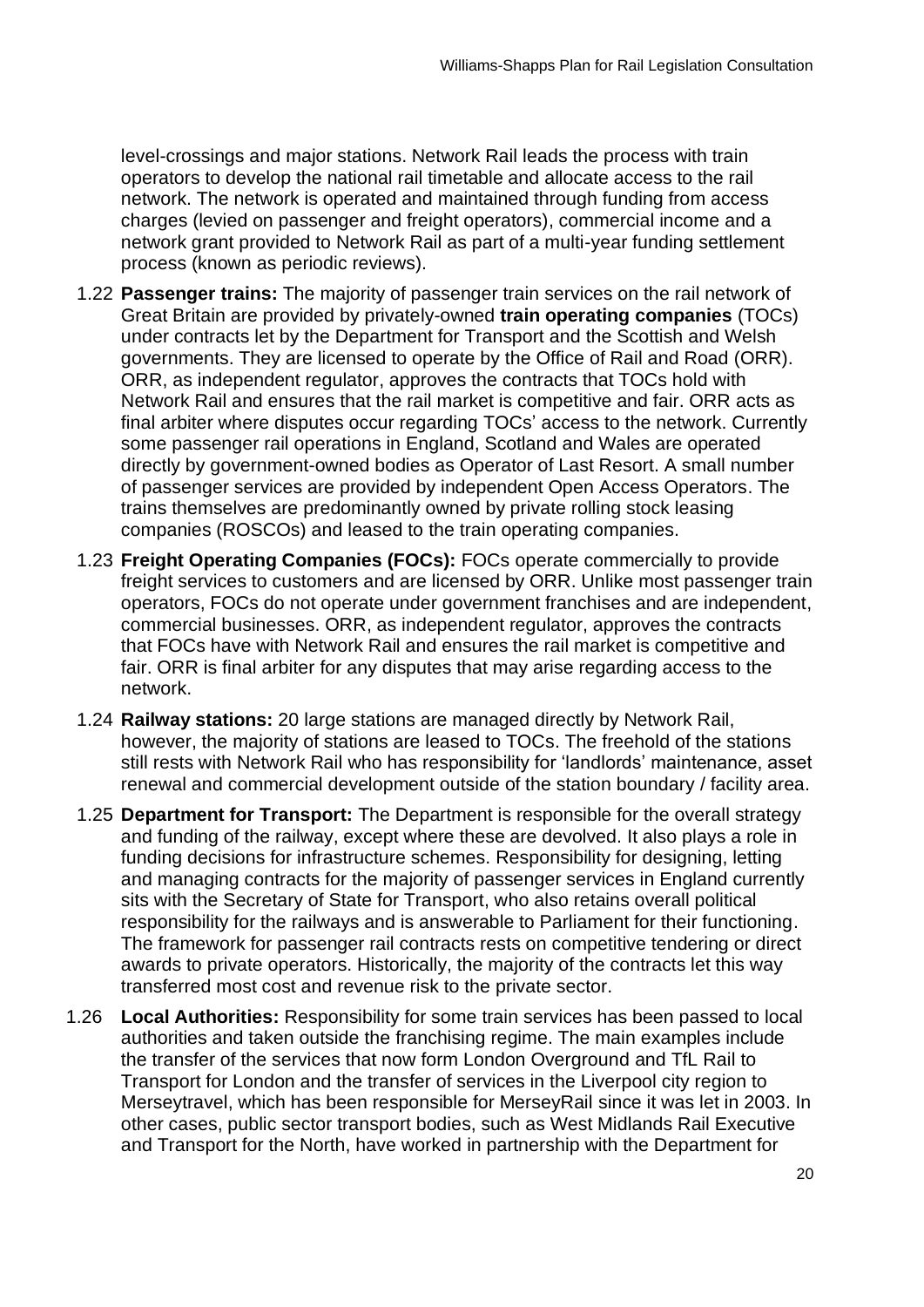Transport to specify contracts and play an ongoing role in the in-life management of these.

- 1.27 **Office of Rail and Road (ORR)<sup>3</sup>:** ORR is the independent safety and economic regulator for the railway in Great Britain, responsible for supporting efficient delivery of infrastructure and ensuring that railway operators comply with health and safety law. ORR sets requirements, monitors and regularly reports on the performance of Network Rail, as well as being responsible for taking action on certain rail related competition and consumer law issues. ORR can use its enforcement powers if Network Rail, train operators or other licensees fail to comply with their licence obligations. ORR's scope in respect of access includes: licensing of passenger and maintenance depots, regulation of access contracts, acting as an appeals body for to use the railway. non-passenger train operators, infrastructure managers, stations and light access matters, and establishing the framework through which operators must pay
	- standards, information and guidance for all aspects of railway operations. RSSB works closely with ORR to improve safety and performance across the industry. 1.28 **Rail Safety and Standards Board (RSSB):** RSSB is an industry body that provides
	- 1.29 **Rail Accident and Investigation Branch (RAIB):** RAIB independently investigates accidents to improve railway safety and inform the industry and the public.
	- 1.30 **British Transport Police (BTP):** BTP polices Britain's railways. They provide a vital specialist service to rail operators, their staff and passengers across the country. They are overseen by the British Transport Police Authority, which aims to ensure the efficiency and effectiveness of the BTP.
	- 1.31 **Transport Focus and London TravelWatch:** Transport Focus operates as the independent passenger watchdog, representing the interests of Great Britain's rail passengers. It aims to secure improvements, influence decisions and get the best deal for rail users (and users across other key transport modes), with an emphasis on evidence-based advocacy and research. London TravelWatch provides similar functions to Transport Focus within the London Rail Area and for Eurostar services.
	- 1.32 **Rail Ombudsman:** The Rail Ombudsman deals with individual unresolved passenger complaints about train companies and rail service providers which are referred to it in relation to key aspects of rail services, providing binding decisions.
	- 1.33 **Rail Delivery Group (RDG):** RDG is a rail industry membership organisation that delivers cross industry programmes and a range of critical cross-industry functions, such as systems for retailing tickets, National Rail Enquiries, settlement of industry revenue, railcard schemes and staff travel services, and also currently acts as a trade body for Owning Groups and Operators. As set out in the Plan for Rail, Great British Railways will ultimately take over the majority of the functions and responsibilities currently exercised by RDG. The Department for Transport, the Great British Railways Transition Team and RDG are working together with industry

<sup>3</sup> ORR's role as Highways Monitor is out of scope of this consultation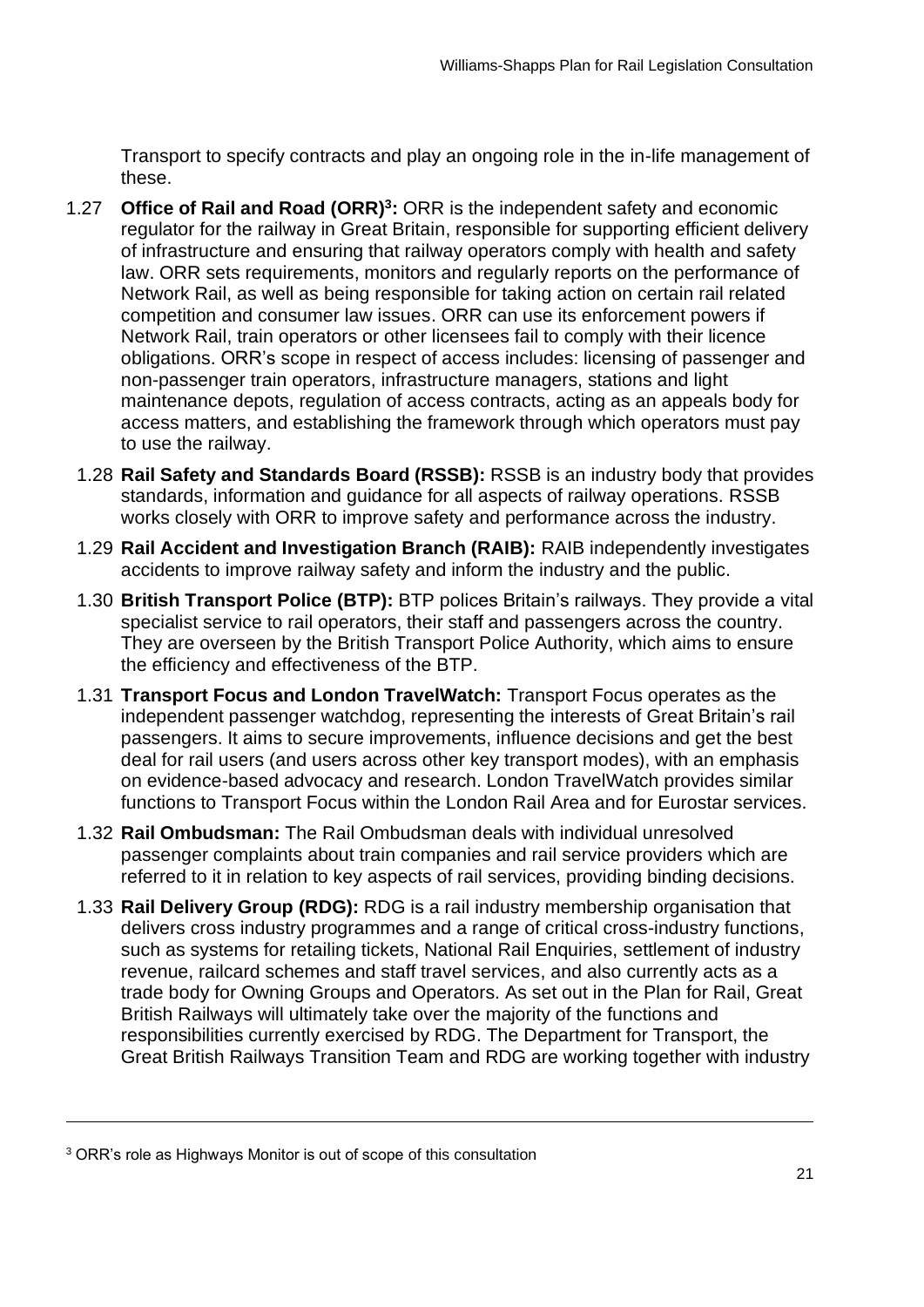to implement this change at the earliest opportunity. At the same time, a new trade body will be set up by owning groups and operators.

 1.34 There are also a broad and vibrant range of private sector partners – other infrastructure managers, international rail companies – including services related to the vital Channel Tunnel, rail supply chain and innovators such as Rolling Stock Companies – that are fundamental to the operation of the railways. Private sector partners play an essential role across the whole of the rail system. They share risk and invest in the skills, capital, technology and innovation needed to deliver contracts for rail projects and services. They are represented by trade bodies and collaborate with government and Network Rail through the Rail Supply Group on priorities such as the Rail Sector Deal. Over 3000 small and medium enterprises are currently delivering £2.5 billion of contracts on the railways.

### **Devolved Administrations**

- 1.35 Devolved authorities across Great Britain play a critical role in the railway and have different roles, responsibilities and powers reflecting the different nature of devolution settlements and the populations they serve. Powers have been transferred to both the Scottish and Welsh governments for particular services as devolution has evolved. These include devolved contracting powers for passenger services and, for the Scottish government, responsibility for funding the infrastructure and setting rail strategy in Scotland.
- 1.36 The reforms set out in this consultation will have impacts across the whole of Great Britain. Whilst legislation will be needed to deliver key elements of the structural reforms to the rail industry that were announced in the Plan for Rail, the powers, roles and responsibilities of the Scottish and Welsh governments will not be diminished. Existing devolved authorities will continue to exercise their current powers and be democratically accountable for them.
- 1.37 Great British Railways will own and take responsibility for the vast majority of the national network, as Network Rail does today. The ownership and management of other networks such as the Core Valley Lines (in South Wales), HS1, the Heathrow spur and privately owned freight sidings will remain unchanged.
- 1.38 More broadly, it is our ambition that the benefits of reform will be felt across Great Britain, resulting in improved services, consistency and coordination across the entire network.

## **Rail Safety and Security**

 1.39 We are not proposing any immediate changes to safety and standards roles across the sector, including those of ORR, Rail Safety and Standards Board (RSSB), Rail Accident Investigation Branch (RAIB) and the British Transport Police (and the British Transport Police Authority), through this consultation or changes to legislation.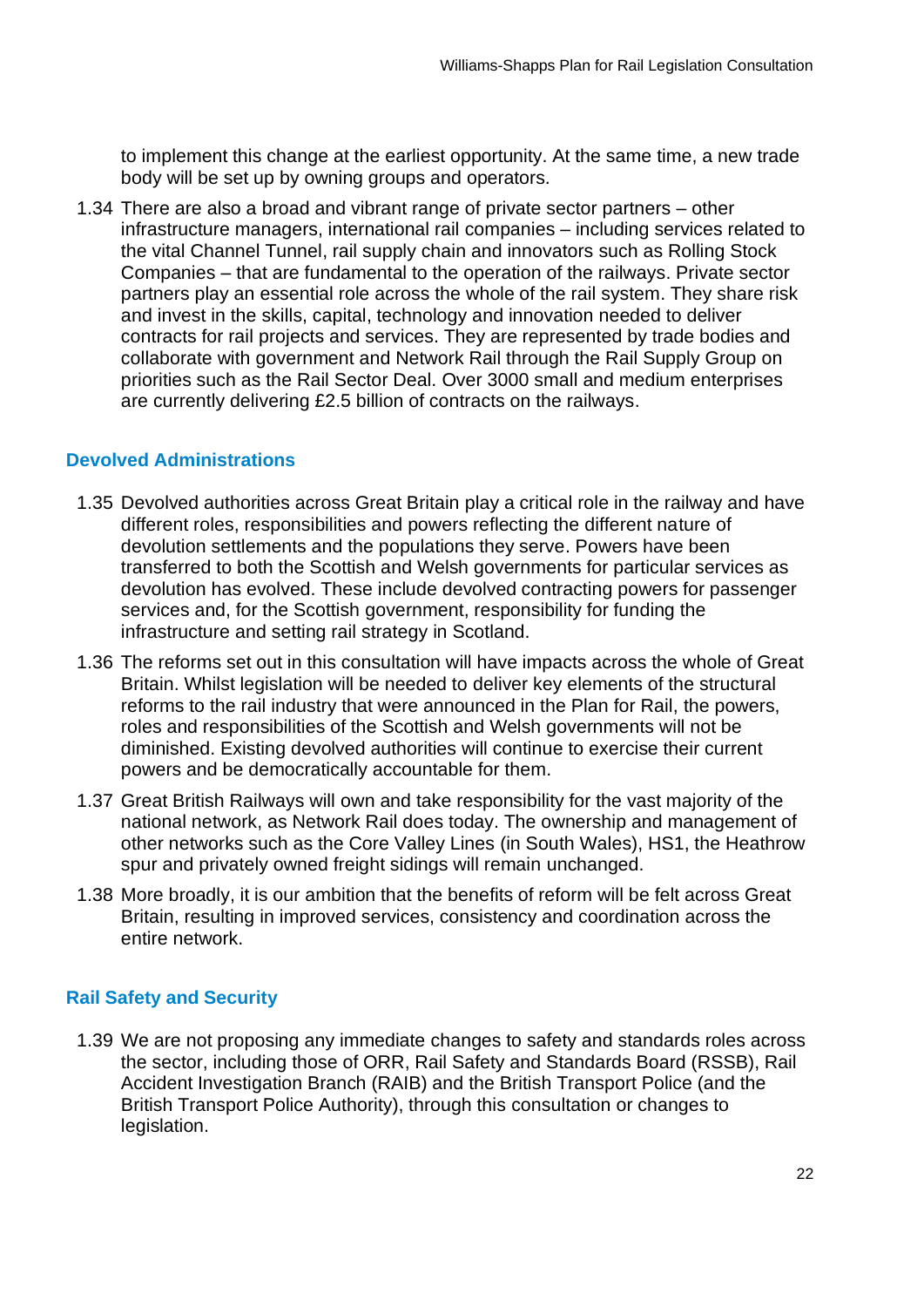1.40 The safety and security of passengers, staff, partners and members of the public is critical. Great Britain has one of the safest networks in Europe and this must continue as we deliver these reforms. We are clear that duty holders must maintain their focus on safety during this period of transition, in accordance with today's health and safety framework. The Department for Transport will continue to lead rail security policy, regulation and compliance and provide appropriate funding for safety and security organisation. A separate consultation will be undertaken with the sector in due course on opportunities to optimise the approach to health, safety and security under the new arrangements, but this will not impact on our immediate legislative reforms.

### **Innovation**

 1.41 As confirmed in the Plan for Rail, Great British Railways will become the primary public funder of Research, Development & Innovation initiatives across the sector, delivering priorities set by Ministers. Changes will be implemented in close consultation with existing bodies, such as Innovate UK and the Rail Safety and Standards Board to develop the most effective arrangements, whilst ensuring that critical functions are preserved.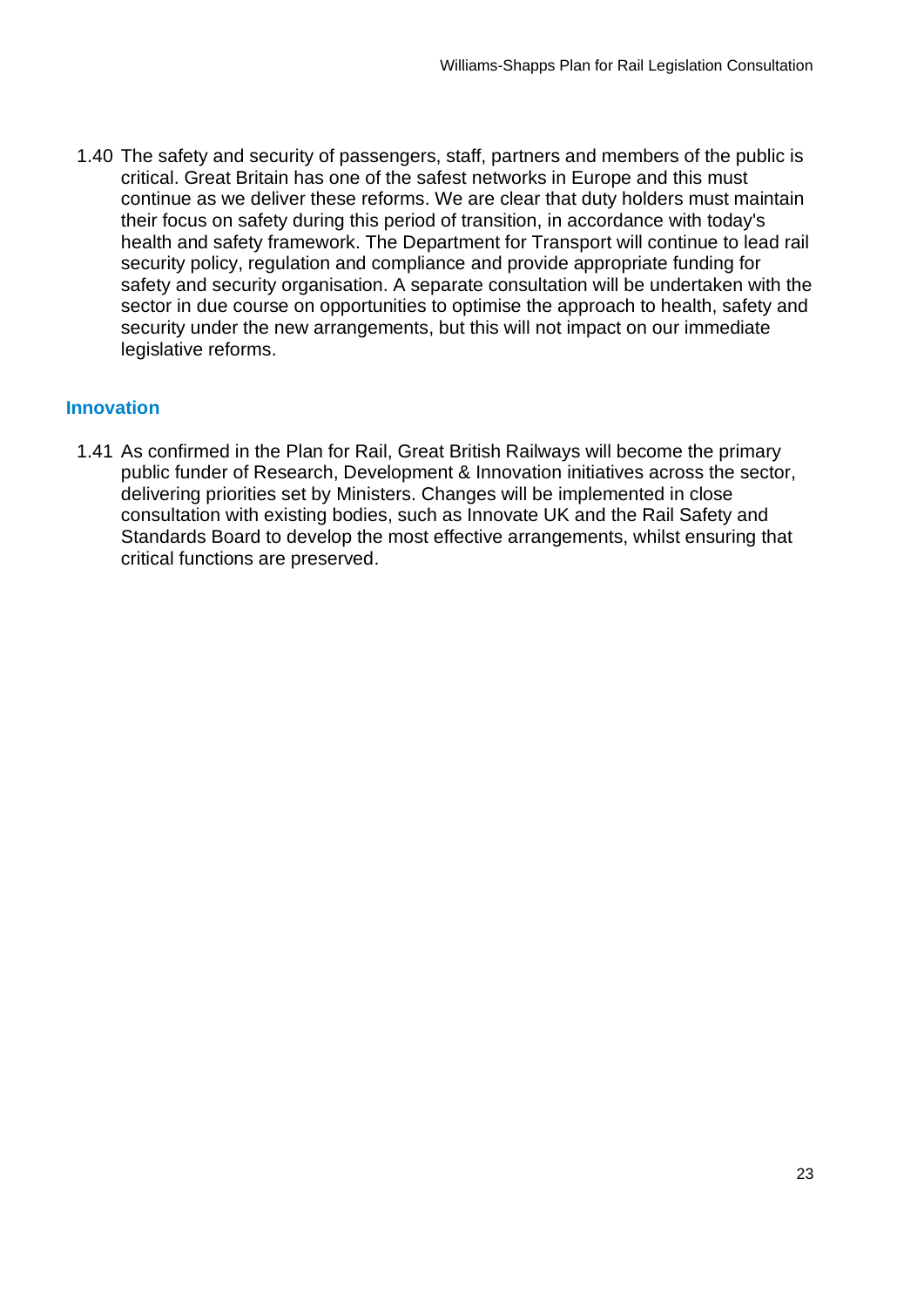# <span id="page-24-0"></span>2. Establishing Great British Railways

## <span id="page-24-1"></span>**Introduction**

- 2.1 The path to customer-focused delivery on the railways, day in, day out, requires fundamental changes to the way the system works as a whole. A key step to achieving this is the creation of the new public body, Great British Railways, to run the network in the public interest. Great British Railways will be responsible for the operational management of the railways, ensuring there is strong, unified, leadership across the rail system. The creation of Great British Railways is the driving force behind a simpler industry structure that is adaptable to changing customer needs, able to think and plan for the long term and work in close partnership with the private sector, including freight operators, suppliers and innovators, to deliver a more efficient, modern rail system underpinned by easier collaboration and aligned incentives.
- 2.2 When Great British Railways is created, it will bring together activity from a range of organisations, including Network Rail, Department for Transport, Rail Delivery Group and the newly created Great British Railways Transition Team. This activity will be brought together within a single company to support full integration into a single guiding mind. Network Rail Infrastructure Limited (NRIL) will be used as the corporate entity that will become the main operating company of Great British Railways, thereby avoiding the need for any large-scale workforce transfer (NRIL has over 40,000 staff) or transfer of significant assets/contracts, which would be very complex and potentially create delay in implementing and realising the benefits of the reforms.
- 2.3 As we reform the railways, government is committed to not simply replicating the nationalised railways model or perpetuating the problems of fragmentation. Nor must Great British Railways be simply a larger version of Network Rail. Great British Railways will be responsible for running and planning the vast majority of the mainline rail network, will own most of the infrastructure and set the customer offer (except for devolved and open access operators) by awarding contracts to train operating companies – and will manage the network in the public interest. This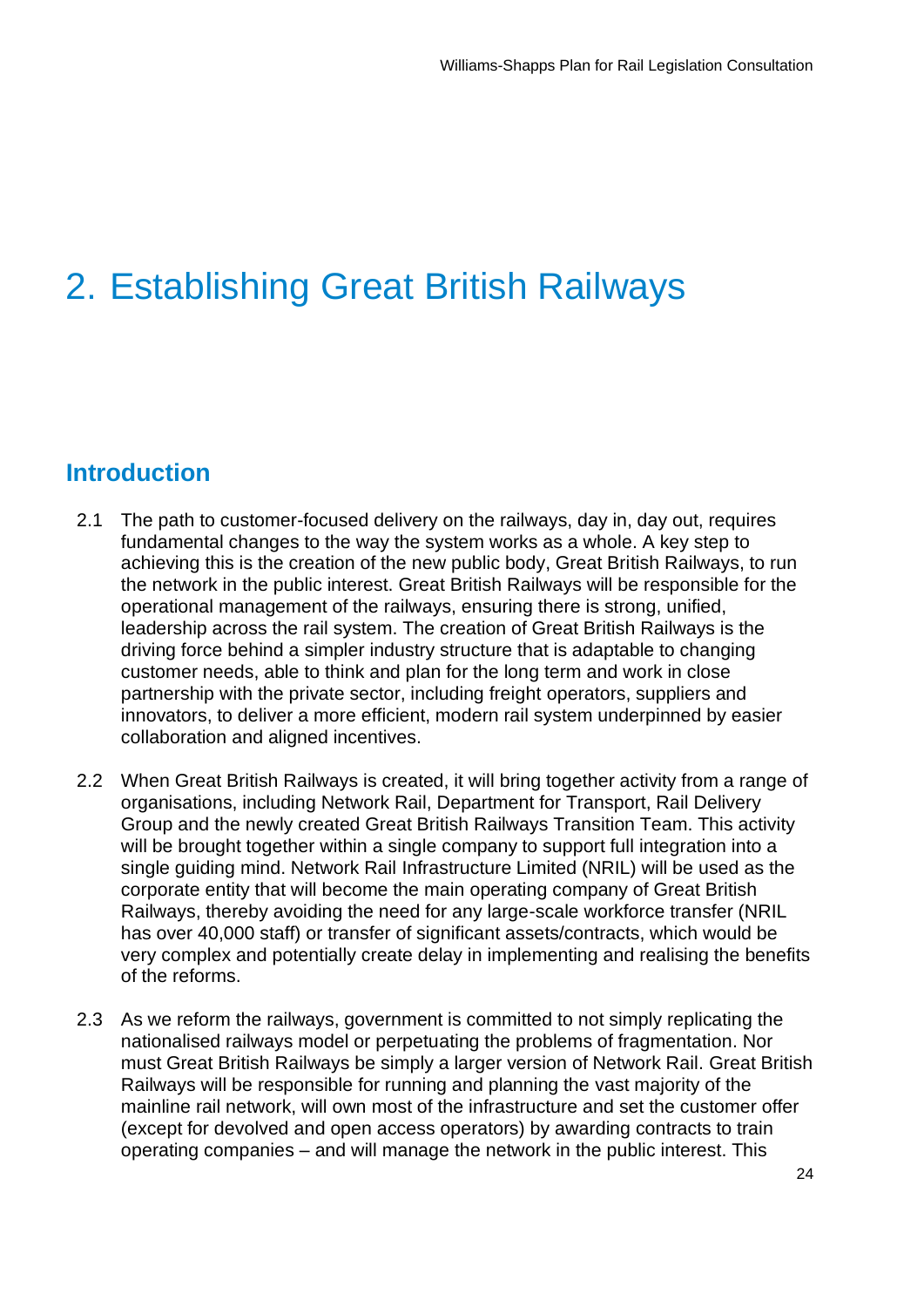marks the end of a quarter century of fragmentation and the start of an era with a joined-up network directed by Great British Railways, working in partnership with devolved transport authorities, passenger and freight operators and other private and public sector partners.

### Great British Railways will:

- Deliver the government's priorities for rail
- Develop a 30-year strategy and five-year business plans
- Manage the railway budget
- Be responsible for safe and efficient operations
- Be accountable for the passenger offer
- Own stations and infrastructure
- Plan access in the public interest, consistent with Secretary of State guidance
- Support the growth of rail freight market and cross-regional services
- Empower its regional divisions and their local operational teams to make decisions

 **Figure 24 Role of Great British Railways** 

- privatisation and the British Rail eras, as well as their failures. Privatisation has seen record growth in passenger numbers and both public and private investment, but also a sector inhibited by its inability to set clear long-term priorities and invest in simple and affordable customer-focused solutions. Historically, British Rail was unable to plan properly or deliver efficiently and operated year-to-year leading to 2.4 The Williams-Shapps Plan for Rail ("Plan for Rail") acknowledged the successes of inefficiency.
- 2.5 Bringing track and train together under the single, national leadership of Great British Railways will require legislative changes. In this Chapter we set out:
	- • A summary of the proposed functions and duties that will be placed on Great British Railways
	- • How we expect to legislate and adapt current industry processes to bring track and train together under Great British Railways as the single guiding mind for the railways
	- • How we will promote competition for the market and proposed legislative measures seeking to address competition concerns arising from the creation of Great British Railways as a guiding mind

<sup>4</sup> Great British Railways: The Williams-Shapps Plan for Rail, p30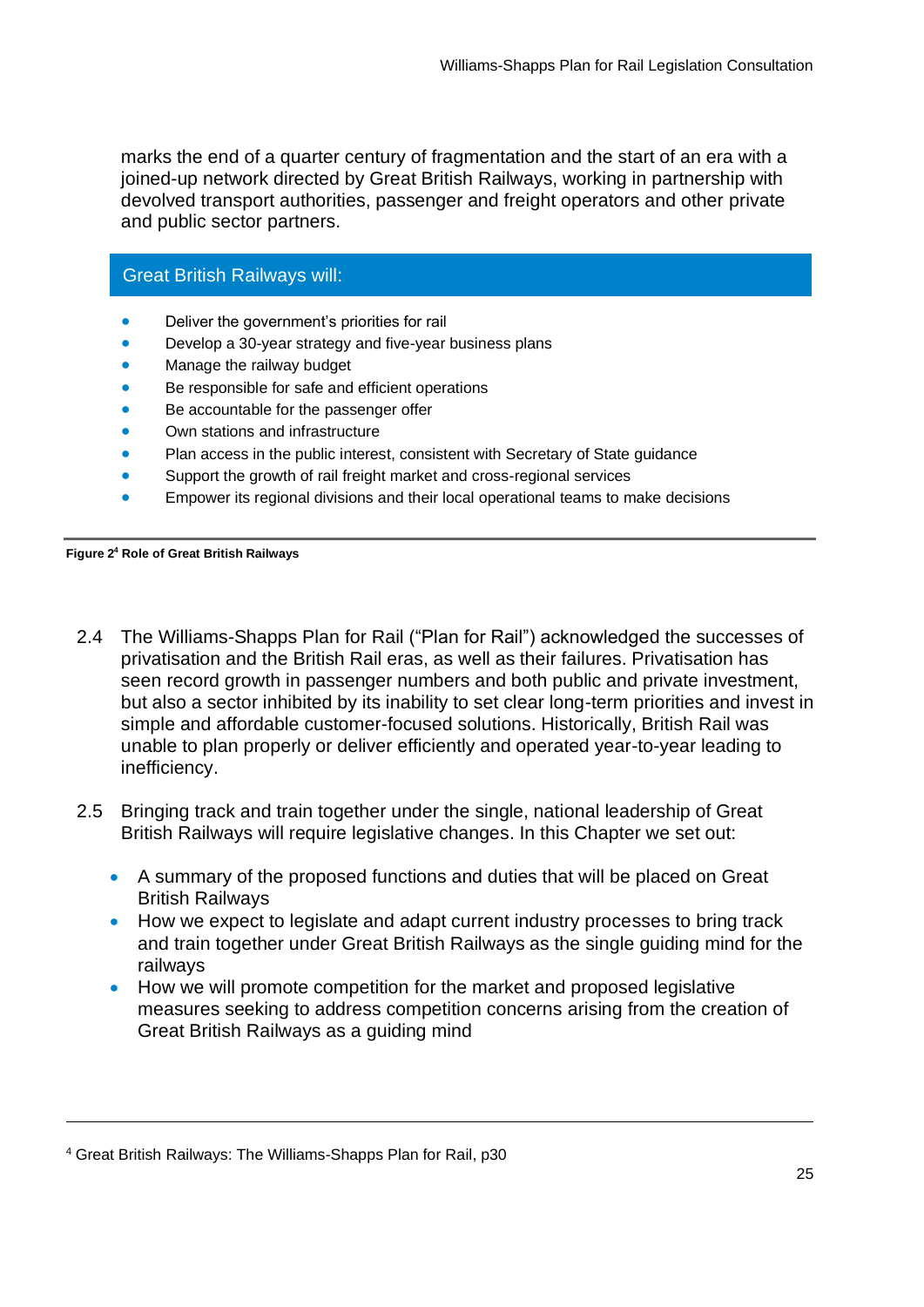# <span id="page-26-0"></span> **The Core Functions and Duties of Great British Railways**

- 2.6 The establishment of Great British Railways will be formalised through legislation. The intention is to create an organisation that can perform its functions and meet its responsibilities as a guiding mind for the railways across Great Britain. To achieve this, a new designation power will enable the Secretary of State to appoint an 'integrated rail body', namely Great British Railways, as a new public body responsible for running the railways safely and efficiently to maximise social and economic value. As the integrated rail body, Great British Railways will be required to fulfil a range of functions and duties described below, which we propose will be set out in the Great British Railways Licence (see Chapter 3 for further detail on the proposed Great British Railways Licence).
- proposed Great British Railways Licence). 2.7 Great British Railways will have a set of core functions:
	- • To plan and manage access to, and ensure safe and effective use of, the Great British Railways Network, consistent with Secretary of State guidance
	- To manage Great British Railways infrastructure
	- • To manage and secure delivery of high-quality, reliable Great British Railways passenger services and be accountable for the customer offer
- 2.8 In exercising these functions, Great British Railways will be required to:
	- • Co-operate, support and provide leadership across rail systems in the short and long term
	- • Perform these functions in manners which pursue financial sustainability and promote efficiency
	- Act transparently, including in relation to the promotion of open data
	- • Co-operate and collaborate with other organisations on day-to-day operations and long-term planning
	- • Encourage private sector involvement in the railway where it brings benefits for rail users and society as a whole
	- Consider the impacts on railway operators and other rail bodies
	- • Ensure the safe, efficient and effective maintenance, renewal, improvement and development of the railways
	- • Ensure the capability of the railway, its people and systems, including in the longer term
- 2.9 Great British Railways will have an overarching duty to perform its functions, and act in the public interest, in a way that balances a range of considerations to be set out in the Great British Railways Licence. This will include a duty to act in a manner it considers maximises the social and economic value (as defined by the Secretary of State) from the use of the network. In addition, these considerations are likely to include: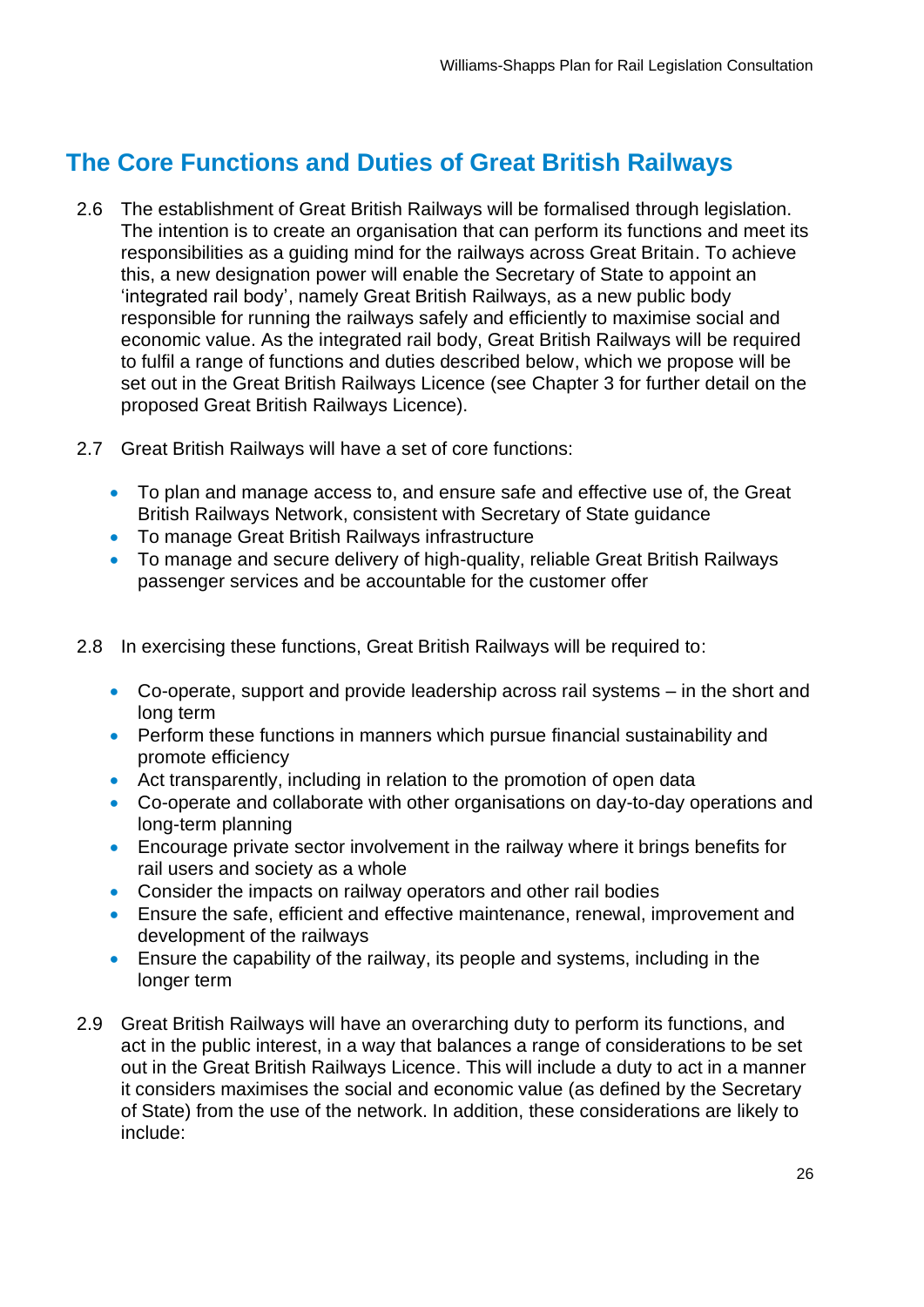- Benefits for current and future rail passengers
- Benefits from promoting the carriage and growth of rail freight
- Benefits from improving accessibility
- Benefits for communities, regions, the economy and the supply chain
- Impacts on the environment
- • Benefits from promoting efficiency, affordability and value for passengers, taxpayers and rail funders
- 2.10 It will be important to ensure that Great British Railways can operate in the interest of the whole of Great Britain. This requires Great British Railways to understand its users and the government's strategic aims, and to take decisions that consider all the different factors that make up the overall public interest, recognising they may be in tension.
- 2.11 While Great British Railways will become the operational guiding mind for the railways, ultimate accountability for the framework for the railways in Great Britain will continue to sit with the Secretary of State for Transport, or Devolved Administrations where railway activities are devolved.

### **Questions:**

- 1. Does the scope of the proposed designation of Great British Railways as an integrated rail body appropriately capture what you would expect for an effective guiding mind for the railways? (paragraph 2.6) Please explain.
- 2. Are there any other factors Great British Railways should balance and consider as part of its public interest duty? (paragraph 2.9) Please explain.

# <span id="page-27-0"></span> **Introducing the New Contracting Approach, Passenger Service Contracts**

- 2.12 The end of the franchising model during the COVID-19 pandemic set the foundations for the introduction of a new commercial model, Passenger Service Contracts. This new system will build upon the successful public-private partnership approaches used in London, Sweden, Germany and Australia where rail authorities contract private partners to operate trains under a concession model. These contracts will enable operators to be held to account for running trains on time, delivering passenger satisfaction and controlling costs. Operators will be focused on meeting passengers' priorities and incentivised to grow rail usage and revenue by a new toolkit of measures.
- 2.13 The new generation of contracts will be overseen, procured and delivered by Great British Railways, encouraging it to run the railways with a strong commercial outlook, and enabling it to plan and manage its network on an integrated basis, to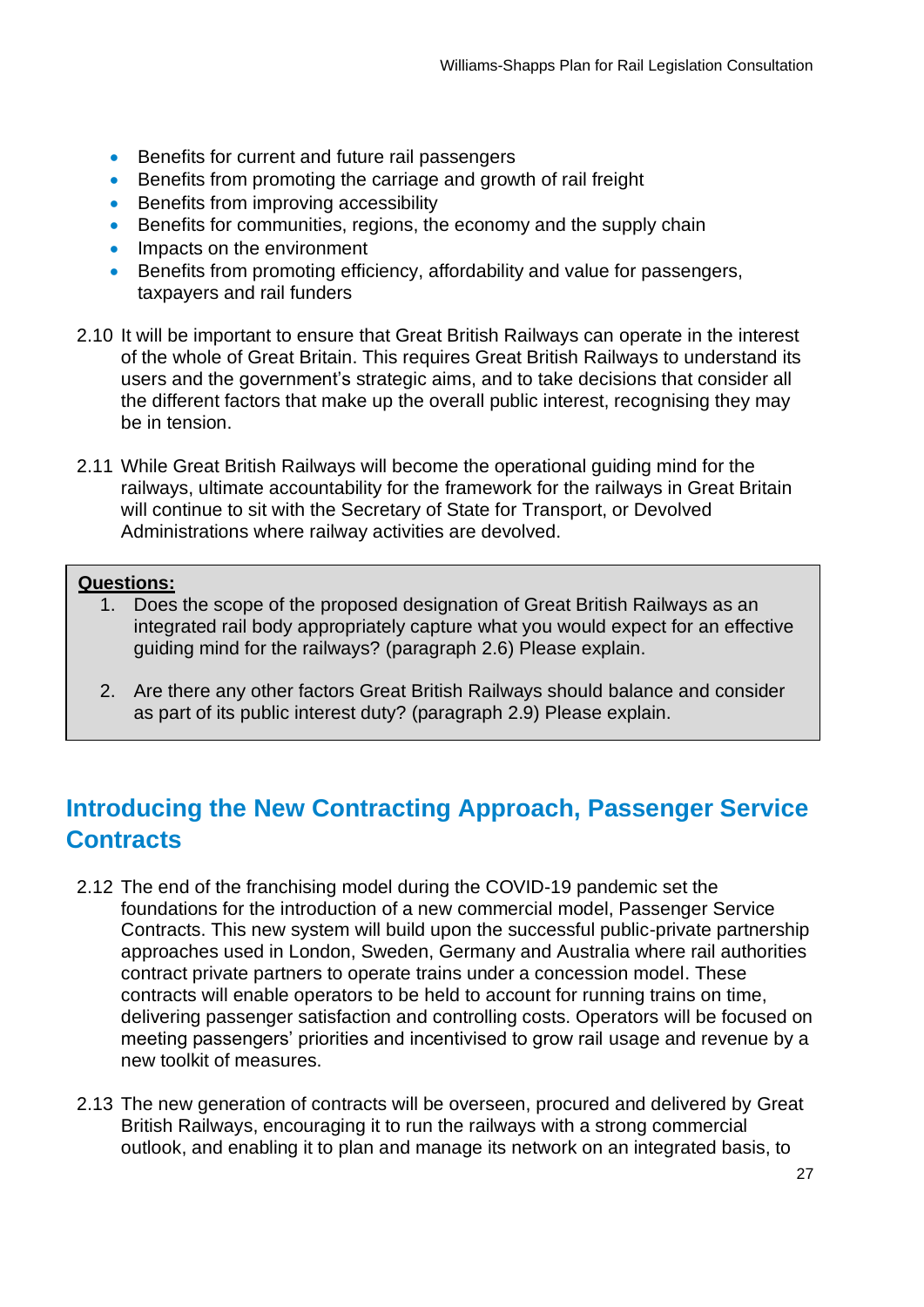deliver benefits to all passengers and improve efficiency. It will be tasked to work innovatively with diverse private sector partners across the sector and beyond to benefit passengers and taxpayers and it will have the scope and ability to create new opportunities for private sector innovation and investment. The new structure will provide the flexibility to implement changes sooner, creating an organisation commercially incentivised to deliver for its customers.

 2.14 The commercial parameters of the contracts and the precise allocation of responsibilities to train operating companies (TOCs) is not constrained by legislation. Therefore, although changes to contract type and roles and responsibilities are being developed as part of the Plan for Rail, these Passenger Service Contracts are not addressed here as no legislative change is required to deliver them. A separate market engagement programme is already underway for this area.

#### **Amending and transferring Secretary of State franchising authority provisions in the Railways Act 1993**

- 2.15 To ensure Great British Railways can truly integrate decision making and leadership across track and train, we propose that most of the powers and responsibilities held by Secretary of State as the franchising authority under the Railways Act 1993, will transfer to Great British Railways.
- 2.16 As the ultimate accountability for the railways in Great Britain (other than those where responsibility has been devolved to Scottish and Welsh Ministers) will continue to sit with the Secretary of State for Transport, we propose that the powers defining which services Great British Railways will be responsible for providing via Passenger Service Contracts (the franchise designation and exemption powers) and the process that Great British Railways must follow in selecting an operator for a Passenger Service Contract (Section 26 policy), will be retained by the Secretary of State.
- 2.17 The existing role and responsibilities of the Devolved Administrations in relation to provision of passenger services will remain unchanged. However, the Plan for Rail set out that devolved railways will be strengthened, through close collaboration with Great British Railways. To support this, we propose to enable through legislation the ability for Scottish and/or Welsh ministers to delegate their contracting authority for devolved passenger services to Great British Railways. This proposal would not require such delegation but would enable it to happen in the future should Scottish and/or Welsh ministers decide to pursue it. The terms of any delegation would need to be mutually acceptable to ministers in the Devolved Administration(s) and the Secretary of State and clearly set out the roles and responsibilities of each party, including appropriate governance controls, taking into account the existing devolution settlements.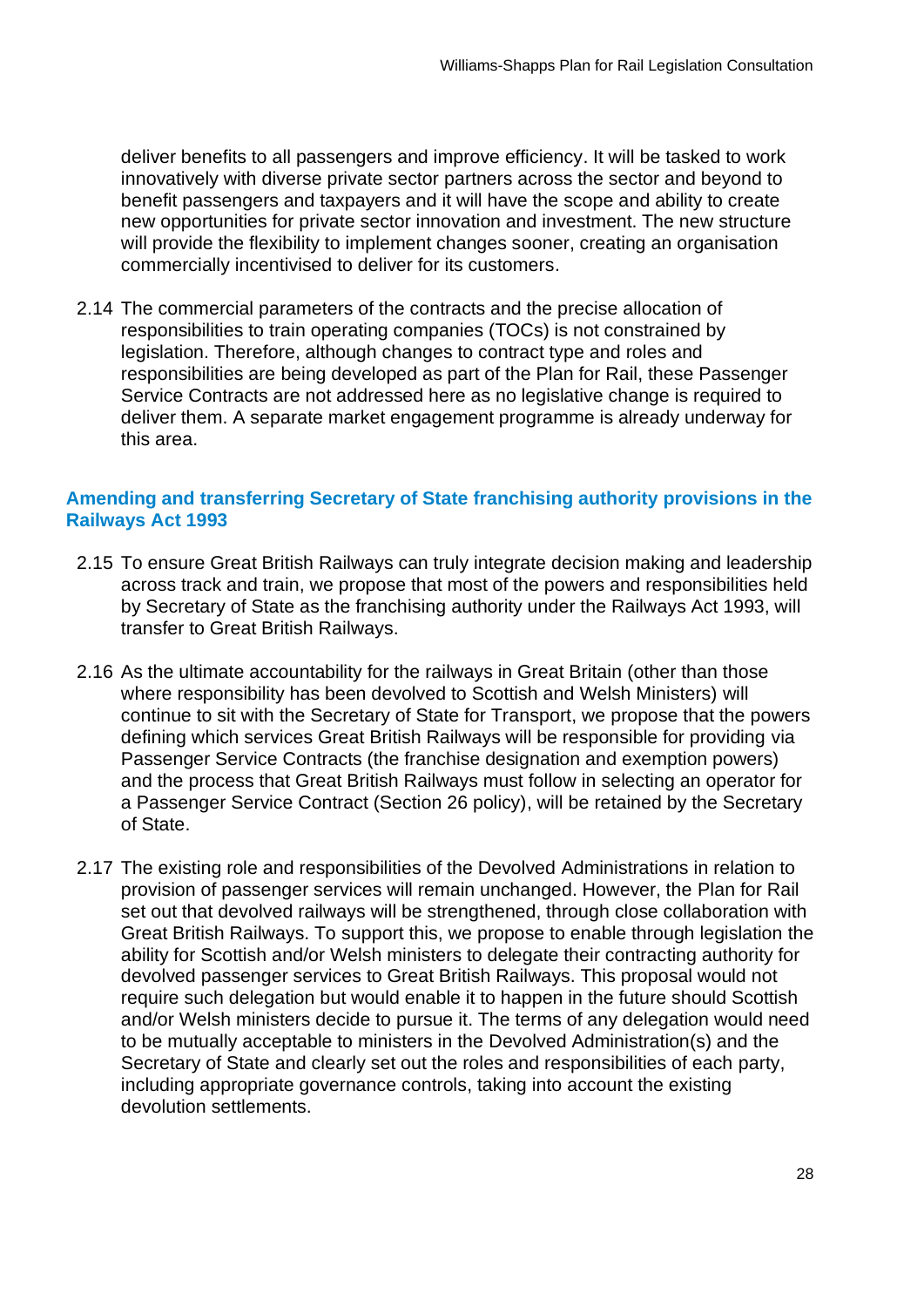2.18 We propose amending Section 25 of the Railways Act 1993, which prohibits the appointment of a public sector operator for services let by Great British Railways (and those let by Welsh Ministers), to allow for direct award to a public sector operator in specific circumstances. It is proposed that these will be where an existing contract ends mid-way through a major infrastructure project or delivery of a major industry reform programme and where the uncertainty associated with the delivery of those initiatives means that competition or a short-term direct award to a private operator is likely to deliver poor value for money for the taxpayer – and this will be included in primary legislation. Additional detail on the criteria and the circumstances in which they may be utilised will be added in the franchising policy statement published by the Secretary of State following a consultation process. The prohibition on public sector bidders in England and Wales for operators appointed via competition will remain.

#### **Questions:**

- 3. Do you support the proposal to include a power in primary legislation to enable Scottish and Welsh Ministers to delegate their contracting authority to Great British Railways, subject to the terms of delegation being mutually acceptable to ministers in the Devolved Administration(s) and the Secretary of State? (paragraph 2.17) Please explain.
	- 4. Do you have any views on the proposal to amend Section 25 of the Railways Act 1993 to enable appointment of a public sector operator by Great British Railways by direct award in specific circumstances? (paragraph 2.18) Please explain.

## <span id="page-29-0"></span>**Amending Retained EU Regulation 1370/2007**

- 2.19 To facilitate the reforms outlined in the Plan for Rail and to ensure the smooth introduction and running of Passenger Service Contracts, we will need to amend Regulation 1370/2007. While the UK was a member of the EU, Regulation 1370/2007 created a bespoke procurement and state aid/subsidy control regime for 'public service contracts' in recognition that such contracts are needed in the general interest of the public and cannot be operated on an entirely commercial basis. Passenger rail contracts let by the Secretary of State are considered as 'public service contracts' for these purposes, and Regulation 1370/2007 takes these agreements outside of the mainstream procurement and subsidy control rules and sets out special rules for such agreements.
- 2.20 The European Union (Withdrawal) Act 2018 retains Regulation 1370/2007 as domestic law in Great Britain. Whilst the regulation was amended under domestic law to make necessary drafting changes following the UK's exit from the European Union (such as where notices are published), the legislative framework for the award of "public service contracts" as it existed under EU law has been retained. We propose that the following amendments to Regulation 1370/2007 are made in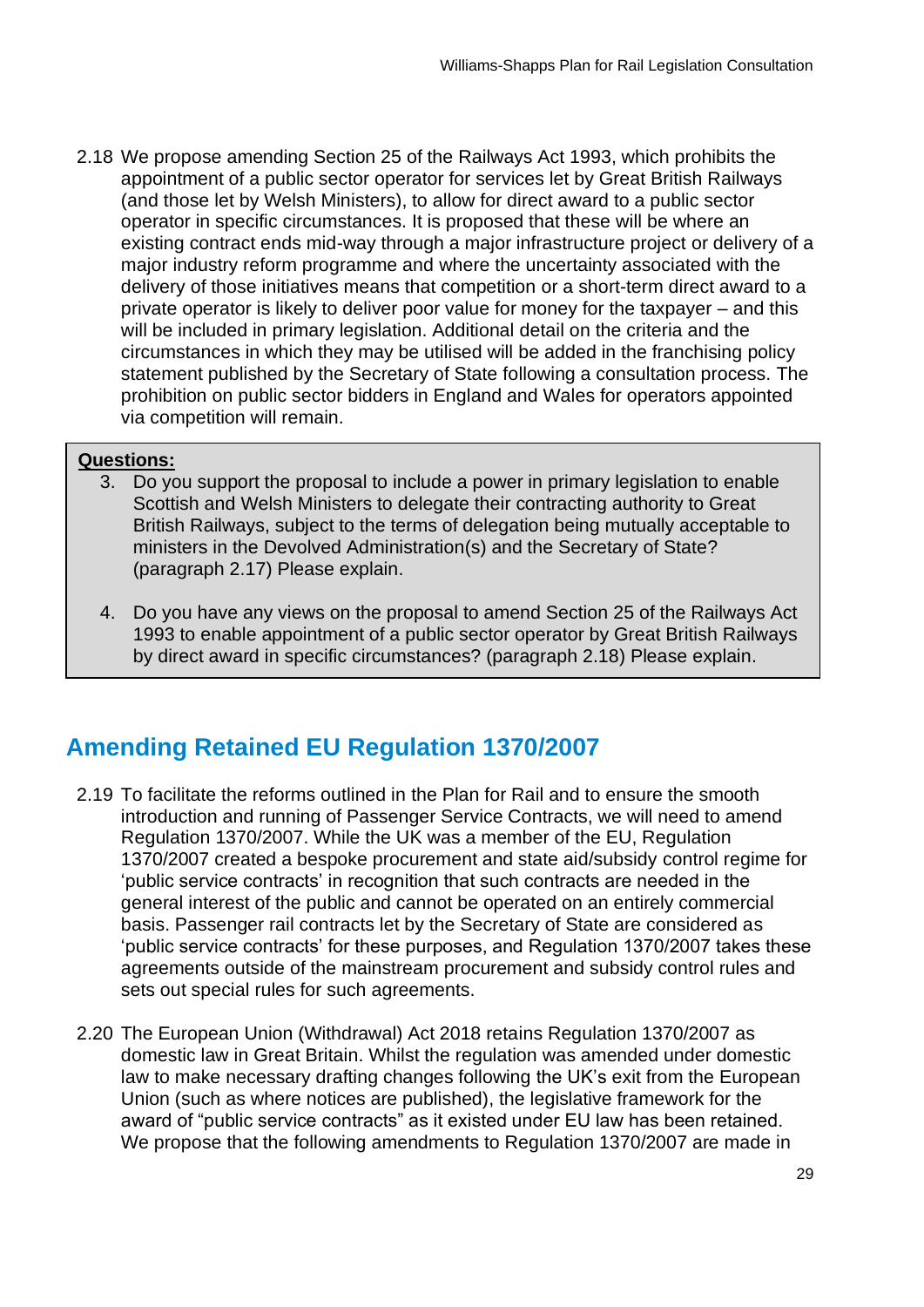primary legislation, with the purpose of ensuring the ongoing operation of the rail contracting regime in Great Britain and for the smooth delivery of the Plan for Rail:

- • Introduce domestic legislation that reduces the limitation period for the challenge remedy for awards made under Regulation 1370/2007, to provide a relatively short period for challenges to be made
- Introduce a recovery remedy to accord with the new UK subsidy regime and clarify who may bring a claim
- Reintroduce Articles 5(6) and 7(3) to ensure that flexibility and transparency in making direct awards is retained
- Amend wording within Article 7(2), which details the notice period for publishing a Prior Information Notice (PIN) before an Invitation to Tender (ITT) or Direct Award, to ensure clarity

### **Challenge remedy**

- 2.21 Challenge Remedy is the process an operator can follow to challenge a decision made under Regulation 1370/2007. When Regulation 1370/2007 was adopted, the government did not introduce domestic legislation to set out a remedy. This was because judicial review was available. However, a judicial decision in the course of litigation indicated that such decisions may also be subject to legal challenge through private law mechanisms. This leads to extended administrative uncertainty as private law claims may be brought during a six-year limitation period.
- 2.22 We are proposing to introduce domestic legislation that reduces the limitation period for the challenge remedy for awards made under Regulation 1370/2007. The limitation period is proposed to be one month, in line with the subsidy and having a relatively short time limit for bringing a challenge to an award, whilst still providing appropriate protections for private sector bidders to ensure a fair and proper process. We are considering introducing a remedy of recovery of unlawful subsidy to accord with the new UK subsidy regime. We will make appropriate amendments to ensure transparency of awards. We will also clarify that parties must be 'interested' and 'affected' to challenge a decision. procurement regimes. This will maximise certainty for UK granting authorities by

### **Direct awards**

- 2.23 Articles 5(6) and 7(3) of EU Regulation 1370/2007 will cease to apply on 25 December 2023 due to a 'sunset clause' from the EU 'Fourth Rail Package', which sets a time limit on that direct award power. We are proposing to reintroduce these provisions in legislation to ensure that existing flexibilities to make Direct Awards for the provision of passenger services are fully retained beyond late 2023.
- 2.24 Article 5(6) will allow us the maximum amount of flexibility in making direct awards as we begin to recompete rail contracts under the programme of competitions for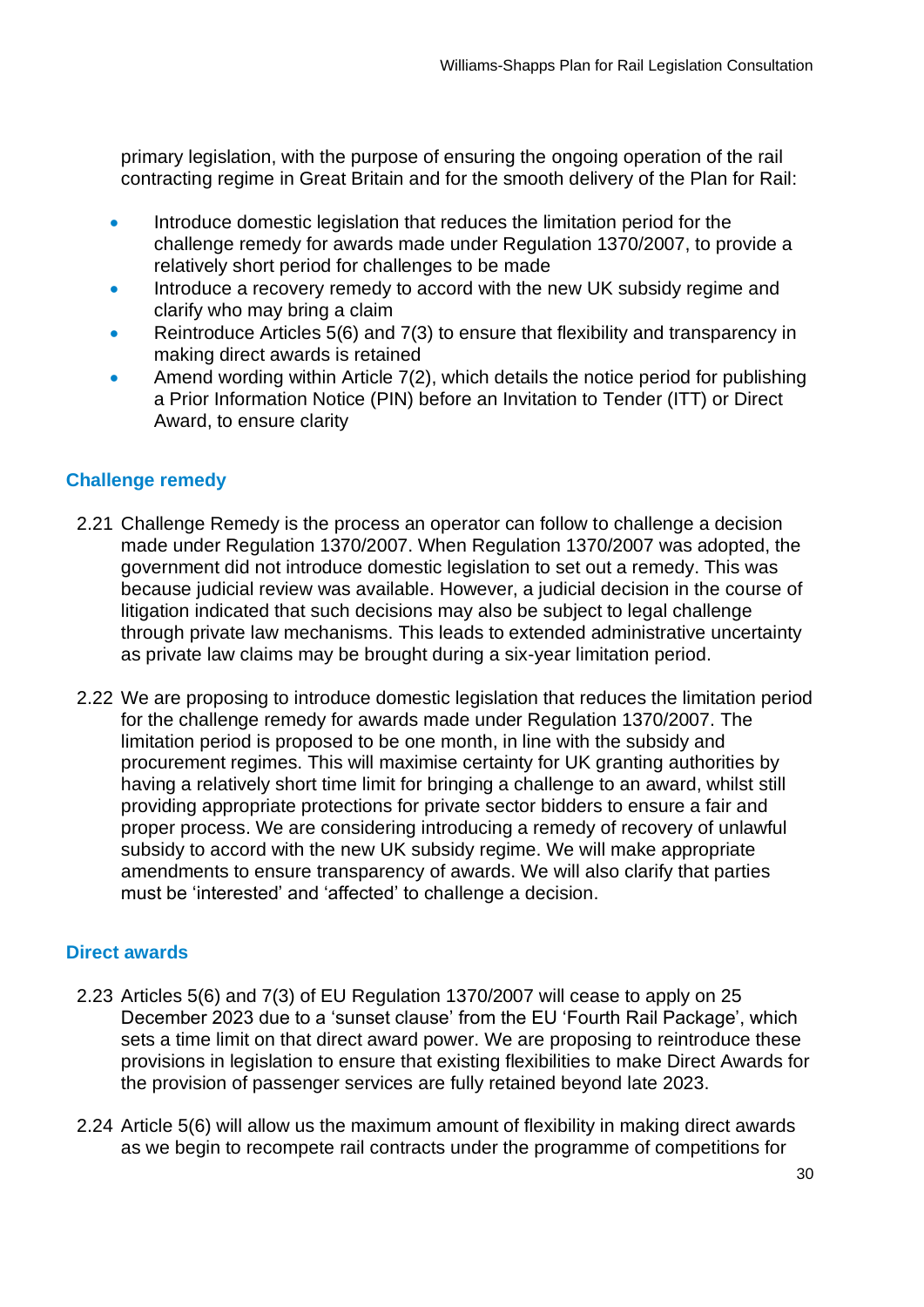Passenger Service Contracts. We also propose reintroducing Article 7(3) since this will ensure transparency for awards made under Article 5(6).

#### **Prior Information Notice (PIN) notice period**

- 2.25 To ensure clarity and relevance for the UK market, we propose to amend Article 7(2) of Regulation 1370/2007, which details the notice period for publishing a Prior Information Notice (PIN) before an Invitation to Tender (ITT) or Direct Award, to clarify that "launch", which signals the end of the one-year notice period, will mean the earlier of the publication of the documents on gov.uk or their issue to prequalified bidders.
- 2.26 This will ensure greater certainty as to when Prior Information Notices informing the market of upcoming Invitations to Tender and Direct Awards must be published. We also intend to clarify that, in the case of Direct Awards, the one-year publication period runs to the entering into of the award.

## **Question:**

 5. Do you support the proposed amendments to Regulation 1370/2007, which are i) reducing the limitation period for the challenge remedy, ii) introducing a remedy of recovery to accord with the new UK subsidy regime, iii) clarifying who may bring a claim, iv) retaining the ability to make direct awards under Article 5(6), and v) clarifying the PIN notice period? (paragraph 2.20) Please explain.

## <span id="page-31-0"></span> **Securing Better Use of the Rail Network**

- 2.27 The railways are a vital national asset, funded by taxpayers and farepayers, so it is important that Great British Railways maximises the economic and social value of the network and that it is operated efficiently, to its full potential in the public interest.
- 2.28 The Plan for Rail committed to a new rules-based access system underpinned by legislation. Since publication in May 2021, government has engaged with stakeholders across industry on how we implement the access proposals in the Plan for Rail. We believe there is much that can be achieved through a package of targeted reforms. The objective of the reforms outlined in this part of the consultation are to enable Great British Railways to better strategically plan and manage access to the network, in the public interest, getting better outcomes for passengers, as operators will be better able to respond to their needs. At the same time, it will also maintain key legislative protections for passenger and freight operators, that guarantee fairness and transparency for users of the railway, giving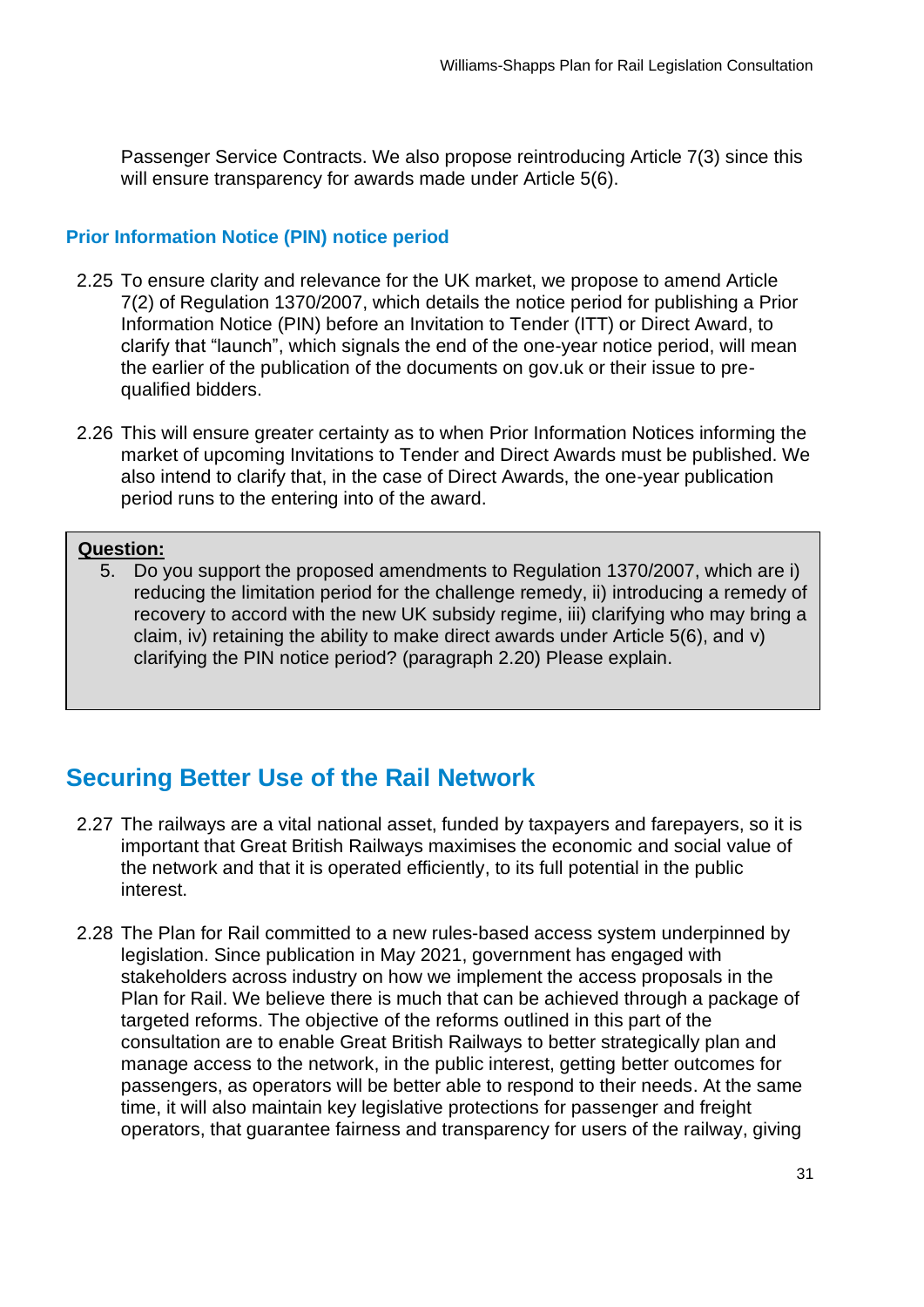the private sector certainty and confidence to make long-term investment decisions in the railways.

- 2.29 ORR will maintain its role in providing robust independent regulatory oversight of the access framework. This includes approving access contracts, their role with respect to access appeals and maintaining the power to direct that access to the network must be granted by Great British Railways. ORR will also continue its role in relation to access charges, which will continue to be set through the periodic review process for all operators on the national rail network.
- 2.30 Our proposed package of access reforms comprises the following:
	- Reform of industry processes
	- • A new duty for ORR to facilitate the furtherance of Great British Railways' policies on matters of access to and use of the railway, where these have received Secretary of State approval
	- • A power to amend access related EU derived railway regulations through secondary legislation in the future, subject to the affirmative procedure (with minor near term amendments to enable Great British Railways to act as a guiding mind).

### **Reforming industry processes**

- 2.31 The establishment of Great British Railways brings significant opportunities to simplify processes and procedures across the industry. Changes to the existing complex contractual framework for access, coupled with an amended regulatory approach can bring major benefits and are necessary to deliver a more effective approach to managing network capacity.
- 2.32 The government will commission Great British Railways Transition Team to lead work developing and delivering reforms to the framework that governs access across the multi-user railway. This work will identify and recommend changes to the existing framework to reflect the new industry structure. It will need to draw on the wider expertise of the sector, including the Devolved Administrations, passenger and freight operators and other infrastructure managers in order to ensure proposals are deliverable and effective. The government will ask ORR to support the Great British Railways Transition Team, to develop and deliver the commission, as an engaged participant and enabler of appropriate change.
- 2.33 This commission is intended to ensure that cross-sector processes, agreements and systems:
	- Put the interests of passengers and freight customers first
	- • Are transparent and simpler, reducing administrative costs and complexity across the industry for all parties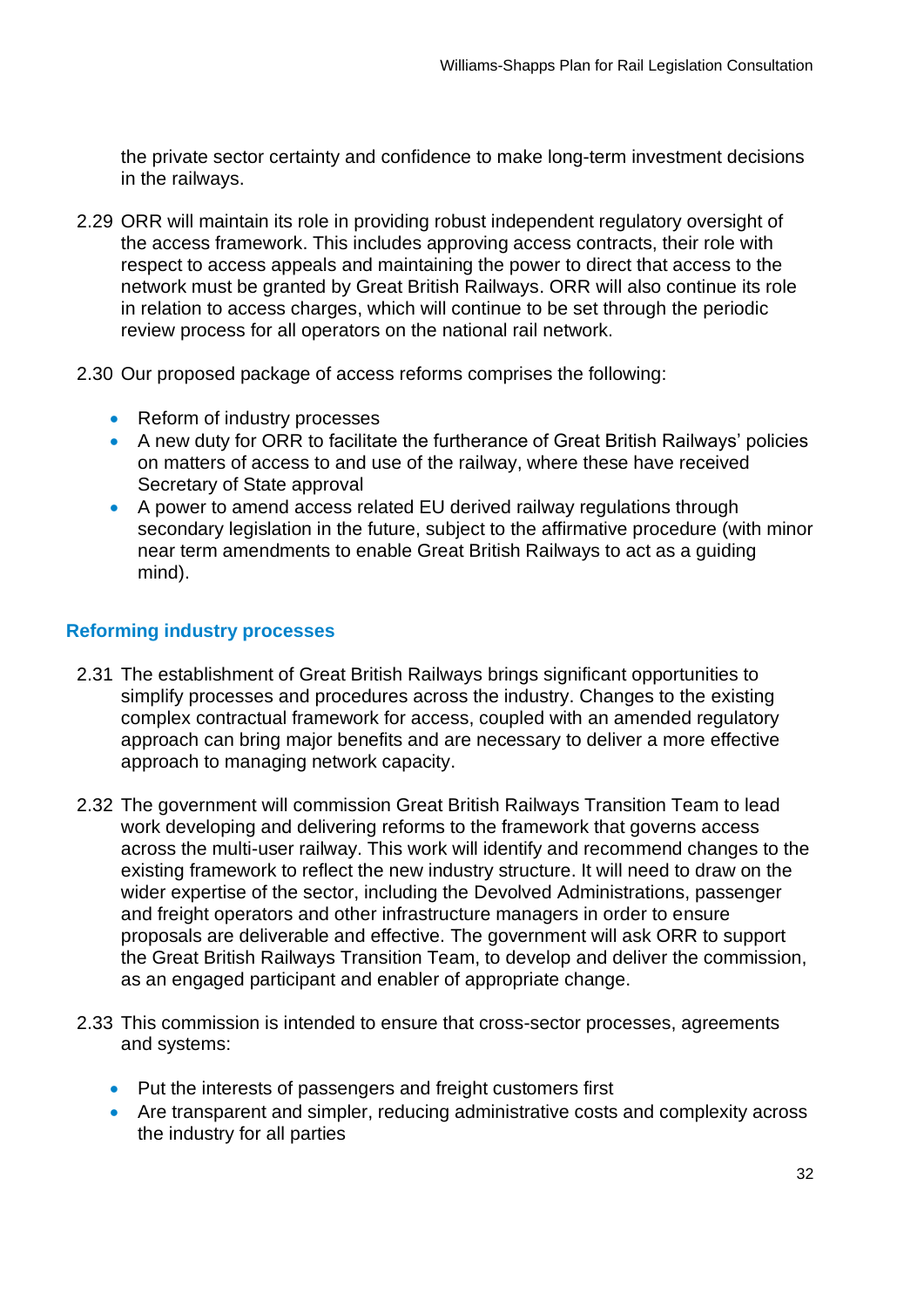- • Contain the appropriate tools for Great British Railways to plan and manage the network
- • Provide confidence for passenger and freight operators, of transparent and non- discriminatory treatment, with appropriate certainty to support business planning and investment
- • Ensure the continued smooth passage of trains between Great British Railways and other Infrastructure Managers
- 2.34 The commission will look at changes which are needed to support the reforms and will consider a number of ways in which the current system can be simplified and improved. Potential areas for reform include:
	- • Enabling integrated planning and delivery by Great British Railways by overhauling the timetabling and service development processes to maximise efficiency, value for money and social and economic benefits realised
	- • Enabling simpler, more effective management of performance and operations across Great British Railways' Passenger Service Operators and the wider sector
	- Introducing changes to support simpler management of stations, where we envisage some train operator responsibilities transferring to Great British Railways
- 2.35 Great British Railways will consult across industry on its own policies for how it plans and manages access to and use of the railway, reflecting any relevant efficiencies and simplifications that have been identified. The Secretary of State and ORR must also be fully consulted, and the Secretary of State will need to confirm that the proposals meet government's policy goals. Great British Railways policies will offer certainty and clarity for the industry, ensuring that devolved rail bodies and private train operators, both passenger and freight, have the confidence to make long-term investment decisions and will set out how access to the railway will be managed fairly.

### **A proposed new duty on ORR to facilitate the furtherance of Great British Railways' policies on matters of access to and use of the railway, where these have received Secretary of State approval**

- 2.36 ORR will continue to play a central role in ensuring applications for capacity are treated fairly and transparently. This will be especially important as Great British Railways identifies opportunities for simplification and efficiencies in industry practice.
- 2.37 It is important that ORR is an engaged participant and actively enables Great British Railways to plan and manage the network in the public interest. ORR, Great British Railways and public sector funders will need to work to align and co-ordinate their decision-making processes and criteria, with the aim of ensuring the appropriate decisions about the use and operation of the network are more effectively led by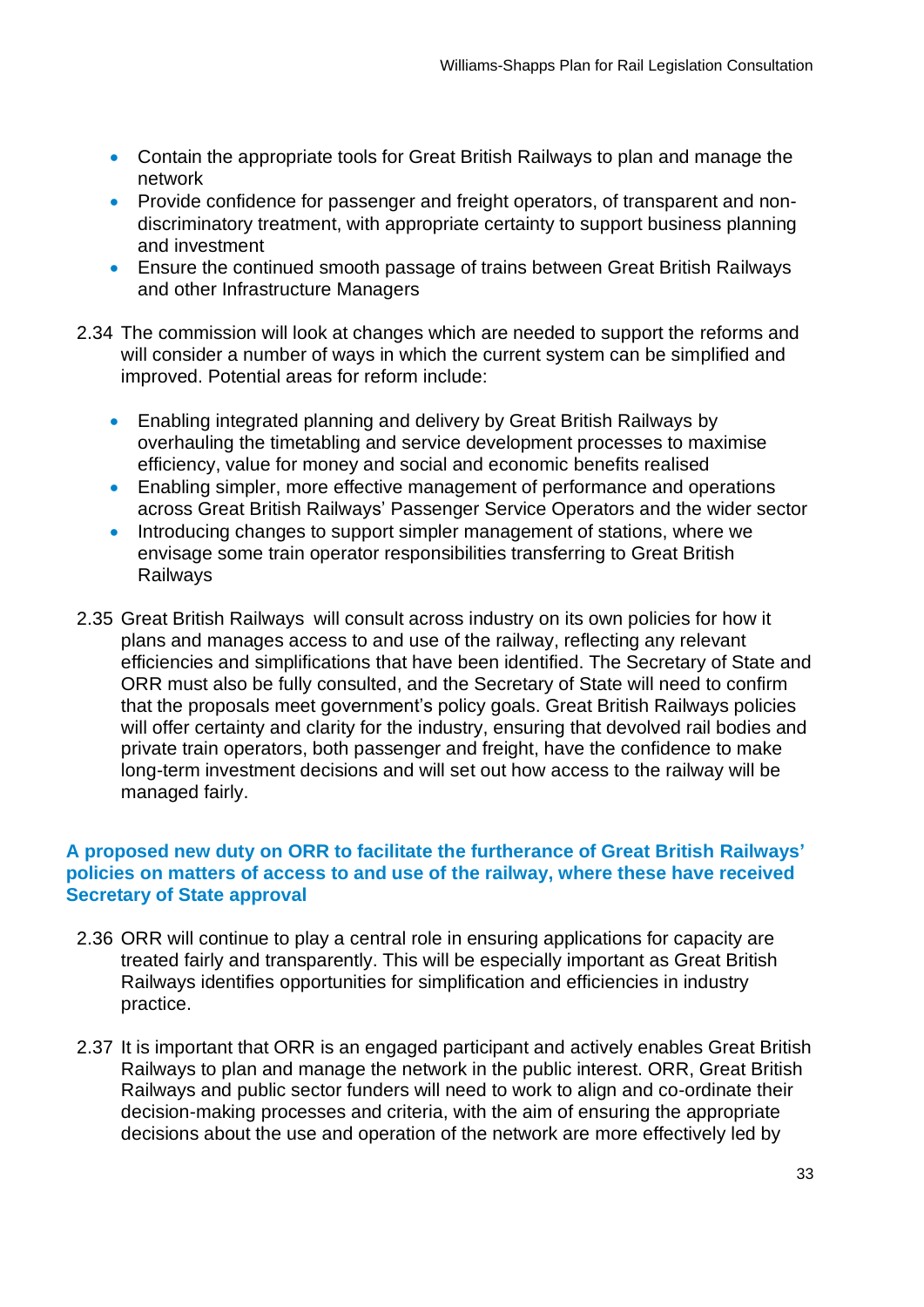Great British Railways as the Secretary of State's expert rail body, whilst maintaining effective safeguards through a rules-based regime that gives confidence to users of the network.

- 2.38 To enable this, we are proposing a new duty for ORR to facilitate the furtherance of Great British Railways' policies on matters of access to and use of the railway, where these have received Secretary of State approval, and to take them into account when carrying out its functions as the regulator for access. The government has worked closely with ORR to ensure that the new duty does not conflict with existing duties, does not compromise ORR's independence and provides ORR with a clear and specific legal requirement to take Great British Railways' approved access policies into account in its decision-making.
- 2.39 ORR will be a consultee on Great British Railways' policies on matters of access and will provide advice to the Secretary of State on whether they align with the requirements placed on Great British Railways through its legislative and governance framework.
- 2.40 This new duty and ways of working will be underpinned by updated Secretary of State Guidance to ORR which will address priorities for simplification, efficiencies and management of the network in the public interest, helping to retain a strong focus on these issues.

#### **Question:**

 6. Do you support the proposed statutory duty on ORR to facilitate the furtherance of Great British Railways' policies on matters of access to and use of the railway , where these have received Secretary of State approval? (paragraph 2.38) Please explain.

### **A power in primary legislation to amend EU derived rail markets legislation**

- 2.41 As set out above, government believes that considerable progress in simplifying process and cutting bureaucracy can be made by Great British Railways within the existing framework. However, over the last 30 years the legislative framework for access has been supplemented and built on by some highly prescriptive processes set out in Regulations implementing EU Railways Directives and a number of EU Delegated Decisions and Implementing Regulations.
- 2.42 These EU derived rules were designed to facilitate the EU internal market for rail. Now we have left the EU we can seize the Brexit opportunity to make changes to the rules that can restrict the ability to react quickly to changing circumstances, including where they may prevent innovative solutions to overcoming some of the problems within the existing framework.
- 2.43 Government proposes to include a power in primary legislation to make secondary legislation, using the affirmative procedure, that will enable us to amend EU derived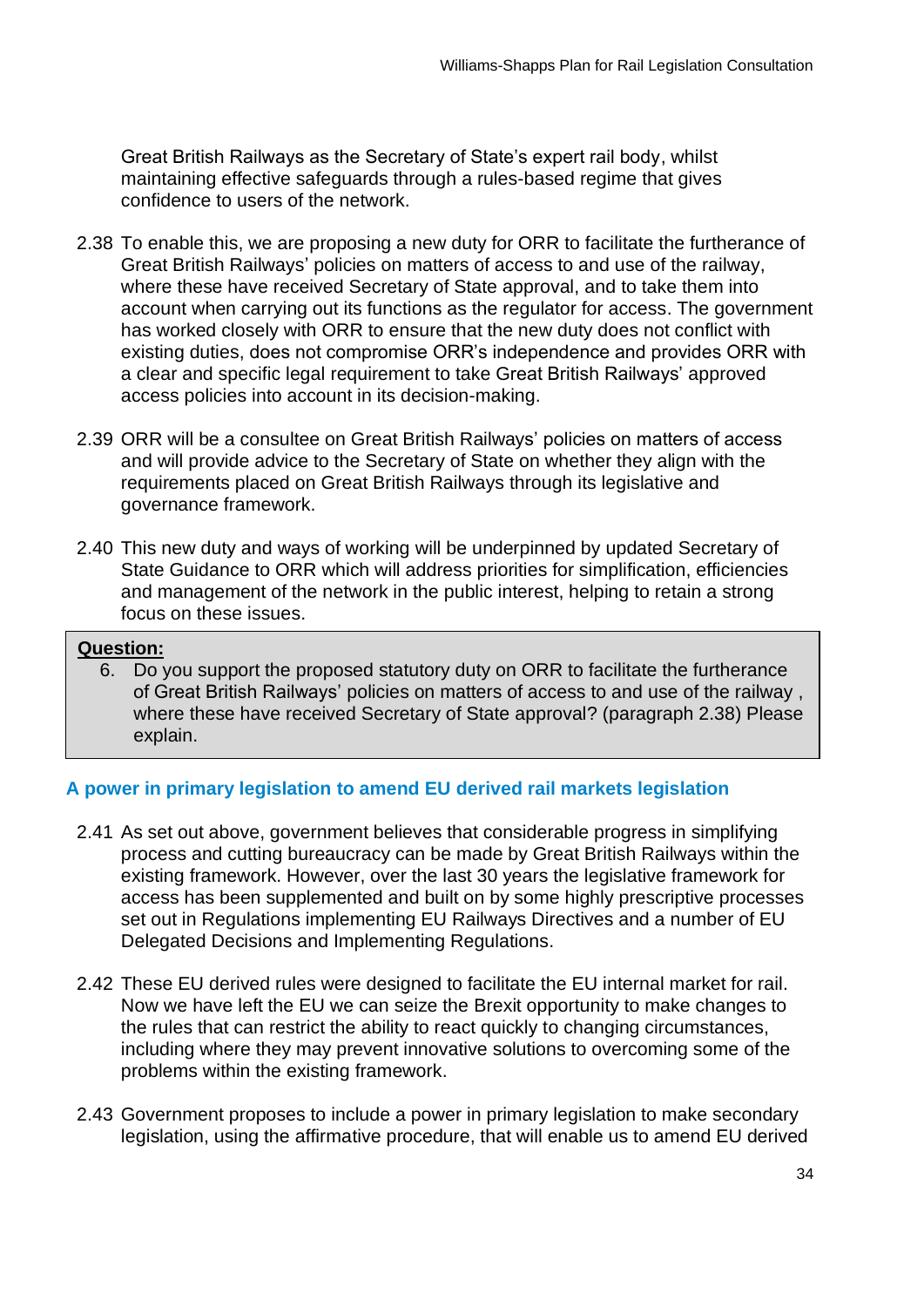rules with a view to making the system work better and more efficiently for users of the railway. In parallel with the commission to the Great British Railways Transition Team, government will undertake a detailed analysis of the EU derived rail markets legislation to see if it is still fit for purpose and remains relevant in the new structure, ensuring that opportunities for reform are realised, while key protections are maintained to ensure certainty. We will consult with interested parties across the industry on the use of the power and on any future draft Statutory Instrument to enable proper scrutiny of proposals before any changes are made.

#### **Amendments to enable Great British Railways to function as a guiding mind**

- 2.44 Bringing track and train closer together under Great British Railways may require primary legislation to make some technical changes to the EU derived Railways (Access, Management and Licensing of Railway Undertakings) Regulations 2016. These regulations set out requirements for separation of certain decision-making functions and we are using this consultation to identify whether there are immediate legislative amendments that need to be made to ensure we do not restrict collaboration, integration and a joined-up approach between track and train.
- 2.45 We strongly recognise the need for the access regime to operate consistently and coherently as a whole. Any initial changes will be limited to those we consider necessary to enable the effective management of the Great British Railways managed network. These changes will only apply to the Great British Railways managed network and will not apply to networks managed by other infrastructure managers.

### **Question:**

 7. Noting we will consult separately on the use of the power to amend the existing Access and Management Regulations, are you aware of any immediate essential changes that are needed to these Regulations to enable Great British Railways to deliver its guiding mind function? (paragraph 2.44) Please explain.

## <span id="page-35-0"></span> **Supporting Improvement Through Effective Competition and Strong Collaboration**

 2.46 When the conditions which enable effective competition are met, competition delivers benefits for customers, efficiency in the production of goods and/or services, and, with the right incentives, improved investment and innovation. Critically, in rail, it helps to deliver value for taxpayers, where efficiency reduces the subsidy required to fund the railways. Competition, through an effective competitive tendering process for delivering passenger services, in supply chains, and in freight markets, is a vital aspect of the Plan for Rail and will help to drive innovation and improvement.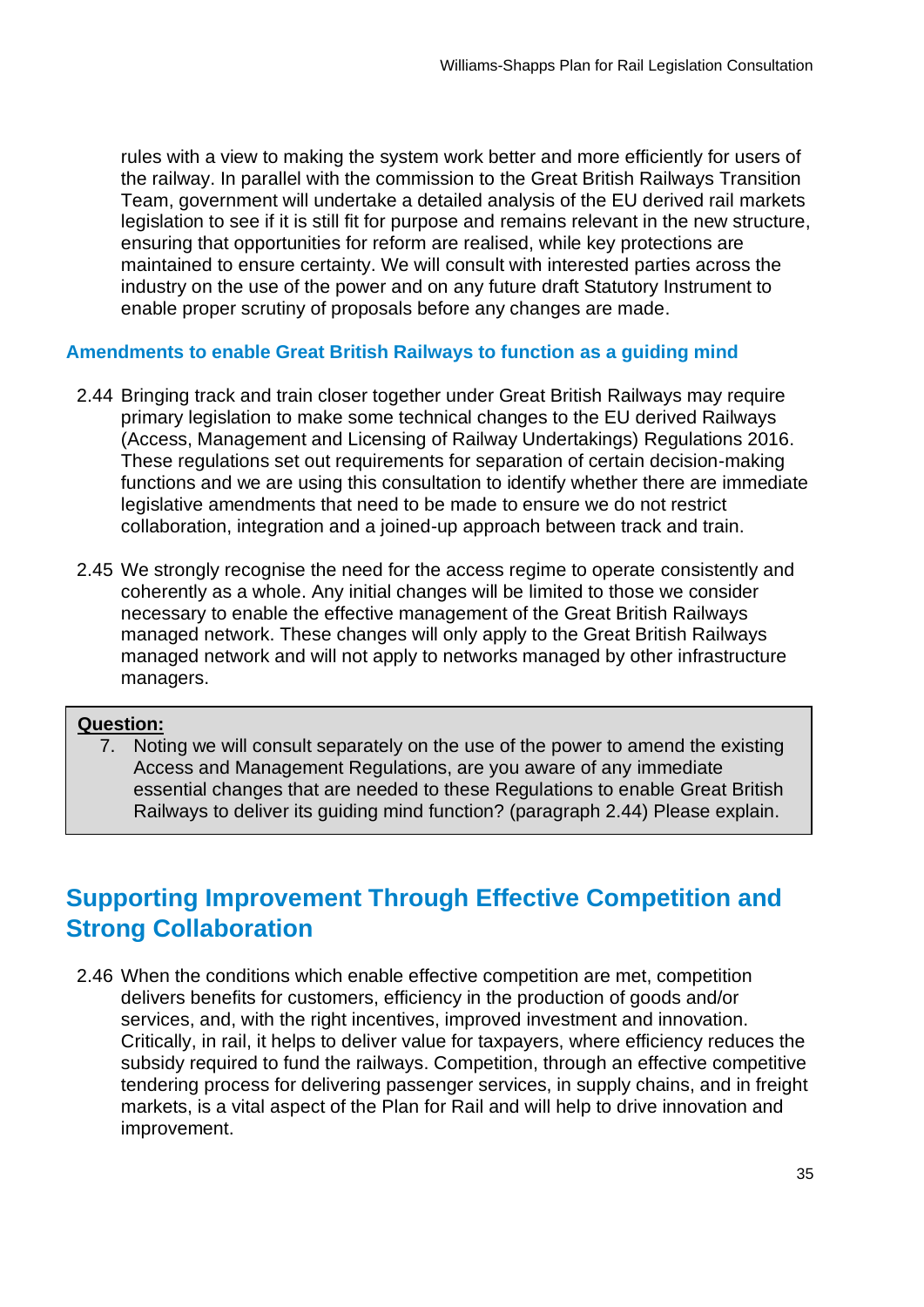2.47 However, even before the COVID-19 pandemic, the franchising model for competition had failed to deliver genuine competition in far too many cases – reducing the benefits for passengers and taxpayers. This needs to change and reform is essential to restore competition to the market and ensure it is effective. Great British Railways will aim to compete all contracts, foster more competitive bids, and attract and retain new partners, driving efficiency and improvement.

#### **Widening the scope of ORR's duty to promote competition**

- 2.48 ORR has several general duties under section 4 of the Railways Act 1993, including a duty to promote competition in the provision of railways services for the benefit of users of railway services. This is particularly relevant to ORR's role in respect of access, where the duty has been considered in relation to passenger open access applications.
- 2.49 Rail is different to many consumer markets given the scale of public money involved, so it is important that this is given due consideration by the regulator when making decisions in what is a mixed public/private market. In addition to ORR's existing duty to have regard to the Secretary of State's funds, to further strengthen protections for taxpayers, we are proposing a limited legislative amendment to ORR's existing section 4(1)(d) competition duty so that in addition to users, the regulator also takes into consideration public sector funding of rail services in applying the competition duty - including on access to the track. ORR's duty to promote competition is just one duty the regulator must weigh alongside its other duties.

#### **Question:**

 8. Do you agree with the proposed recasting of ORR's competition duty to better reflect public sector funding? (paragraph 2.49) Please explain.

#### **Driving efficiency and innovation by removing barriers to collaboration between Passenger Service Contract operators**

 2.50 The Plan for Rail, as well as supporting competition, places a strong emphasis on collaboration across the whole of the industry to achieve benefits such as securing significant efficiencies, removing duplication, and a focus on the things customers have told us matter to them. These include safe, punctual, reliable and good value services, encouragement of more innovation that will continue to improve services and connections with other modes of transport, and a joined-up approach to finding a resolution when things go wrong, as well as a simple consistent fares structure. Great British Railways will also need to ensure that efficiencies are considered across all operators with rail passenger contracts with Great British Railways (including its public sector operators) ("Great British Railways Operators") rather than by individual operators, to reduce the need for public subsidy of the system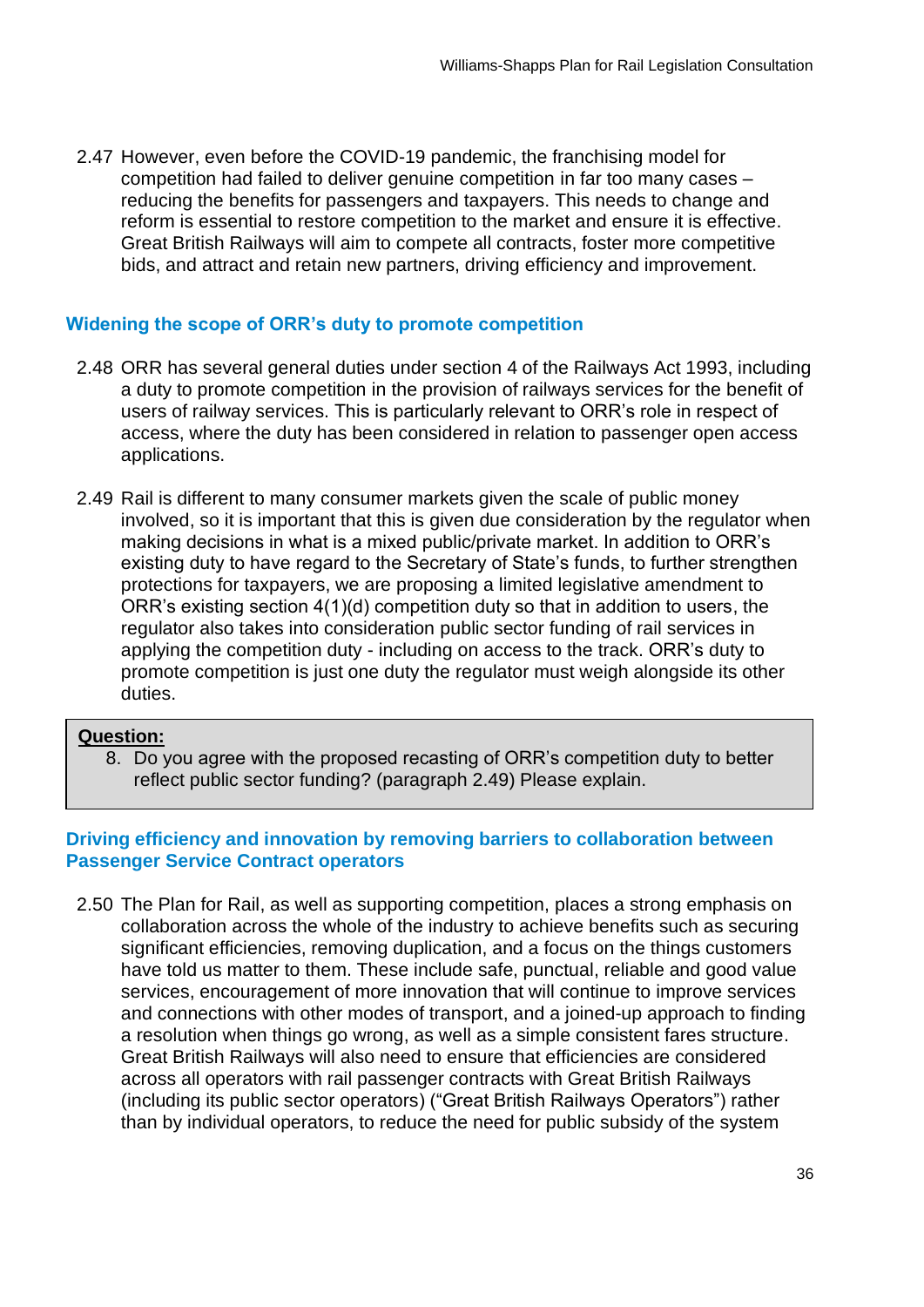and to protect taxpayers, growing the system and ensuring efficient use of available capacity.

- 2.51 Through its emergency response to the pandemic, the rail sector has shown it can innovate and demonstrated the potential benefits that greater collaboration could bring. Collaboration between operators will be key to support this whole system approach and ensure the railway delivers more effectively for customers and taxpayers.
- 2.52 Passenger Service Contracts will focus on improving the passenger experience and will support operators to work effectively with Great British Railways as well as other industry partners, including other operators, local teams and suppliers, such as train-leasing companies, to improve services and performance.
- 2.53 Each Passenger Service Contract will require and incentivise operators to cooperate and work collaboratively with Great British Railways and its other partners. Coordination of timetables will improve performance and efficiency and offer an appropriate overall level of service to customers, whilst ensuring value for money, with joint working during disruption or emergencies. Improvements in reliability can be unlocked by creating a focus on reducing delays and the impact of delays rather than a system which incentivises all parties to blame each other, with no one to fix the problem. It will also be important to enable a coordinated and consistent approach to fare setting even where some fares setting responsibility is delegated by Great British Railways to Train Operating Companies, so that fares are transparent and understood by customers.
- 2.54 It is essential that legislation enables this collaboration and additionally gives operators a level of reassurance and confidence that they can collaborate and share relevant information where this will lead to benefits. Therefore, we propose to clearly set out in legislation that Great British Railways will have a power to issue directions which requires its Great British Railways Operators to share information and undertake other collaborative activities with each other in circumstances where doing so could otherwise give rise to concerns under Chapter I of the Competition Act 1998. In particular, such a direction would only be possible where collaboration would lead to defined benefits, such as improving the operational delivery of services for passengers and/or improving the efficiency of the rail system as a whole for taxpayers. Directions issued by Great British Railways would have to be accompanied by appropriate reasoning, be published and go no further than is necessary to achieve the benefits from collaboration.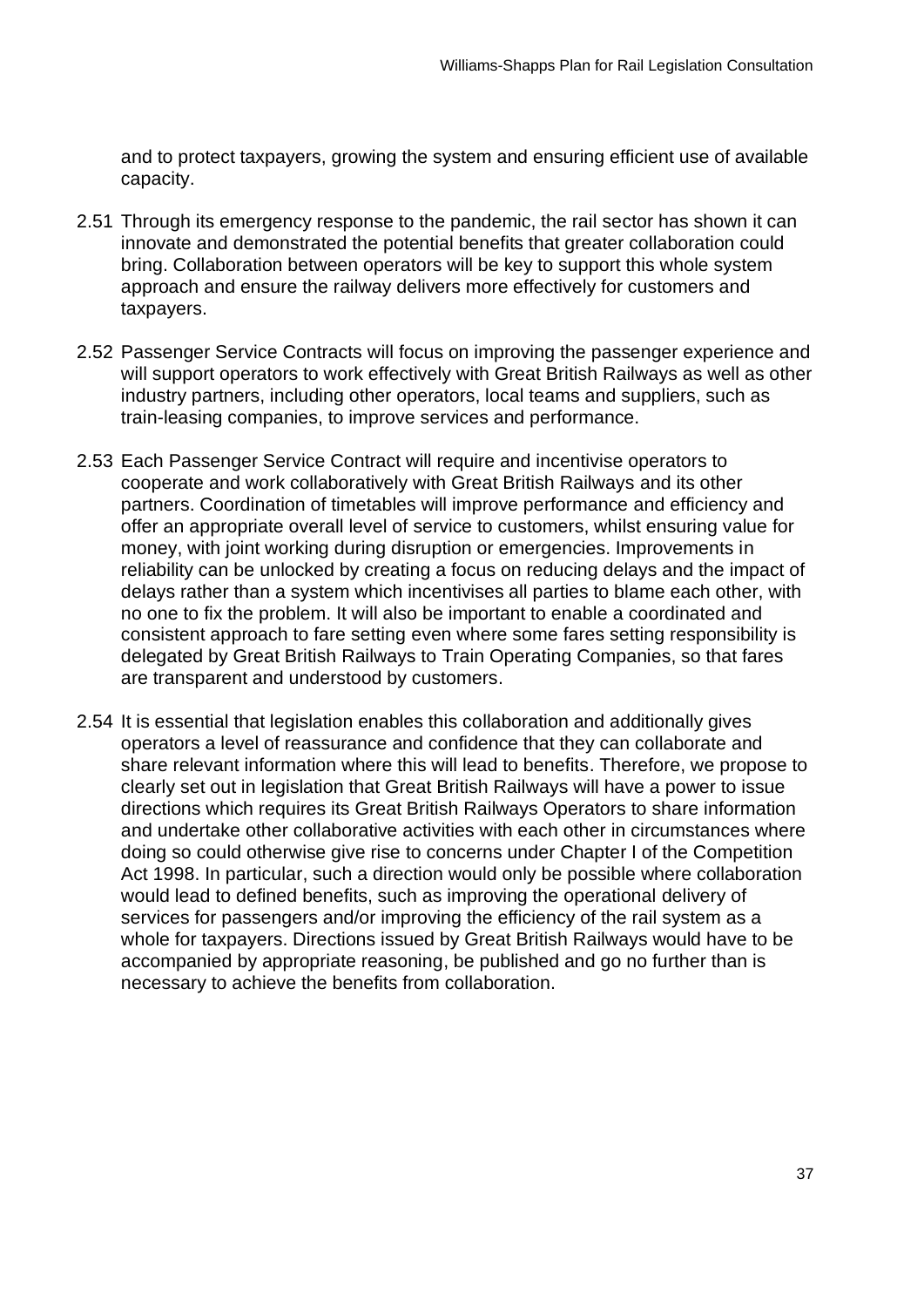2.55 In doing so, we will ensure that legitimate commercial interests of third parties (including freight, open access and charter operators) are protected. We do not plan to alter how competition law would apply to Great British Railways. We will look to (BEIS), ORR and the Competition and Markets Authority, and consider the responses to this consultation, to design this regime. work with industry, the Department for Business, Energy and Industrial Strategy

## **Questions:**

- 9. Do you support the proposal to include in legislation, a power for Great British Railways to issue directions to its contracted operators to collaborate with one another in circumstances where doing so could otherwise give rise to concerns under Chapter I of the Competition Act 1998, in particular, where this could lead to defined benefits to taxpayers and/or passengers? (paragraph 2.54)
- 10. Would Train Operating Companies be willing to share information and collaborate in the way envisaged without the proposed legislative provisions? What are the risks to them without the proposed legislation? Would the proposed legislative approach help to resolve these risks?
- 11. Are there any particular additional safeguards (in addition to the safeguards outlined in paragraph 2.54 - 2.55 above) that you consider necessary to support the interests of third parties (including freight, open access and charter operators) or to otherwise protect passengers and/or taxpayers?

## **Fares, ticketing and retail – ensuring fairness for third party retailers**

- 2.56 The Plan for Rail promised an exciting revolution in the way passengers buy and pay for their rail travel, and this will be backed by £360m of investment in the next three years announced in last year's Spending Review.
- 2.57 Industry reform is central to delivering and sustaining the greatly improved customer experience, revenue growth and cost-efficiency that this investment will deliver. Responsibility for fares, ticketing and retailing strategy for Passenger Service Contracted operators will be brought together into Great British Railways, which will be responsible for the customer offer and reforming ticket purchasing by making fares simpler, clearer and easier to understand.
- 2.58 Great British Railways will also be made responsible for delivering cost efficiency in retailing. The rail industry has so far been unable to emulate the modernisation and cost savings which other transport operators have achieved through digitisation. Great British Railways will roll out digital ticketing and contactless payments to deliver savings and improve the passenger offer, while a new online retail offering will replace the multiple train operator websites. This approach will unlock greater economies of scale while developing a clear, coherent and attractive customer offer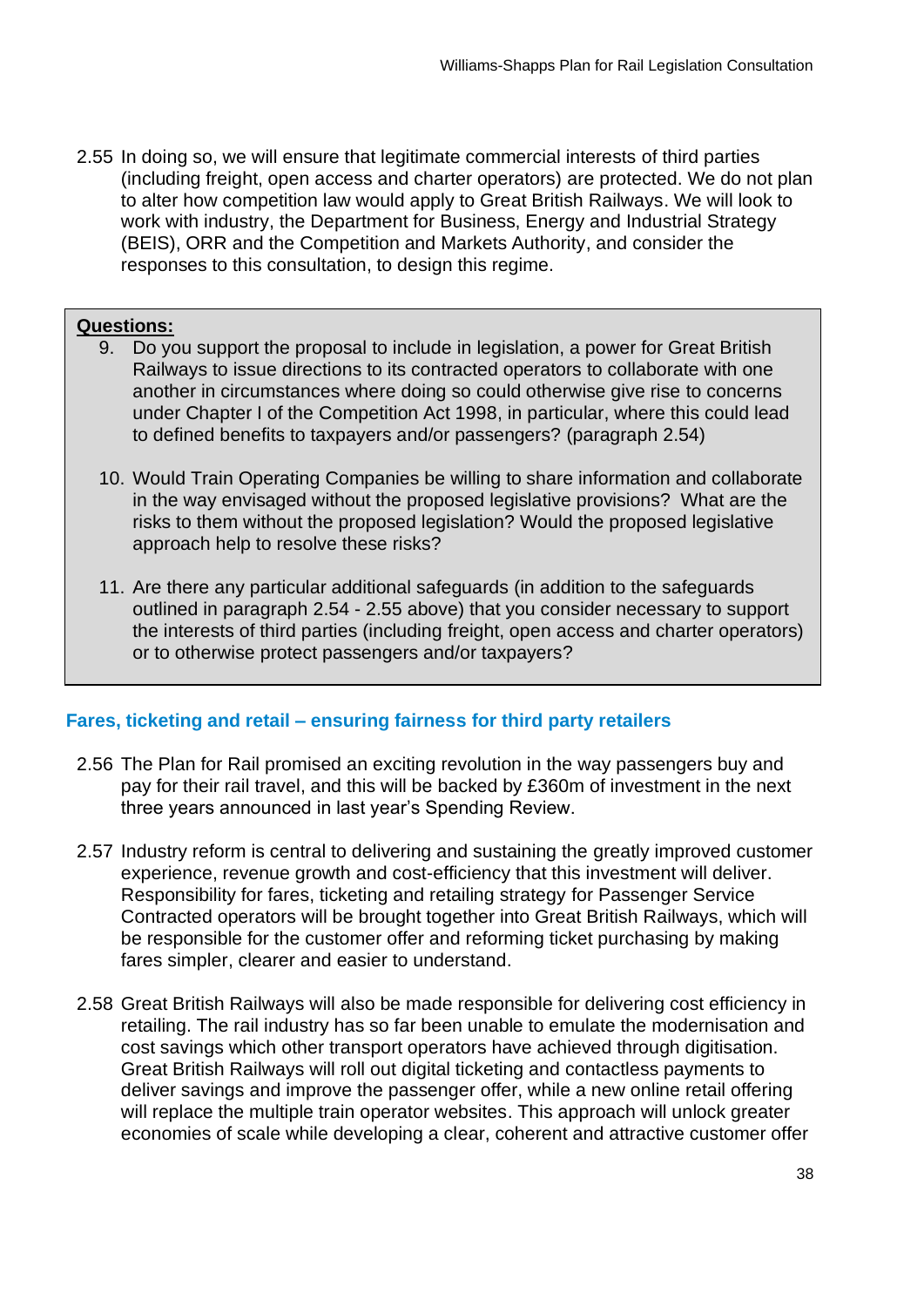across the network, learning from the best in-class providers and putting an end to current confusion.

- 2.59 A trend over the last 20 years has been the growth of internet sales. Associated with this, we have seen the emergence of a range of specialised, dedicated independent online retailers, licensed by the industry to sell train tickets. We have welcomed these independent retailers competing in the ticket retail market, particularly where they are able to innovate and grow new markets. These retailers have driven forward improvements to the quality of ticket purchase and developed new technologies, both as suppliers to train companies and retailers in their own right. Whilst Great British Railways will assume responsibility for retailing for Department for Transport franchised Train Operating Companies / Passenger Service Contract operators, we value the expertise and innovation independent retailers have brought, and the Plan for Rail makes clear that they will continue to play an important role in the future. Great British Railways will seek to reduce barriers to entry in the third-party retailing market, enabling passengers and the industry as a whole to benefit from the added reach and innovation they can bring.
- 2.60 It is important that, as reform beds in and new relationships form, independent retailers can have confidence that they will be treated fairly. Competition law, enforced by ORR as the independent competition authority, already provides a high degree of legal protection for independent retailers, and we intend that will continue. In addition to this, we propose to use the governance framework (see Chapter 3) and the structuring of Great British Railways to ensure that Great British Railways' online retailing activities are independent of its wider decision making about retail strategy, including licensing decisions, and to maintain a level playing field between its direct online retail business and independent retailers.
- 2.61 Great British Railways will need to fulfil its role as the guiding mind, deliver on the government's objectives for reform, effectively manage costs and revenues, and retail all rail services and products alongside third-party retailers. However, in some cases Great British Railways may have to retail commercially unattractive products which third party retailers do not wish to. We are considering how to ensure that Great British Railways is able to fulfil these objectives, while also providing safeguards for independent retailers to ensure they are treated fairly and can continue their positive contribution to online retailing.

## **Question:**

 12. How should we ensure that Great British Railways is able to fulfil its accountability for the customer offer while also giving independent retailers confidence they will be treated fairly? (paragraph 2.61) Please explain.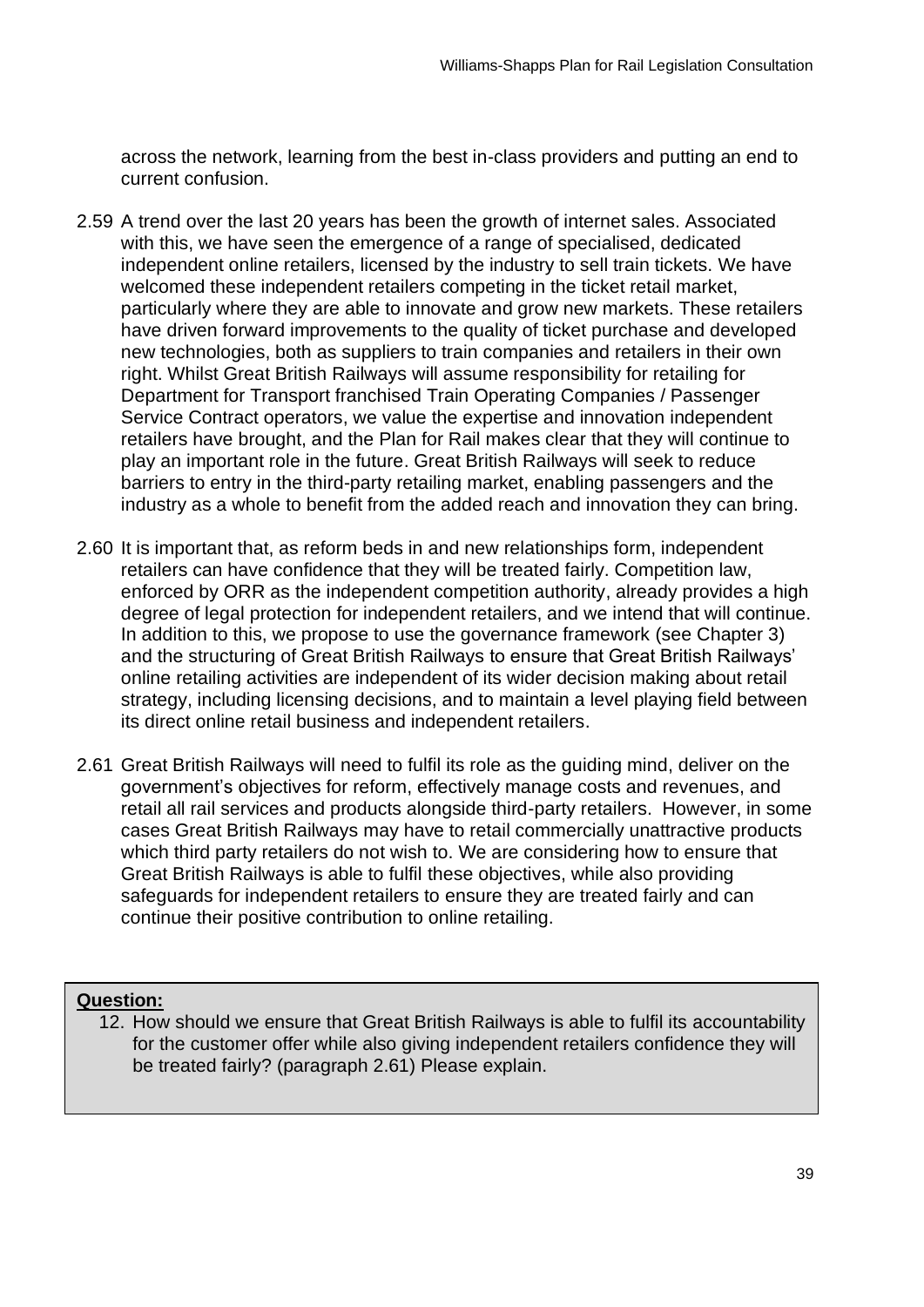# 3. Establishing the New Sector Structure

# **Introduction**

- 3.1 The approach behind the Williams-Shapps Plan for Rail ("Plan for Rail"), laid out by the Secretary of State and Keith Williams in the white paper, focuses on responsibilities of organisations across the sector will change significantly to enable simplification and integration, which has been designed collaboratively with partner simplification, clear lines of accountability and joined-up leadership. The organisations across the industry.
- 3.2 The structural changes, and the proposed changes to legislation we set out in this consultation, will not on their own deliver the vision for a customer-focused rail system, but it will facilitate it. It is crucial that culture change comes from the people, teams and organisations across the sector. This includes bringing greater diversity into the sector, challenging disjointed and inefficient ways of working, and collaborating or innovating to achieve outcomes that deliver better, more efficient services for customers.
- 3.3 Great British Railways will be structured to create a balance between the need to take a whole-system view nationally, particularly for freight and cross-country services, and to meet the needs of local communities and regions. In most cases, trade-offs can be managed as in London where TfL, regional, long-distance and freight services use the same tracks. Key strategic decisions will be taken centrally, with operational matters led by five regional divisions. The five regional divisions will be responsible and accountable for the whole system in their areas, including budgets. Each division will be led by a customer-focused leadership team, able and empowered to secure change, working closely with operators and suppliers to do this.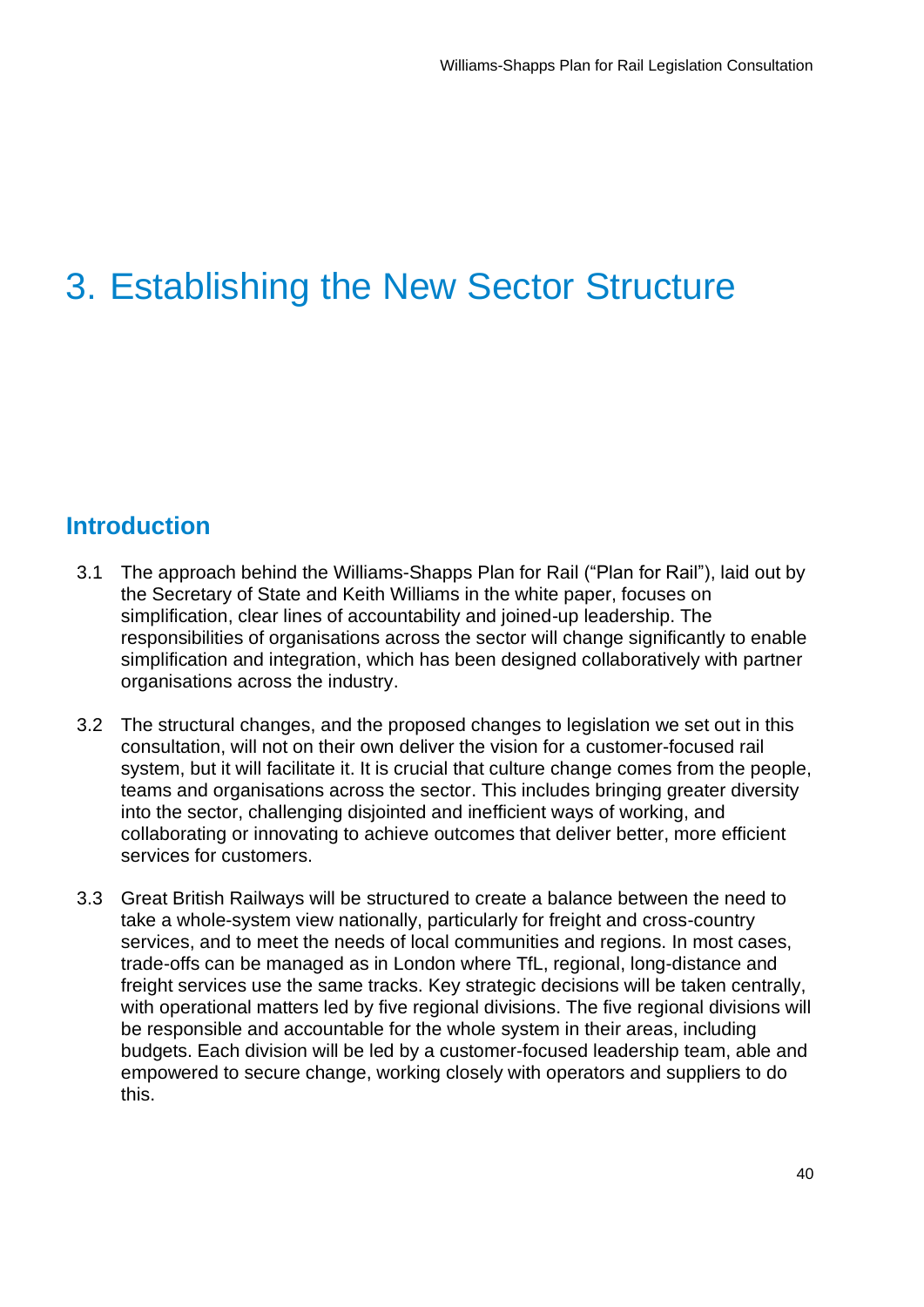- 3.4 The Department for Transport will take on a more strategic role, defining the policy and strategic vision for rail together with other transport services, providing funding for rail in line with wider government priorities and sponsoring Great British Railways. It will be for Great British Railways to lead the day-to-day operations of the rail network within the framework established by Ministers.
- 3.5 There will also need to be a change to responsibilities for ORR and other public bodies, such as Transport Focus, that will hold Great British Railways, and its operators, to account for their responsibilities across the system. Devolved Administrations will retain their existing roles as part of the government's commitment not to change the devolution settlement for rail.

# **Great British Railways' Relationship with Government**

- 3.6 Great British Railways will be established with an arm's-length relationship to government. This will ensure a clear separation between government and the organisation, provide the appropriate level of independence and clear accountability for day-to-day decisions and delivery, whilst still enabling the Department for Transport to set the policy and strategic vision. When the government directs Great British Railways, it must do so in a way that is transparent, robust and follows clear processes.
- 3.7 The Department for Transport will be responsible for sponsoring Great British Railways and for its relationship with government to ensure it delivers against its Business Plans and performs as expected, working together to achieve desired outcomes. As with Network Rail today, the Scottish government will also be a funder of Great British Railways. The Scottish government will have powers in relation to Great British Railways in Scotland that mirror its current powers in relation to Network Rail.
- 3.8 As a public sector organisation, Great British Railways will have robust corporate governance in line with best practice and the requirements set by government. The Secretary of State will have powers over senior appointments as set out in the Plan for Rail, including on the make-up of the Board and senior pay matters. This will be a key lever that the government will look to use to ensure appropriate skills, experience and diversity exist in Great British Railways' leadership team, whilst doing so responsibly and efficiently.
- 3.9 The formal processes underpinning the corporate relationship between Great British Railways and the Department for Transport will be set out in a Framework Agreement. This will set requirements in relation to corporate governance and financial management arrangements. In addition, Great British Railways' Articles of Association will set the rules over the running of the organisation and responsibilities of directors, shareholder rights and other matters. Both of these documents will be publicly available for transparency.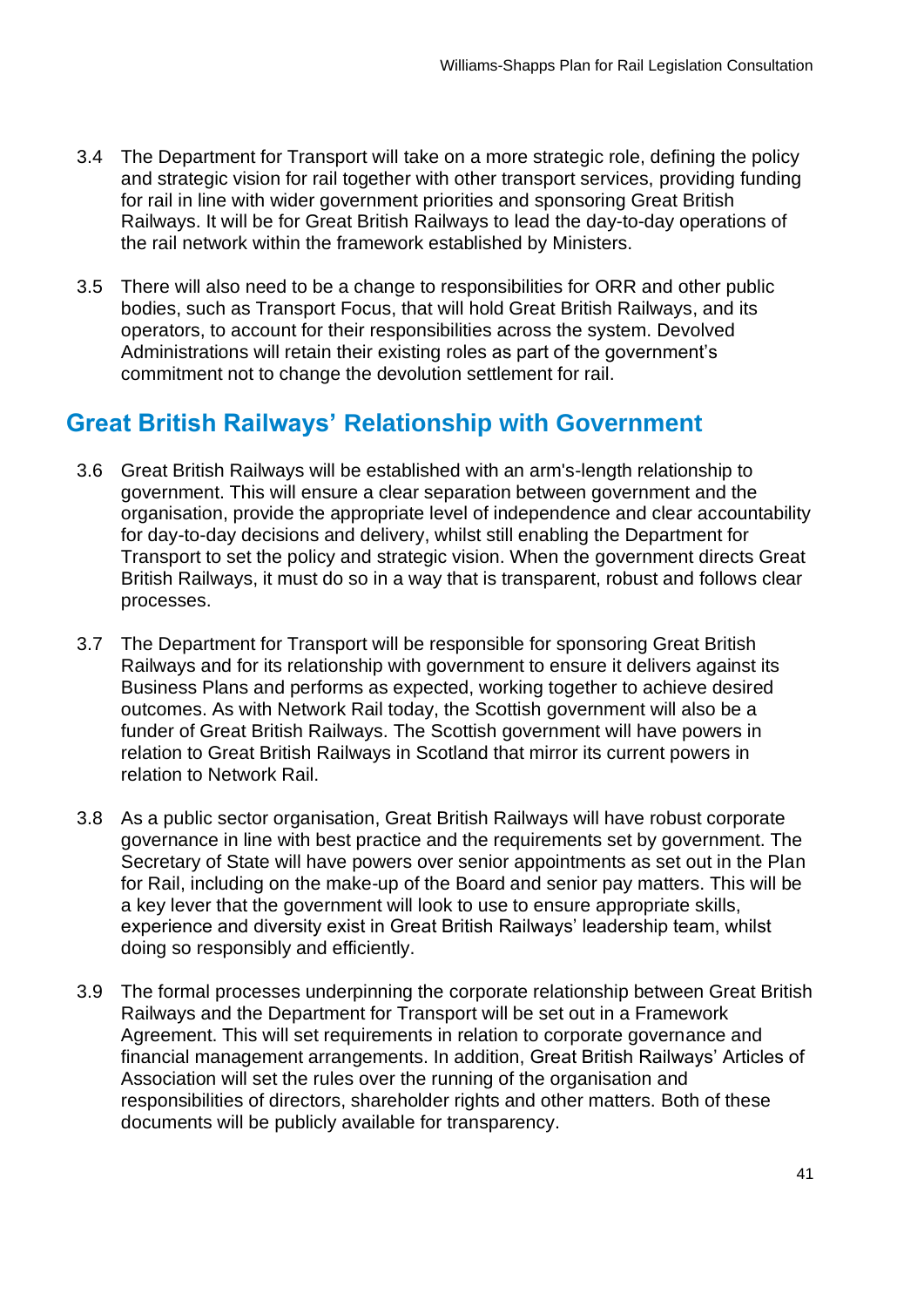# **A New Governance Framework**

- 3.10 To enable clear accountabilities, we propose to create a new governance framework to clarify the roles and responsibilities of each of the key organisations across the rail sector, including the Secretary of State.
- 3.11 Government's focus will be on setting requirements and directions to Great British Railways for the long and medium term. This is important in ensuring Great British Railways has the day-to-day autonomy and authority to make operational decisions in the public interest. We propose that a new Great British Railways Licence will set out its duties and functions and that the licence will be enforced by ORR. As stated in the Plan for Rail, the Secretary of State's relationship with Great British Railways will be similar to that between the Mayor of London and Transport for London. The Secretary of State will have the ability to intervene when necessary, including through powers to issue guidance and directions on any matter, following a transparent and structured process.
- 3.12 A 30-year Strategy will be an element of the governance framework, providing a clear, long-term vision for the railway and enabling government to set clear direction for the sector in support of national priorities. A call for evidence for the Whole Industry Strategic Plan was issued in December 2021 and closed in February 2022.

#### **Governance of the new industry structure**

- 3.13 The governance framework for Great British Railways is underpinned by a number other sectors (e.g. regulated utilities and highways) but has been tailored to reflect of strong, effective, levers which are described below. This approach resembles the rail sector.
	- (a) **Statute:** primary legislation will set out the essential requirements for the establishment of Great British Railways and the statutory framework for governance.
	- (b) **Great British Railways Licence** (The Licence)**:** will be consulted on and issued by the Secretary of State to Great British Railways. This will be redesigned from today's Network Rail network licence to reflect that Great British Railways will have integrated responsibilities across track and train.
	- (c) **Directions & Guidance:** will allow the Secretary of State to set additional requirements on Great British Railways where a more direct or bilateral relationship between the Secretary of State and Great British Railways is considered appropriate. These will need to be consistent with the licence and statute.
	- (d) **Business Planning and Funding process:** Great British Railways will be required to produce a five-year Business Plan, setting out planned activity across track and train, in response to high level outputs issued by the Secretary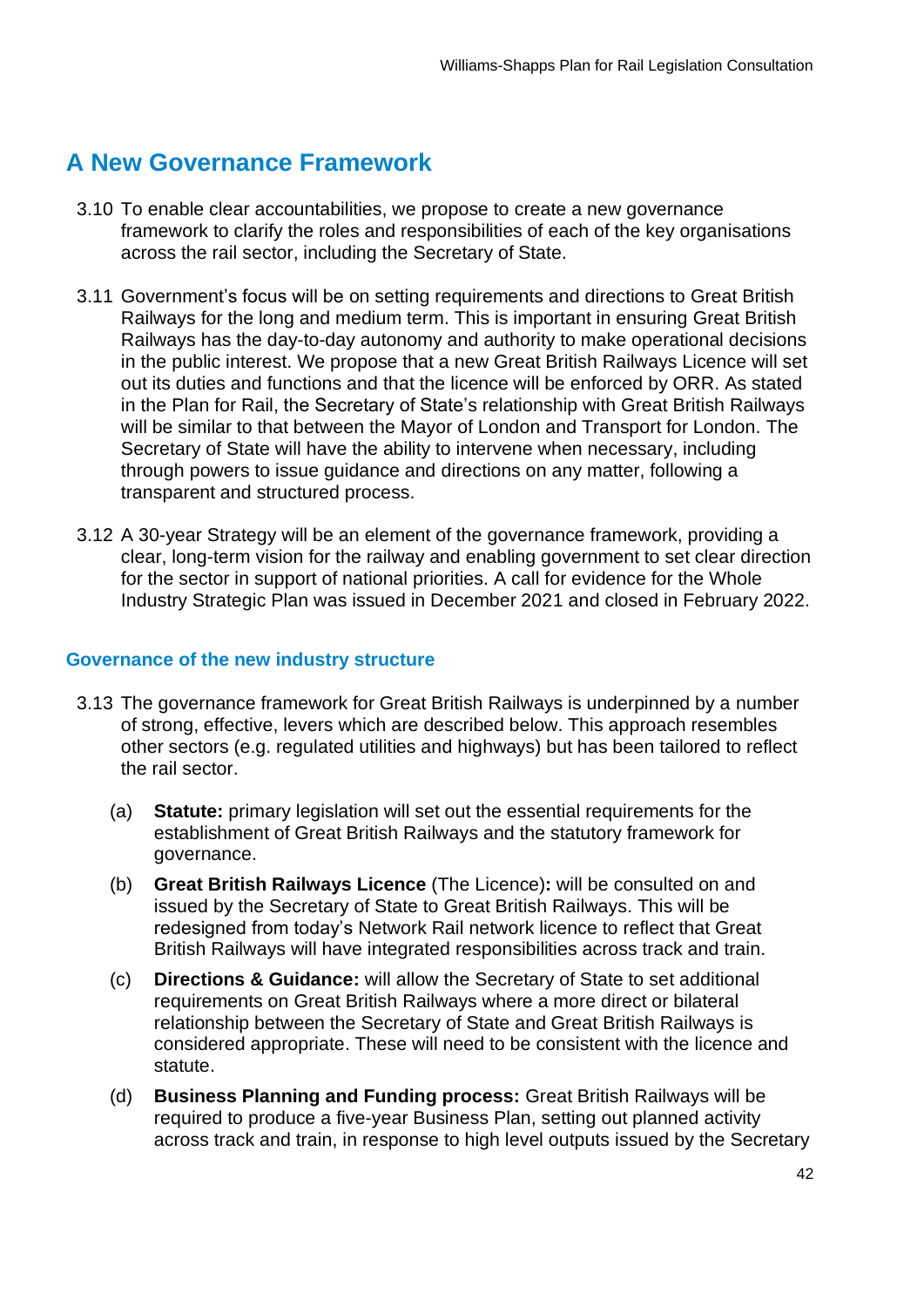of State and Scottish Ministers. The Business Plan will be produced to align with the five-year infrastructure funding settlements from government, and other income Great British Railways will receive during the Business Plan's period. Funding for passenger services will continue to be set through government fiscal events.

# **Statute**

- 3.14 The governance framework will be underpinned by a combination of new and existing legislation enshrining the essential requirements for the establishment and functioning of the new organisation in the sector. This will:
	- Enable the Secretary of State to appoint an integrated Rail Body (Great British Railways) as a new body responsible for the mainline railway in Great Britain.
	- • Reflect a requirement for Great British Railways to comply with a Secretary of State-issued Licence, which will be consulted on and then issued under the Railways Act 1993, and amend legislation to enable the Secretary of State to modify the Great British Railways Licence after consultation.
	- • Give powers to the Secretary of State to issue directions and guidance to Great British Railways and require Great British Railways to follow them.

# **A new Great British Railways Licence**

- 3.15 The Secretary of State will issue a statutory licence to Great British Railways focused on enduring duties, activities and behaviours in respect of railway management and delivery. This will be redesigned and go beyond the current network licence to reflect that Great British Railways will have integrated responsibilities across track and train and is not just an infrastructure manager.
- 3.16 We propose to capture the new Great British Railways' duties (see paragraphs 2.6- 2.9, chapter 2) in the licence. The Plan for Rail confirmed that Great British Railways will have specific statutory duties to improve accessibility, promote rail freight, and to consider environmental principles in all its operations. We propose putting a requirement in primary legislation for the scope of the licence to include duties on Great British Railways relating to accessibility, freight and the environment.
- 3.17 The statutory nature of the licence means that any requirements on Great British Railways which are included in it are binding and can be enforced by ORR. This approach has an additional benefit of enabling a more comprehensive and informed approach to duties, as we can set out more detail in the licence about how we expect Great British Railways to meet these duties than we could in primary legislation. It also means that the set of duties that are being placed on Great British Railways in the licence sit together to form a coherent framework, which is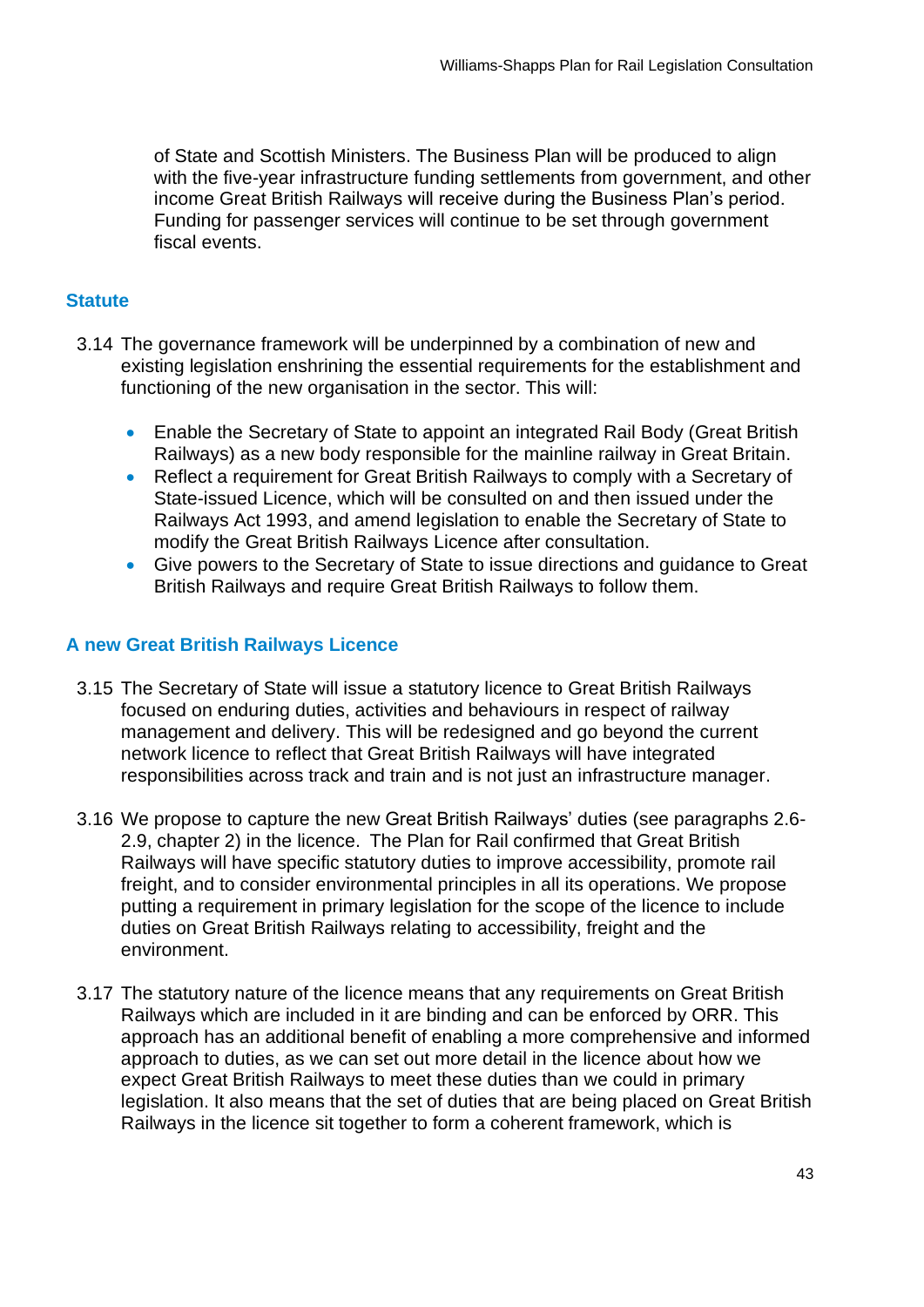particularly important since Great British Railways must act in a way that balances the benefits across the different factors.

- 3.18 The licence will focus on functions that are key to delivering an efficient and safe railway, which any competent authority would need to deliver. It will also set out key behavioural requirements relevant to how Great British Railways will manage and deliver its functions.
- 3.19 We propose the licence will:
	- • Define the core functions of Great British Railways, how it must deliver these, and how it must approach its responsibility to act in the overall public interest (see paragraph 2.9, chapter 2), including a requirement to consult, develop, publish and adhere to policies for how the network will be accessed, managed and operated in the public interest (in accordance with Secretary of State guidance)
	- • Require Great British Railways to produce a 30-year Rail Strategy on behalf of Secretary of State and to have regard to this as it exercises its functions
	- • Require Great British Railways to develop and deliver integrated five-year Business Plans, and set out key elements of change control
	- • A requirement to develop publish and adhere to Great British Railways' policies in a number of areas such as accessibility, freight and the environment.
- 3.20 The licence will be produced and issued by the Secretary of State. Given it is a key instrument in protecting stakeholders across the rail sector, particularly freight, devolved bodies and open access operators, government intends to consult on the new Great British Railways Licence in due course. The licence will also steer the interactions between Great British Railways and other infrastructure managers, including HS2.
- 3.21 The licence will be reviewed and amended by the Secretary of State. The Scottish government will be formally consulted as part of this process as a funder of Great British Railways infrastructure. Great British Railways, ORR, Transport Focus, and other parties considered appropriate will also be consulted. We envisage that the licence will be reviewed approximately every five years, at an appropriate point in the business planning cycle to ensure it remains fit for purpose. A new provision will be made in legislation to give powers to the Secretary of State to modify the licence, maintaining the requirement to give notice and consult with industry before making amendments.
- 3.22 In addition, ORR will retain powers to make modifications to the licence where it has relevant technical expertise, subject to consent by Great British Railways. Under the existing system if ORR cannot secure agreement with Network Rail on changes to the licence, ORR can refer these modifications to the Competition and Markets Authority (CMA). We propose that in the new system this CMA referral route is no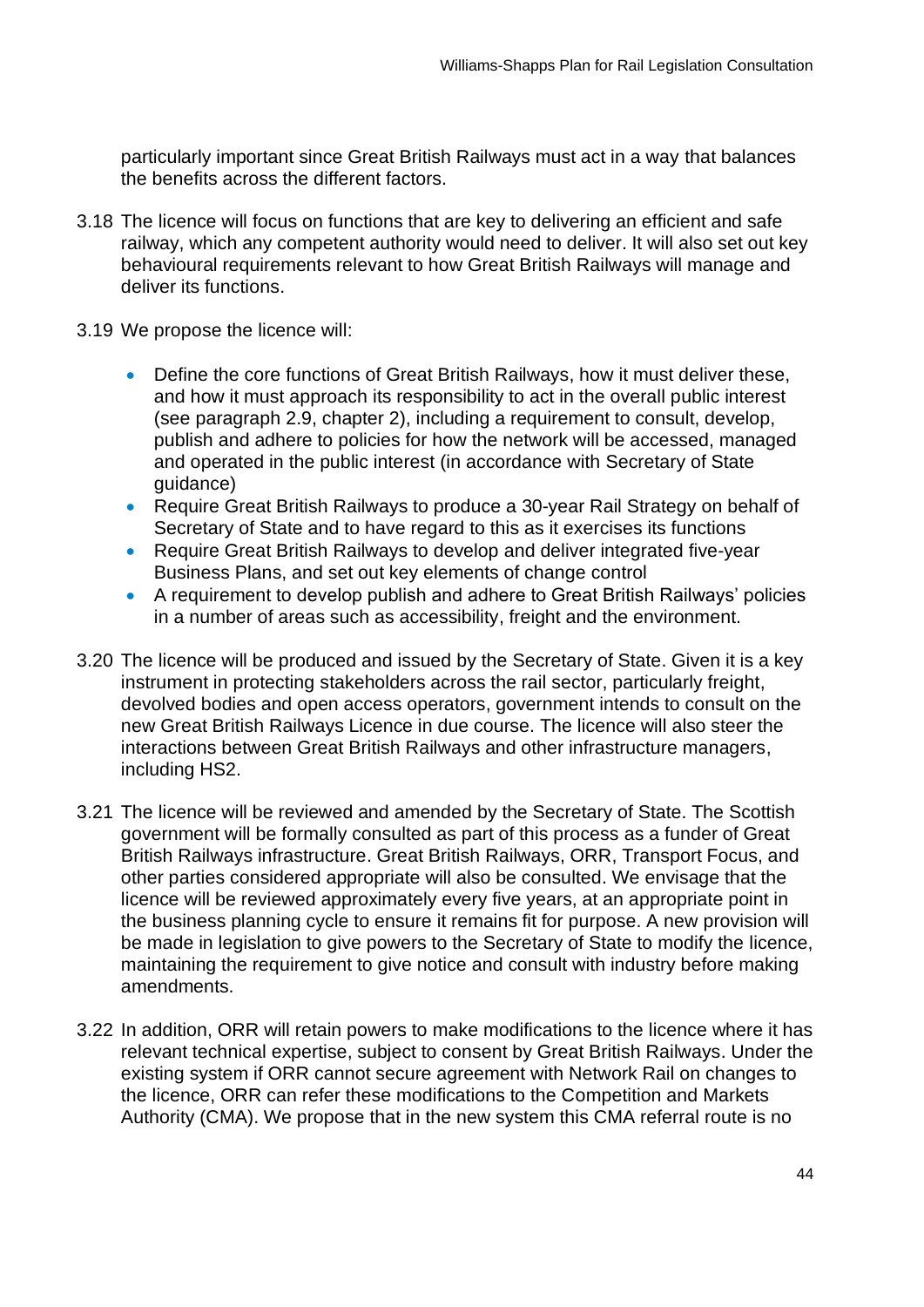longer necessary for the Great British Railways Licence and should be removed given Great British Railways will be accountable to the Secretary of State.

#### **Licence enforcement**

- 3.23 ORR currently monitors Network Rail's compliance with the network licence and can take enforcement actions where necessary. We propose that in the new industry structure ORR retains this role and will be responsible for monitoring and enforcing Great British Railways' compliance with the licence across the whole of Great Britain. As an independent regulator, ORR will define its own approach in line with best practice and will review current practices to ensure they are fit for purpose in the new industry structure.
- 3.24 Great British Railways will be expected to make ORR aware at the earliest opportunity if they become aware of any actual or potential licence breaches to ensure appropriate measures are put in place to reduce the risk of a breach of licence conditions.
- 3.25 ORR will continue to have robust powers in place so that enforcement action can be taken when required. We propose that ORR retains its existing enforcement powers under sections 55 and 56 of the Railways Act 1993. ORR will continue to act as the independent decision-maker on whether Great British Railways has breached, or is at risk of breaching, its licence conditions.
- 3.26 Under section 57A of the Railways Act 1993, ORR can currently issue a financial penalty for breach of licence conditions. Issuing a financial penalty to a publicly funded and owned body has limited ability to incentivise behaviour and may diminish Great British Railways' ability to deliver improvements for passengers and end users. Moreover, Great British Railways will be ultimately accountable to the Secretary of State, and the Secretary of State will hold powers to sanction Great British Railways where necessary, by exercising corporate and funding controls, including powers to appoint certain members of Great British Railways Board. We propose to remove the power for ORR to fine Great British Railways for breach of its licence, although ORR will still be able to fine Great British Railways if it disregards a decision made by ORR relating to access or charging. ORR would still have the powers to fine other types of licence holders where it currently has those powers. The Secretary of State will take into account Great British Railways' performance in this regard when considering performance-related pay recommendations.
- 3.27 Through their existing statutory powers and clear licence conditions, ORR will have the necessary provisions to deliver its monitoring and scrutiny functions. ORR's powers will be particularly focused on identifying and supporting early resolution of problems collaboratively and supporting Great British Railways to secure improvement. We propose to apply the existing information gathering powers which ORR has in respect of licence holders to Great British Railways as licensee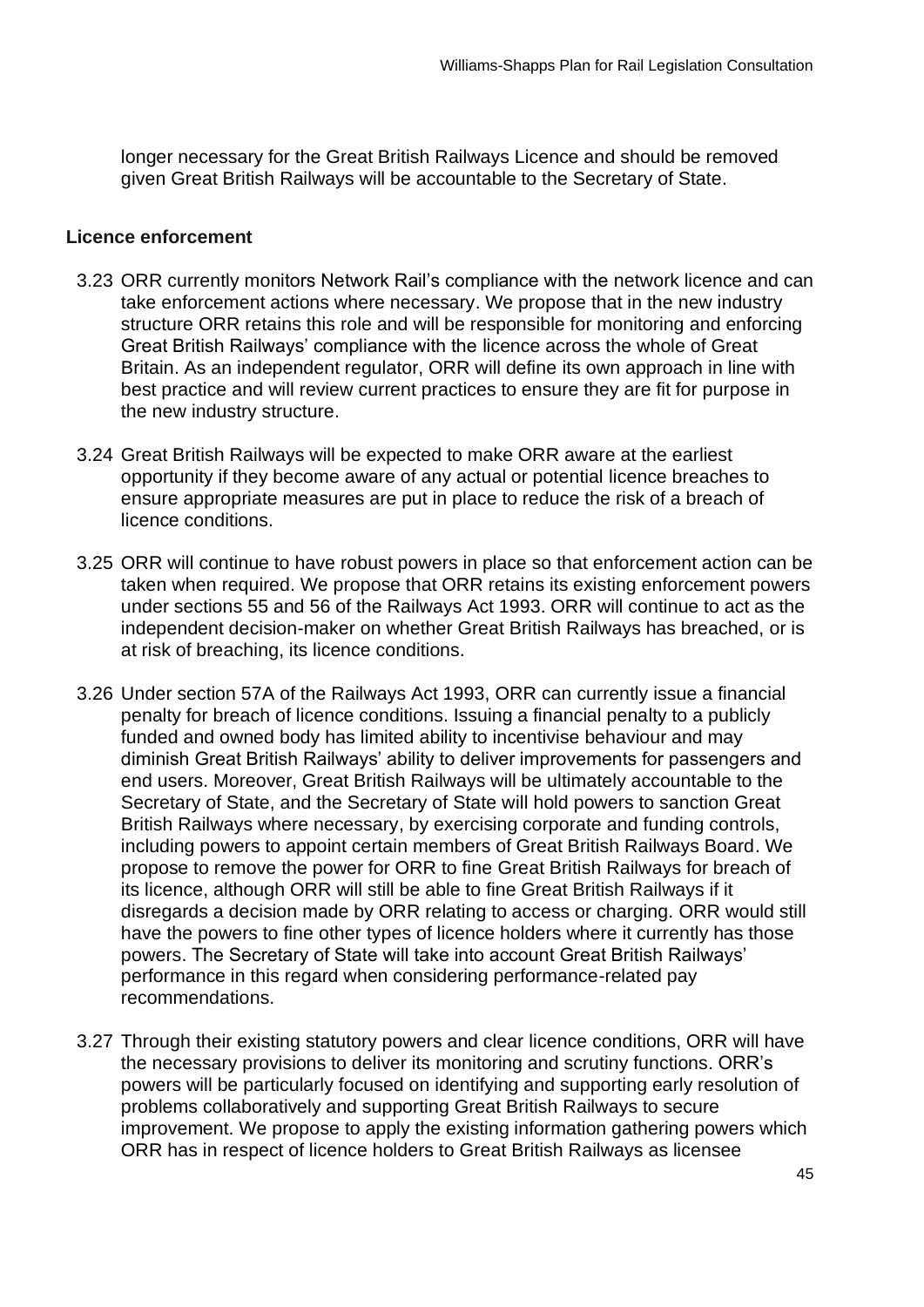(including financial information and business planning documents) in the form they require as a regulator, and that ORR's current power to use independent reporters is retained.

### **Directions and Guidance**

- 3.28 A collaborative relationship, and an ongoing active process of dialogue between Great British Railways and government, to deliver change and improvement will be essential as priorities emerge. However, the Secretary of State will also have powers to set further requirements on Great British Railways separately from the licence, through Directions and Guidance. These will typically cover areas that may be more changeable or dynamic or which are not suitable for the licence, Business Plans or other existing instruments.
- 3.29 We propose that primary legislation should require Great British Railways to take account of Secretary of State Guidance and comply with Directions. Introducing these mechanisms will enable Great British Railways to be responsive to government priorities as it makes decisions. They are not designed to be used as tools for government to be drawn ever closer into operational matters. Ministers have made clear they will not as a rule be involved in such issues. A key principle is that Directions and Guidance will not be used to supersede or modify Great British Guidance will work alongside the licence and other governance mechanisms as one coherent mandate for Great British Railways Railways' obligations under its Licence, or conditions of funding. Directions and
- 3.30 Ahead of issuing any Directions and Guidance, we propose that the Secretary of State will usually, except in extenuating circumstances, seek advice and input from Great British Railways and ORR. Where there is likely to be a material impact on the Devolved Administrations, they will also be engaged. This process will be set out in the Framework Agreement and supporting documents. We propose that legislation should require the Secretary of State to publish all Directions and Guidance once issued. Where Directions or Guidance could have a material impact on areas within ORR's remit, ORR will publish a factual assessment of this impact.
- 3.31 Such parameters around the use of Directions and Guidance are necessary and important given this power has the potential to materially impact Great British Railways' ability to deliver agreed Business Plans within the funding settlement and recognising that these will have been subject to regulatory advice at the point the infrastructure funding settlement was agreed.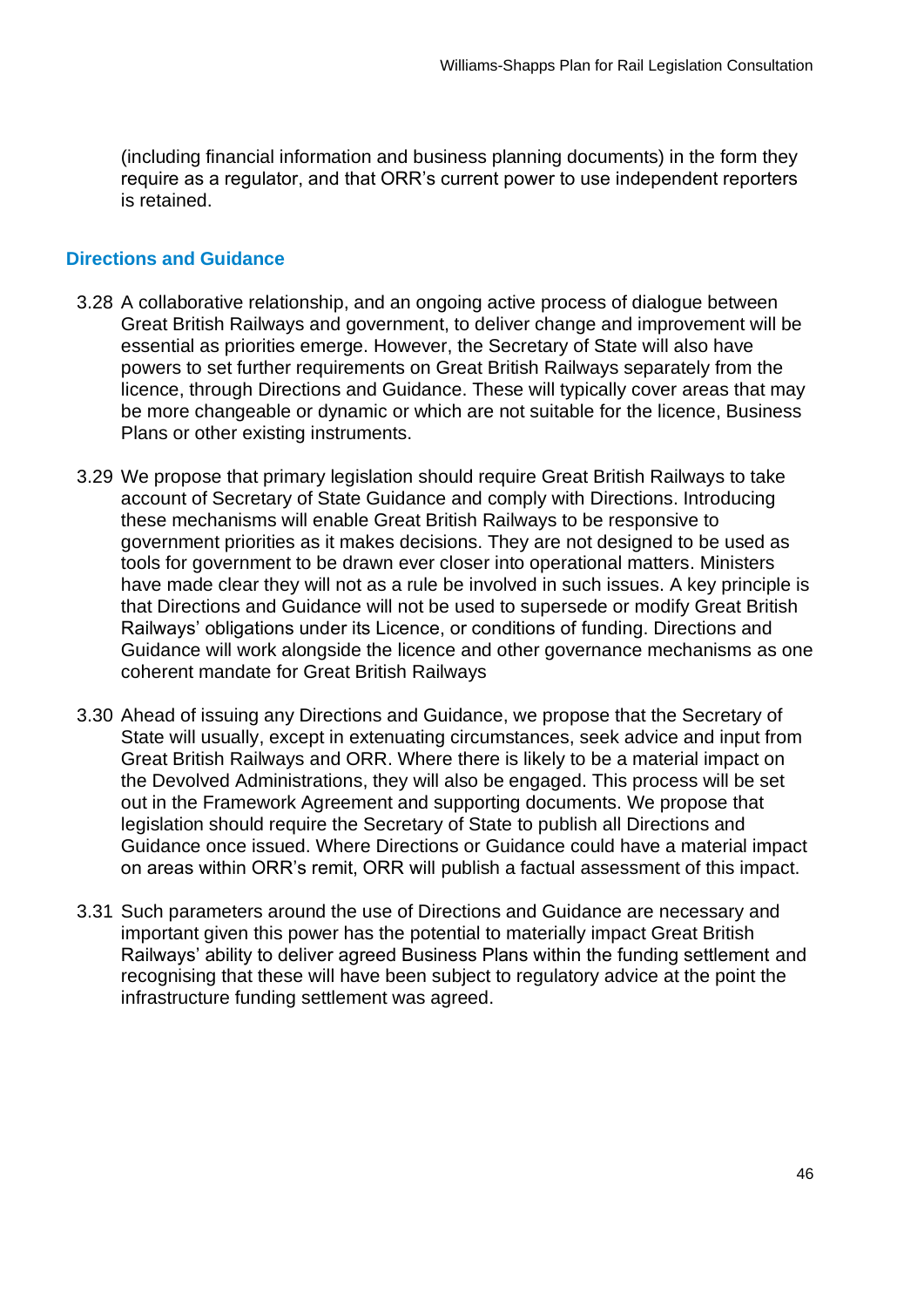3.32 In monitoring compliance with the licence, ORR will also take into consideration any related Guidance or Directions issued to Great British Railways by the Secretary of State. If requested by the Secretary of State, ORR will be able to provide independent advice on how far Great British Railways is taking the Secretary of State issued Directions and Guidance into account when taking decisions.

## **Questions:**

- 13. Does the proposed governance framework give Great British Railways the ability to act as a guiding mind for the railways, while also ensuring appropriate accountability? (paragraphs 3.13) Please explain.
- 14. Do you agree with the proposal for Great British Railways' new duties to be captured in the licence and that primary legislation should require the licence to include specific duties in relation to accessibility, freight and the environment? (paragraph 3.16) Please explain.
- 15. Do you support the proposal to amend ORR's powers to exclude the ability to impose a financial penalty on Great British Railways for licence breach? (paragraph 3.26) Please explain.

#### **Business planning and funding process**

- 3.33 The Plan for Rail committed to creating a stable planning framework for Great British Railways, with Great British Railways being required to set out a business plan over a five-year planning horizon, covering services and infrastructure. This will enable Great British Railways to focus on planning activities on a whole system basis and provide the wider supply chain with some clarity on Great British Railways' planned activities.
- 3.34 Today's periodic review process enables Network Rail to plan key activities to manage Britain's railway infrastructure, supporting efficient delivery through a stable five-year planning process and supporting the supply chain. The periodic review agrees core elements of Network Rail's funding, such as funding from government (the Network Grant) and pricing framework for Access Charges (paid by freight and passenger train operators). It also agrees the outputs Network Rail will deliver over the subsequent five years. This process is managed by ORR, with structured input from the Secretary of State in relation to England and Wales (and on reserved matters), and Scottish Ministers for Scotland. It follows a process of detailed consultation and has been a key means by which governments' priorities for the railway have been secured. The ongoing Periodic review (PR23) will continue as planned and will be unaffected by these proposals.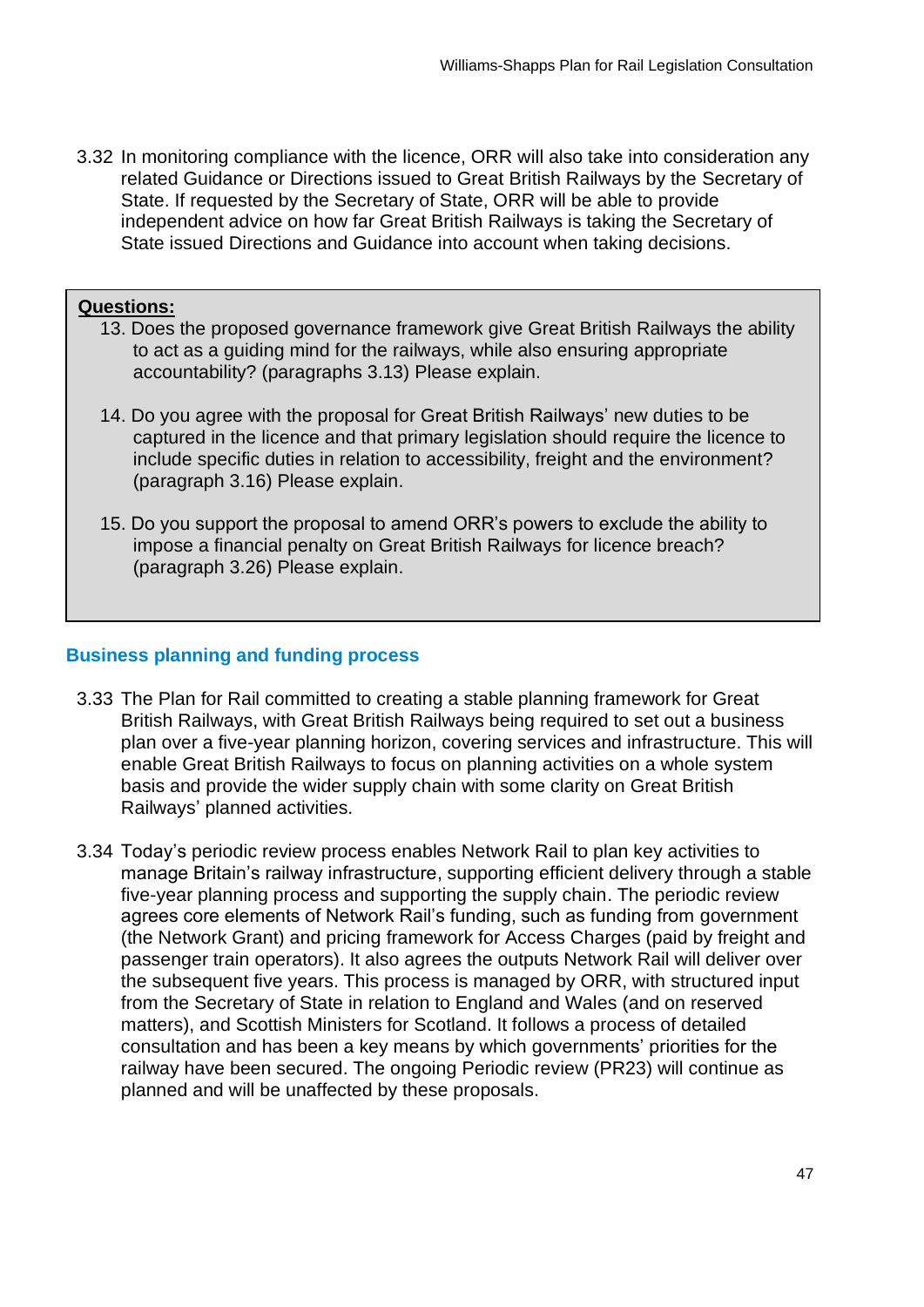- 3.35 However, infrastructure is just one component of the railway system. Levels of government funding for passenger services are set according to different timescales to the periodic review. Roles and responsibilities for track and train are currently split between multiple organisations across the sector. This means that there is no within the railway sector and leads to mis-aligned incentives, poor decision-making and missed opportunities for reducing costs. joined-up process for business planning. This fragmentation increases inefficiencies
- 3.36 To address this issue, key roles and responsibilities will be consolidated within Great British Railways, as set out in the Plan for Rail. Great British Railways will be required to produce an integrated Business Plan (across both infrastructure and passenger services) as part of the future periodic review process, engaging with operators and local partners as part of the process. The Business Plan will cover a five-year period, addressing expected activity and outputs across Great British Railways' remit. Infrastructure funding will be agreed as part of this process on a five-year funding basis, whilst the financial settlement for passenger services will be subject to separate funding processes through government fiscal events, as is the case today. Major enhancements will continue to be separately governed.
- 3.37 Current legislation for the periodic review process will be largely preserved for Great British Railways; as well as requiring Great British Railways to produce an integrated Business Plan, narrow changes may be required to improve information flow between government bodies ahead of and during the periodic review process.
- 3.38 The process for developing, agreeing, and amending a Business Plan will be supported by the Great British Railways Licence issued by Secretary of State. Formal agreements, such as Memoranda of Understanding, may also be put in place to support the process and wider governance structures. This will codify the roles of wider organisations, such as ORR, Department for Transport, and Transport Scotland in the Business Planning process.
- 3.39 As today, future periodic reviews will set infrastructure budgets for Great British Railways and Access Charges for the network. The Secretary of State and Scottish Ministers will each continue to issue their 'High-Level Output Specification' (HLOS) and 'Statement of Funds Available' (SoFA) during the periodic review process. This will provide Ministers with the opportunity to set clear objectives for what they want Great British Railways to deliver. The SoFA will, cover the level of funding available to Great British Railways over the five-year period to cover infrastructure operations, maintenance, and renewals.
- 3.40 As during today's periodic review process, ORR will consider whether the expected level of funding for infrastructure available to Great British Railways is sufficient to deliver the proposed activities. ORR's ability to make a declaration of a mismatch will provide a strong incentive for government funders to align the outputs specified with the funding provided. If a mismatch is declared, the relevant government funder(s) will be able to re-issue their HLOS or SoFA to address the imbalance. If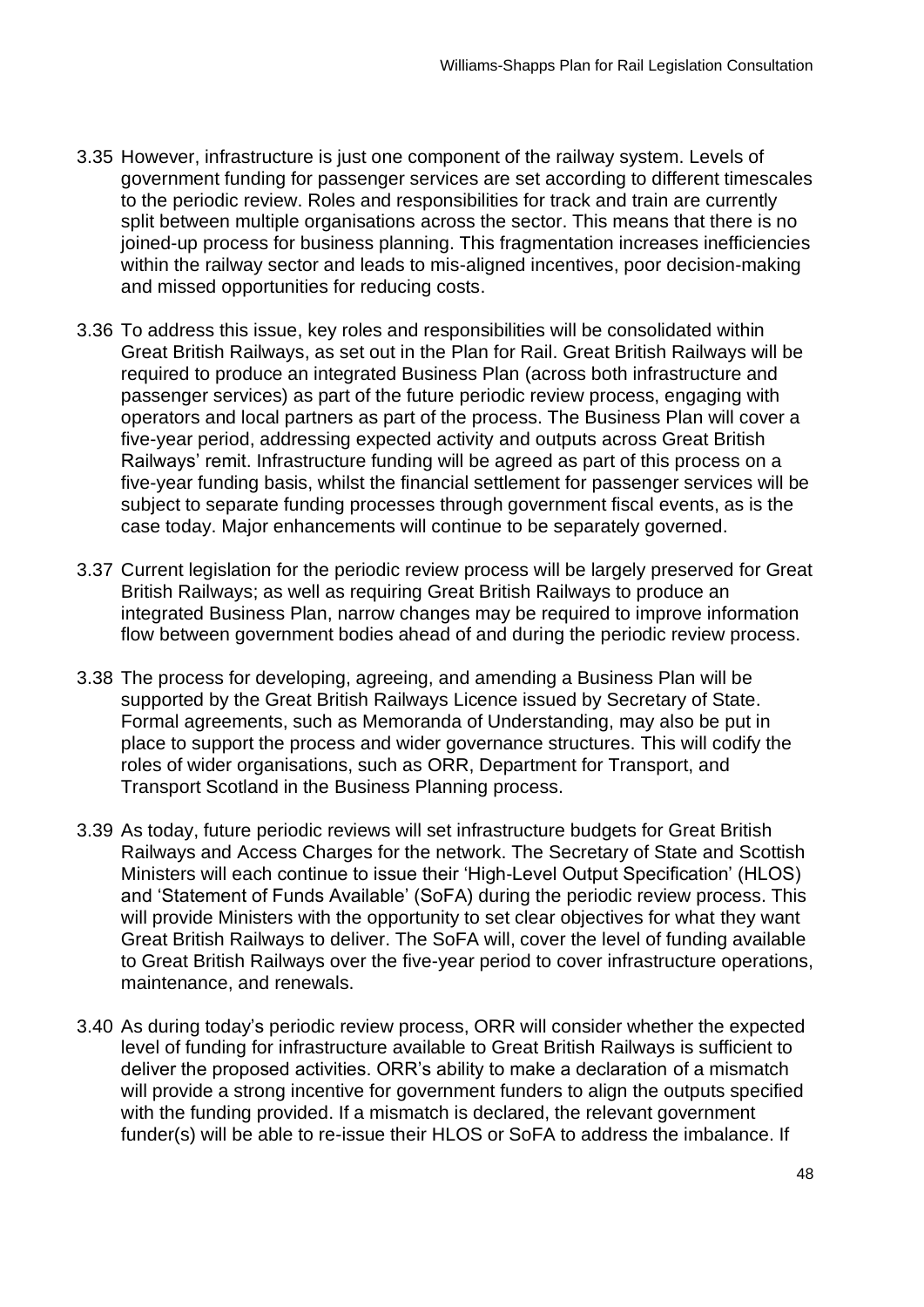no such revisions to the HLOS or SoFA are made, ORR may determine how much of the outputs should be achieved by Great British Railways.

- 3.41 ORR will continue to have a key role in independently assessing the safety, performance, efficiency, deliverability, and long-term sustainability of the proposed plans. They will scrutinise the proposals from Great British Railways and publish their conclusions on the use of the five-year infrastructure settlement as part of the periodic review process. This will provide assurance to both Secretary of State and Scottish Ministers. Great British Railways will update their Business Plan reflecting ORR's conclusions. As today, the Secretary of State will be responsible for approving the Business Plan, following the conclusion of the periodic review.
- 3.42 Once agreed, Great British Railways will be accountable for the delivery of the five- year Business Plan and produce regular reports on progress against delivery. These business plans will develop 'in-life' to reflect multi-year operational budgets set through government's fiscal events, whilst preserving the five-year infrastructure settlement. A change control process will enable Great British Railways to respond to changing circumstances that materialise 'in-life', if required, whilst maintaining a stable planning framework. ORR will have an important role monitoring delivery (including publishing reports on performance) and assuring changes made to the Business Plan 'in-life' and providing advice to government funders on the implications of changes. Governance arrangements for the in-life monitoring and delivery of the Business Plan will be confirmed when the Plan is agreed.

#### **Question:**

 16.Please provide any feedback on the proposed business planning arrangements for Great British Railways

# **Independent Scrutiny and Challenge**

- 3.43 As part of the overhaul of the sector's structures, Great British Railways will become a powerful guiding mind at the centre of the new, customer-focused system. In order to effectively hold it to account for meeting its obligations, organisations that provide independent scrutiny and challenge will also be reformed. This will enable Great British Railways to be independently supported and robustly scrutinised across priorities, including passenger experience, performance, efficiency and safety.
- 3.44 As the independent safety and economic regulator, ORR will continue to play a central role in the new rail system by providing whole-sector oversight that transparently holds Great British Railways and other railway businesses to account, encourages best practice and problem solving across the sector and uses its expertise and independent perspective to advise government.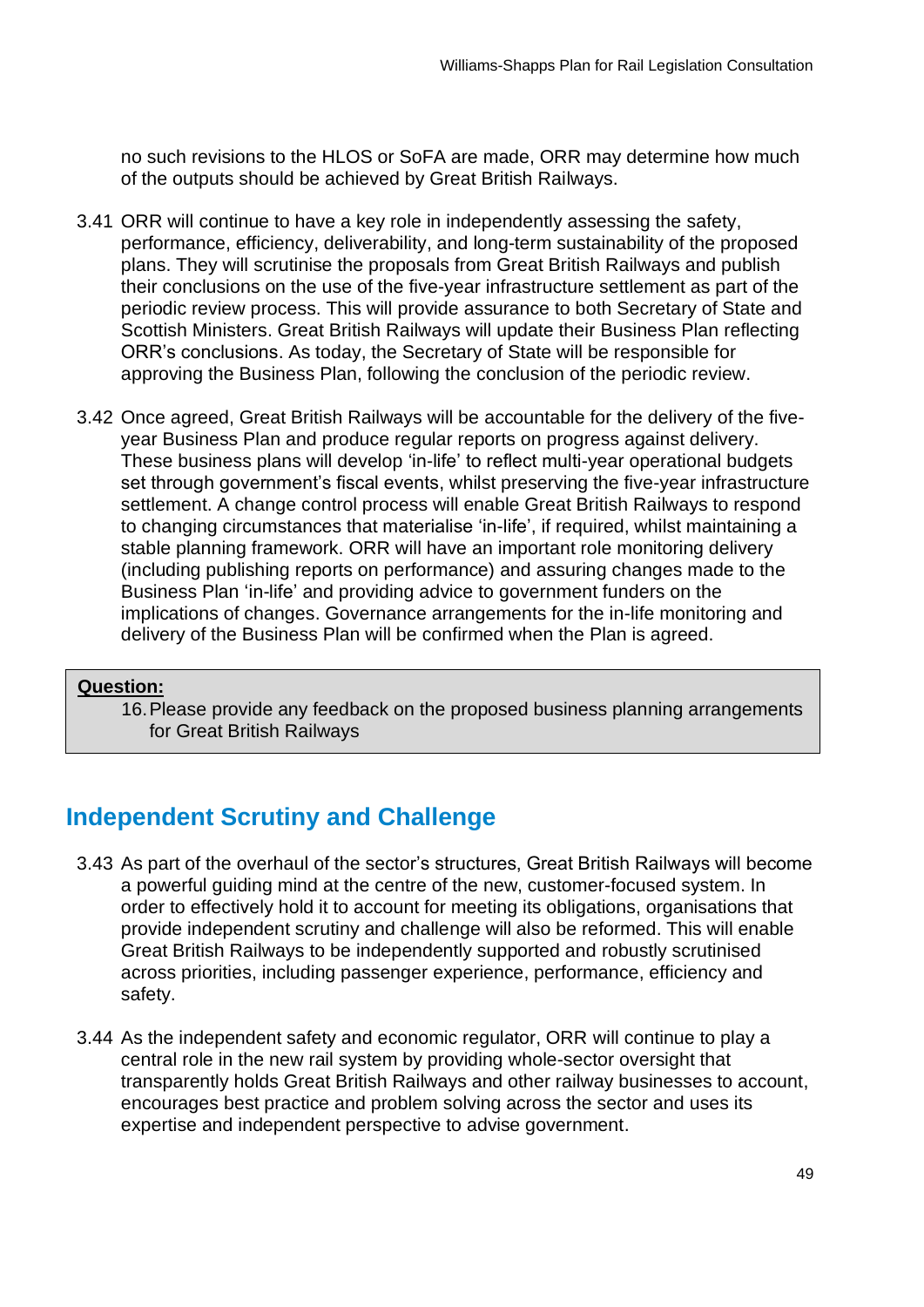- 3.45 Under the new system, this will include a continuation of ORR's monitoring and enforcement of licences. ORR will monitor and scrutinise Great British Railways' Licence and the Great British Railways Business Plan and in doing so, will give confidence that these objectives are being met. ORR will continue to have robust enforcement powers to take action if necessary, to require Great British Railways' compliance with its licence. ORR will continue to hold its central position in the periodic review process, including in assessing and advising on infrastructure funding and outputs, and assuring subsequent change to the plans. delivery of its objectives across the business against its Secretary of State-issued
- 3.46 As outlined in Chapter 2, ORR will continue to have independent regulatory oversight of the access framework including the ability to direct that access is granted. ORR will remain the competition authority for the railways being responsible for taking action on certain rail related competition law issues. As today, ORR will continue enforcing consumer protection law in relation to the railway to ensure that businesses are fair and open in their dealings with customers. ORR will also enforce railway licences, including all consumer-facing conditions. ORR is actively making preparations to take on sponsorship of the Rail Ombudsman, with the clear intention of doing so by early 2023. We will legislate to further strengthen ORR's ability to approve, establish or administer an ombudsman scheme and provide funding to the operator of such a scheme, reinforcing the ORR's role in relation to the Rail Ombudsman into the future.
- 3.47 Great British Railways will report transparently on its own delivery and the performance of the railway, ensuring its customers and interested parties can easily find out how the system is delivering. ORR will also play a key role in improving transparency, both by supporting Great British Railways to develop mature and open self-assurance processes, and by directly reporting on Great British Railways' delivery of objectives and publishing key information about the railway to help inform decision makers and stakeholders. ORR will continue to publish Official Statistics for the rail sector. To support them in delivering these functions, ORR will continue to hold broad information gathering and investigatory powers.
- 3.48 Ensuring that ORR is clearly and visibly independent from government promotes trust in the system and ensures that ORR can play its key role in holding Great British Railways to account effectively. To preserve ORR's independence in the new model and assuage any concerns that government could exert undue influence over ORR in the course of its duties, we propose to provide ORR with the statutory powers to levy a fee on Great British Railways to cover the costs of ORR's functions which are currently funded from the Network Rail licence fee, rather than these costs being directly funded by government. ORR already has similar powers to raise levies to fund its safety activities, and its regulation of some other networks.
- 3.49 ORR's role as health and safety regulator will continue across Great Britain, and its health and safety funding, and funding from sources other than Network Rail, will be unchanged. ORR's role in regulating other infrastructure managers, such as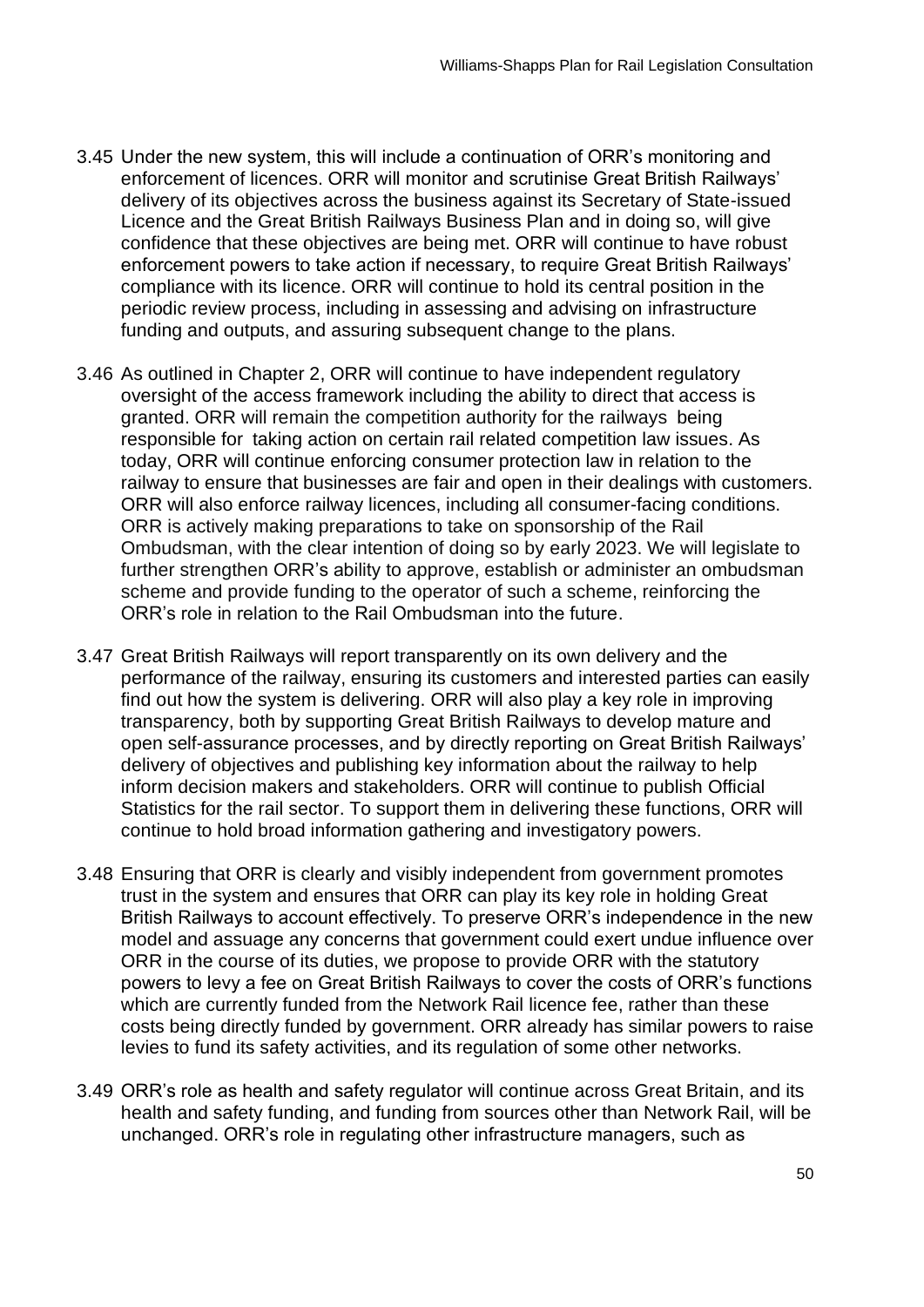Heathrow Airport Ltd or HS1, and ORR's parallel role as Highways Monitor, will not change.

 3.50 Transport Focus will be reformed to become a passenger champion, this will include a watchdog function to provide further independent oversight. Further details on its new role are set out in Chapter 4.

#### **Questions:**

- 17.Will the proposed approach to independent scrutiny and challenge provide sufficient transparency and assurance that Great British Railways can be held to account? (paragraphs 3.45 – 3.47) Please explain.
- 18.Do you support the proposal to give ORR a statutory power to levy a fee on Great British Railways to cover the costs of ORR's functions which are currently funded through the network licence? (paragraph 3.48) Please explain.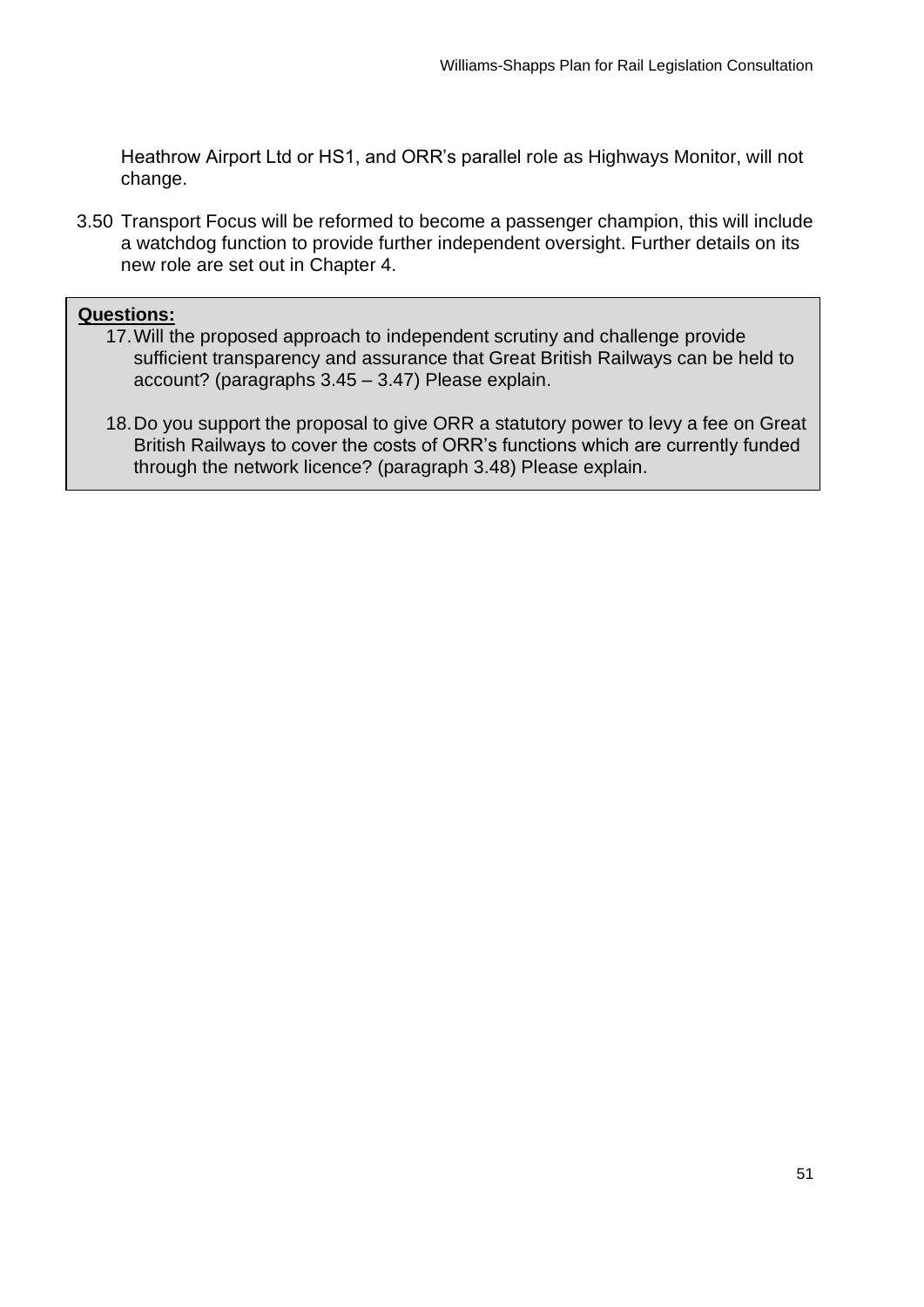# 4. Reform of Wider Industry Structures and Processes

# **Introduction**

- 4.1 In Chapter 2, we described core functions and duties of Great British Railways within the context of the new rail industry model. However, the establishment of Great British Railways in itself is not enough to bring about the change required to deliver the vision in the Williams-Shapps Plan for Rail ('Plan for Rail'). This part of the consultation focuses on the reforms to the wider rail industry needed to deliver reform. The chapter also details an additional measure we propose to include in primary legislation to ratify the Luxembourg Rail Protocol.
- 4.2 This chapter is structured as follows:
	- Transport Focus to create a new passenger champion for the rail industry **• Transport Focus – A New Passenger Champion** – proposals to reform
	- **Improving Accessibility on the Railways** how we propose to take forward the commitments in the Plan for Rail to improve accessibility
	- **Promoting Open Data** setting out proposals to move to an 'open by default' approach to rail industry data to support transparency and encourage private sector innovation
	- **Ratification of the Luxembourg Rail Protocol**

# **Transport Focus – A New Passenger Champion**

 4.3 The interests of passengers must be represented strongly in the new industry structure and the Plan for Rail committed to reforming Transport Focus' remit in rail to make it the passenger champion. Transport Focus is the independent watchdog for transport users and currently represents rail passengers in a range of ways: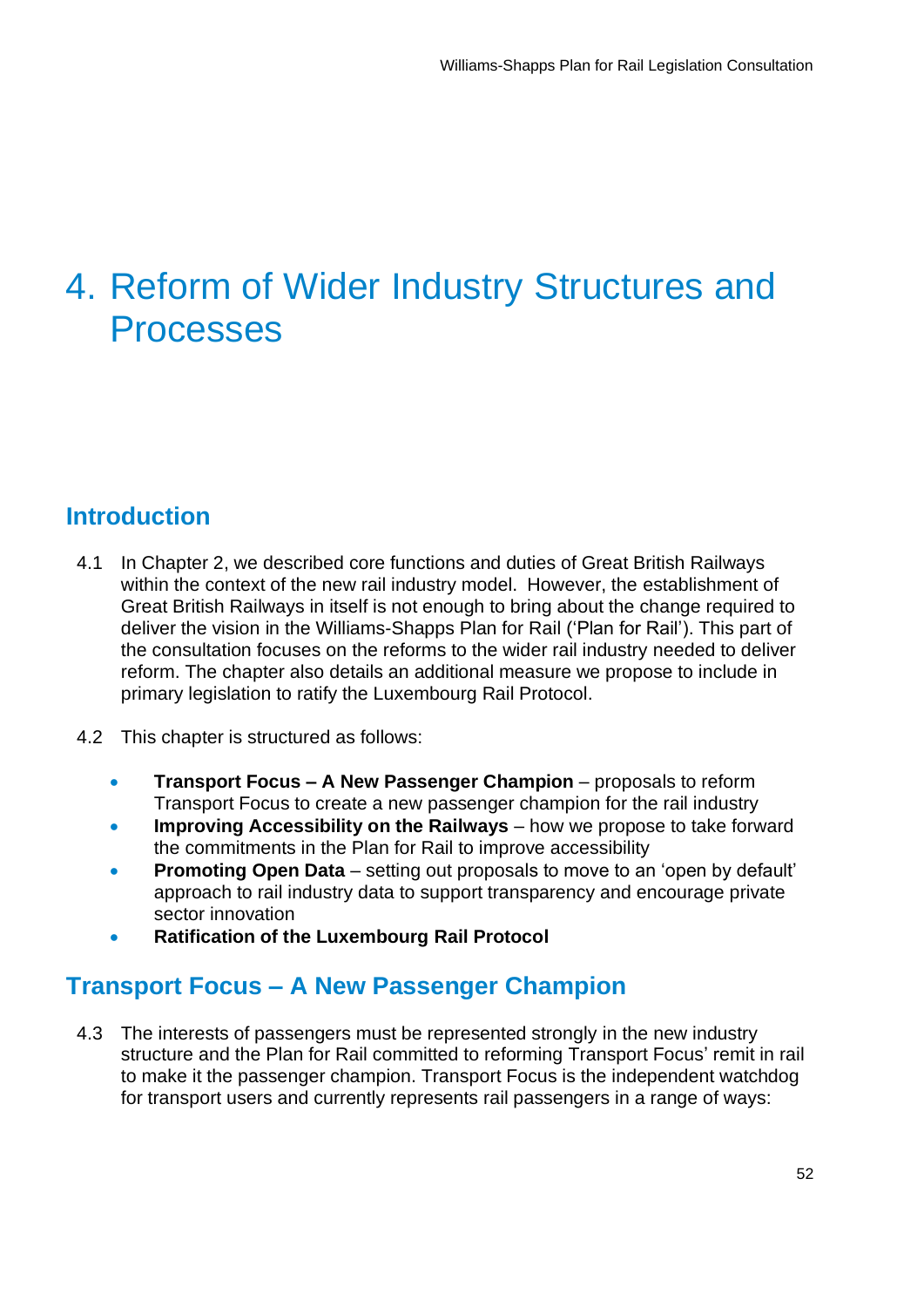- Through publishing and communicating research and survey information to understand passenger satisfaction and issues
- By taking on complaints that have not been satisfactorily dealt with by train operators; and which are beyond the scope of the Rail Ombudsman
- As a consultee on a range of industry issues
- Through public campaigning.
- 4.4 In the new rail industry model Great British Railways will be accountable for the 'customer offer' on its contracted services. The passenger champion role is in place principally to advise, monitor and help hold Great British Railways to account rather than to set or directly enforce policy. The emphasis for Transport Focus will be to work collaboratively with Great British Railways and Ministers to improve passenger experience through effective joint working.
- 4.5 Transport Focus will continue to represent passengers in England, Scotland and Wales. London TravelWatch will also retain their existing role in representing passengers with respect to services within the London railway area and in relation to Eurostar Services. Scottish and Welsh Ministers, and the London Assembly will retain their power to appoint board members to Transport Focus to ensure balanced representation. We are not proposing any changes to the duties and roles of Transport Focus relating to modes other than rail.

## **Scope of the new passenger champion role for Transport Focus**

- 4.6 Building on the Plan for Rail, in partnership with key stakeholders, we have further developed the proposed responsibilities of Transport Focus as the new passenger champion under four broad themes:
	- • **Passenger advocacy**  championing accessibility across all stages of the passenger journey, considering unresolved passenger complaints not covered by the Rail Ombudsman, ensuring the passenger (and non-passenger) voice is heard by Great British Railways and other contracting authorities and working with them to help resolve identified issues (while respecting the parameters of the agreed settlement and supporting good value for money).
	- • **Strategy development**  providing ministers and Great British Railways with advice on passenger priorities to feed into five-year business plans, holding Great British Railways to account through reporting to Secretary of State on how it is deploying its funding against passenger priorities, inputting on strategy development where this impacts on the customer experience, and ensuring greater focus on multi-modal whole journey thinking.
	- **Monitoring** engaging with passengers on their experience (adding value to work undertaken by Great British Railways and the Department for Transport), monitoring Great British Railways' performance in relation to passenger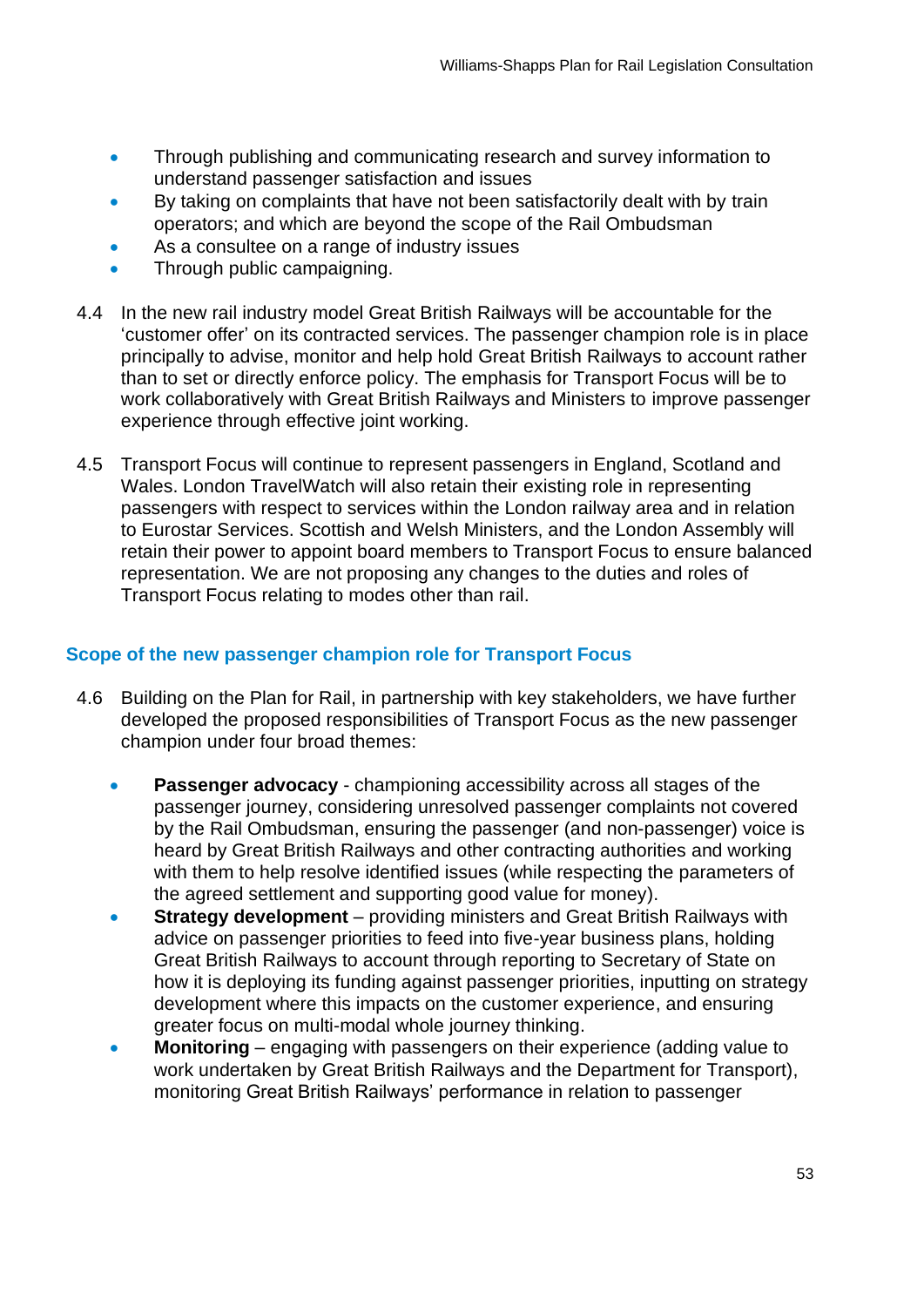will continue to lead on the collection, monitoring and reporting of complaints data where it concerns regulatory compliance. experience, and monitoring passenger complaint volumes and themes<sup>5</sup>. ORR

- **Passenger watchdog** investigate matters relating to rail passengers and have been met, conduct investigations at the request of Secretary of State, on receipt of a complaint or proactively, and work closely with Great British Railways to address problems or pass the matter to ORR where necessary. Transport Focus will retain its ability to escalate issues to the Secretary of State or the relevant devolved authority for action where resolution cannot be station services generally to understand whether commitments to passengers reached.
- 4.7 Publicly available memoranda of understanding between Great British Railways and Transport Focus, and between ORR and Transport Focus, will be created in due course to help passengers and other stakeholders understand their respective individual and joint roles within the new structure. Transport Focus and the ORR will be expected to work closely on investigations and should not duplicate work. More generally, it will be essential for Transport Focus to have regard to ensuring that in conducting its investigations, it recognises the considerable taxpayer support provided to the railway and that its recommendations represent good value for money.

## **Amendments to general duties of Transport Focus**

 4.8 Transport Focus currently has a duty to investigate matters relating to the provision of railway passenger services and the provision of station services by licensed station operators. Where appropriate, Transport Focus can make representations to the providers of these services, as well as prepare a report with its findings for the Secretary of State. Transport Focus also has a duty to keep matters affecting the public interest under review. We propose to amend section 76 of the Railways Act 1993 to ensure the duty to investigate will apply to all matters that affect passenger experience and enables Transport Focus to make representations to the organisations that will be providing services to passengers in future, including Great British Railways. We will amend wording across legislation that relates to Transport Focus, where required, to reflect the proposed new rail industry structure. The role and scope of London TravelWatch will not be subject to change.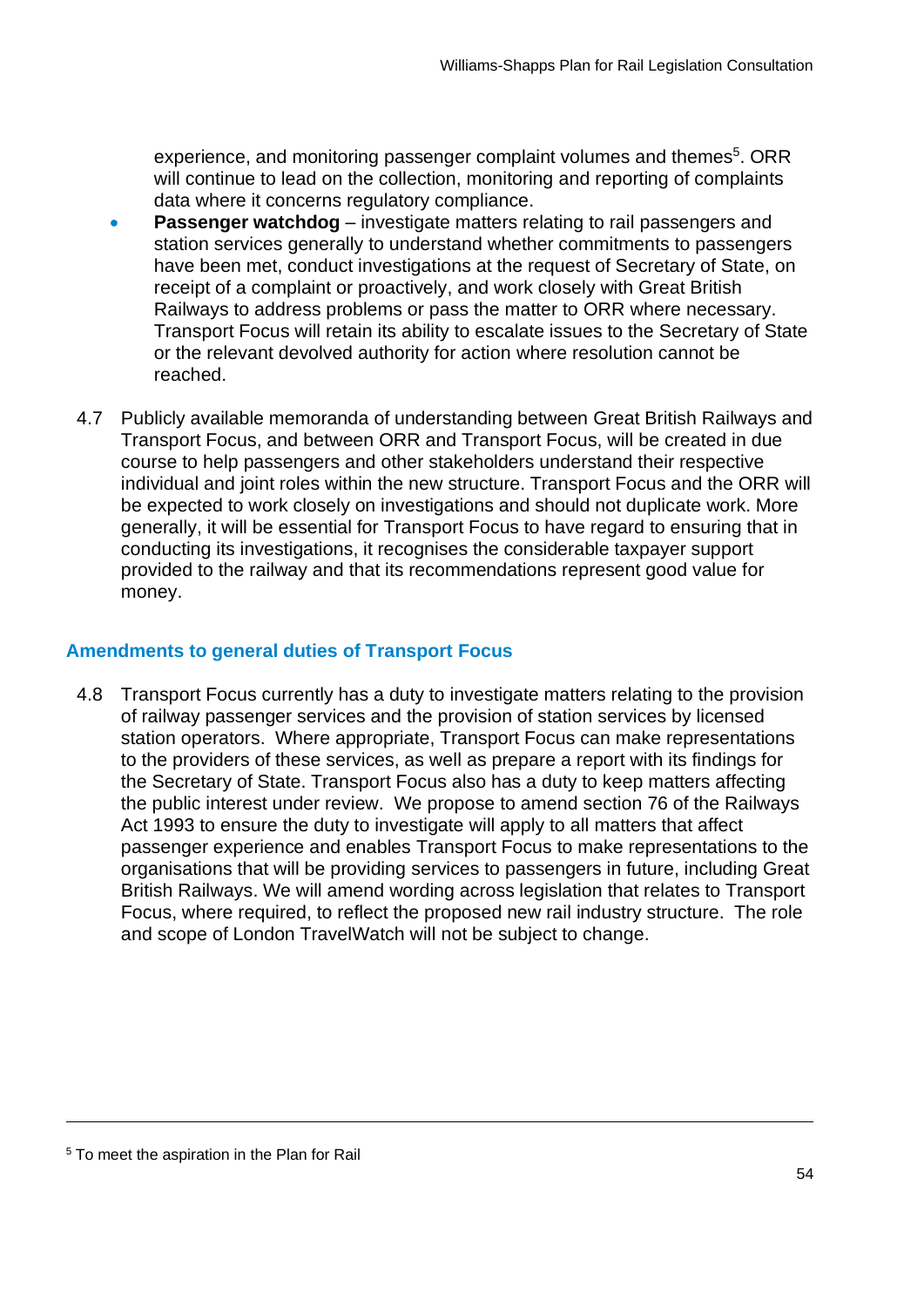### **Question:**

 19. Will the proposed changes enable Transport Focus to effectively undertake the role of independent passenger champion in the new rail industry structure? (paragraph 4.8) Please explain.

# **Improving Accessibility on the Railways**

- 4.9 While significant progress has been made to improve accessibility across the rail network in recent years, there are still several areas where improvements are needed<sup>6</sup> and the call for evidence submissions to the Williams Rail Review highlighted an 'urgent need' to improve accessibility<sup>7</sup>. Further work is also needed to ensure that disabled people and those with additional needs have the reliable information they need to use rail services. There needs to be a consistent level of customer service and a simple, effective process for addressing failures on the network.8
- 4.10 The new National Rail Accessibility Strategy will set out a plan to improve accessibility and ensure consistency across the network – identifying areas that need improvement and the mechanism to make this happen. Great British Railways Transition Team has already been commissioned to design and develop the Strategy in the transitional period and it will be consulted on separately. The Strategy forms part of a proposed package of accessibility reforms building upon the commitments in the Plan for Rail including:
	- A new accessibility duty on Great British Railways (see paragraph 4.12 below)
	- • A statutory requirement for Great British Railways to consult with accessibility stakeholders (see paragraph 4.15 below)
	- • A National Accessible Travel Policy, as a successor to today's Accessible Travel Policies (ATPs), that clearly sets out what passengers can expect when they travel on the railway.<sup>9</sup>We are currently developing this proposal, and the scope of the policy will be consulted on separately.
- 4.11 Our aim is to drive culture change in the rail industry to ensure that accessibility, the need for passengers to access the network as easily as possible, is not a 'nice to have' but is considered in everything that Great British Railways does.

<sup>6</sup> [The Inclusive Transport Strategy: Achieving Equal Access for Disabled People \(publishing.service.gov.uk\),](file:///C:/Users/OBASSETT/Downloads/The%20Inclusive%20Transport%20Strategy:%20Achieving%20Equal%20Access%20for%20Disabled%20People%20(publishing.service.gov.uk)) pg. 14<br><sup>7</sup>https://assets.publishing.service.gov.uk/government/uploads/system/uploads/attachment\_data/file/989328/w

illiams-rail-review-call-for-evidence-summary-of-responses.pdf pg. 8

<sup>&</sup>lt;sup>8</sup> [The Inclusive Transport Strategy: Achieving Equal Access for Disabled People \(publishing.service.gov.uk\),](https://assets.publishing.service.gov.uk/government/uploads/system/uploads/attachment_data/file/728547/inclusive-transport-strategy.pdf) pg. 14

<sup>9</sup><https://www.orr.gov.uk/monitoring-regulation/rail/passengers/passenger-assistance/atp>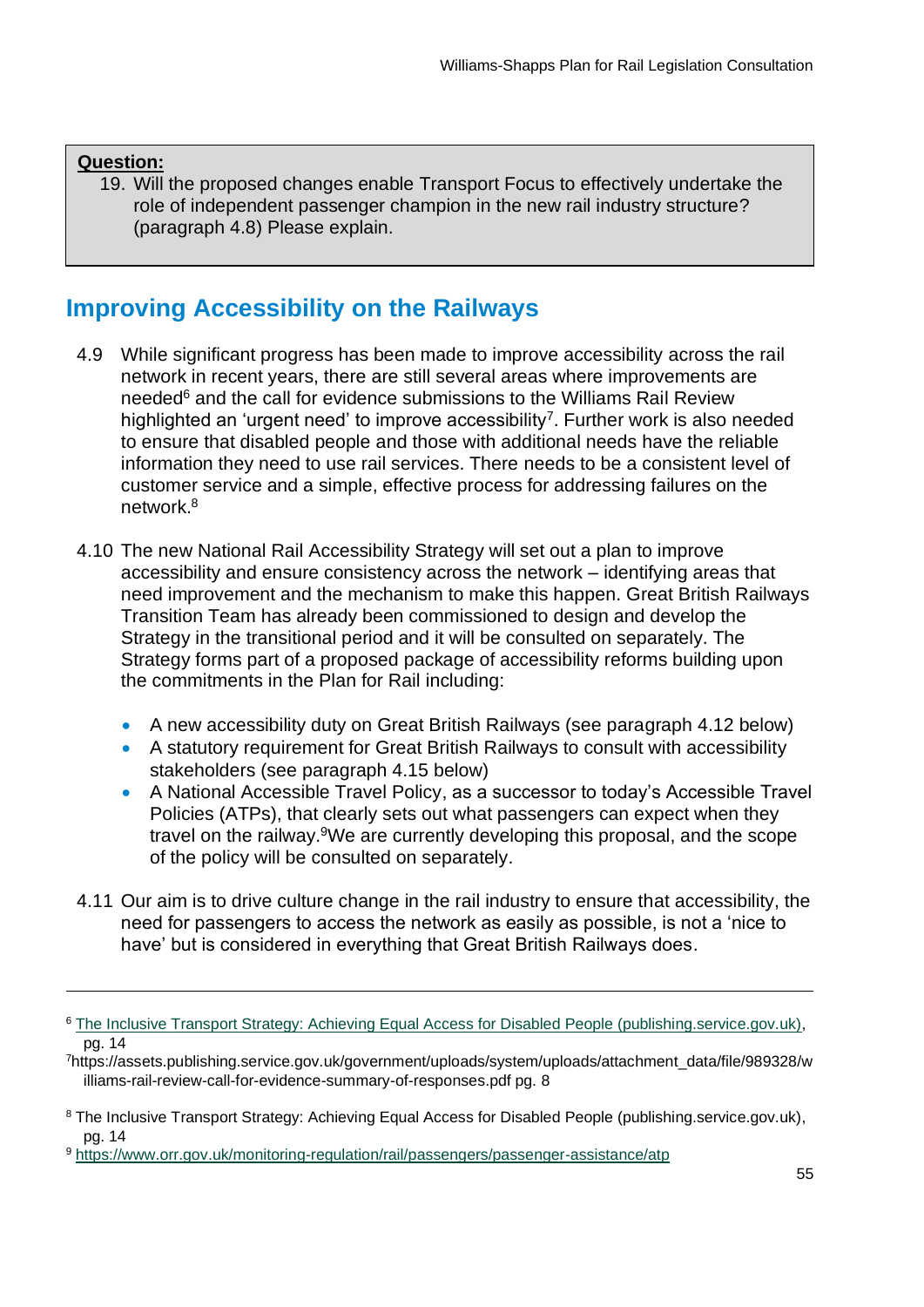## **A new accessibility duty**

- 4.12 The Plan for Rail commits to a new duty on Great British Railways to improve accessibility. This new duty will underpin cultural change, ensuring that Great British Railways puts accessibility at the core of its strategic decisions when acting as a guiding mind for the industry on accessibility. This duty is in addition to the Public Sector Equality Duty (PSED), which will apply to Great British Railways.
- 4.13 As set out in Chapter 3, we are considering the best way to create this new duty and to meet the Plan for Rail's ambition. Our proposal as set out in paragraph 3.1, is to require that the statutory licence issued to Great British Railways by the Secretary of State includes an accessibility duty. It will be monitored and enforced by ORR, ensuring it is binding. Government will consult on the scope and content of the licence in due course.
- 4.14 Alongside the Secretary of State, ORR and Transport Focus will work closely together to secure improvements on the network. ORR will monitor Great British Railways' compliance with accessibility requirements in the Great British Railways Licence, as well as other operators' compliance with their licences. Transport Focus will work in close partnership with ORR, acting as a voice for disabled passengers and those with additional needs.

#### **Question:**

 20. How can we ensure that accessibility is integral to Great British Railways' decision making and leads to cultural change in the rail industry? Please explain.

## **A statutory requirement for Great British Railways to consult with accessibility stakeholders**

- 4.15 We propose that the role of the Disabled Persons Transport Advisory Committee (DPTAC) be expanded in primary legislation to become a statutory advisor to Great British Railways. Established by the Transport Act (1985), DPTAC is the statutory advisor to the government on matters relating to disability and transport. By acting as a critical friend and policy advisor, DPTAC has ensured accessibility is prioritised in the Department for Transport. We believe that DPTAC will have an equivalent, highly positive impact on Great British Railways.
- 4.16 We will also include a condition in the Great British Railways Licence to consult with disabled passengers and those with additional needs, directly and through representative organisations. Building a comprehensive understanding of the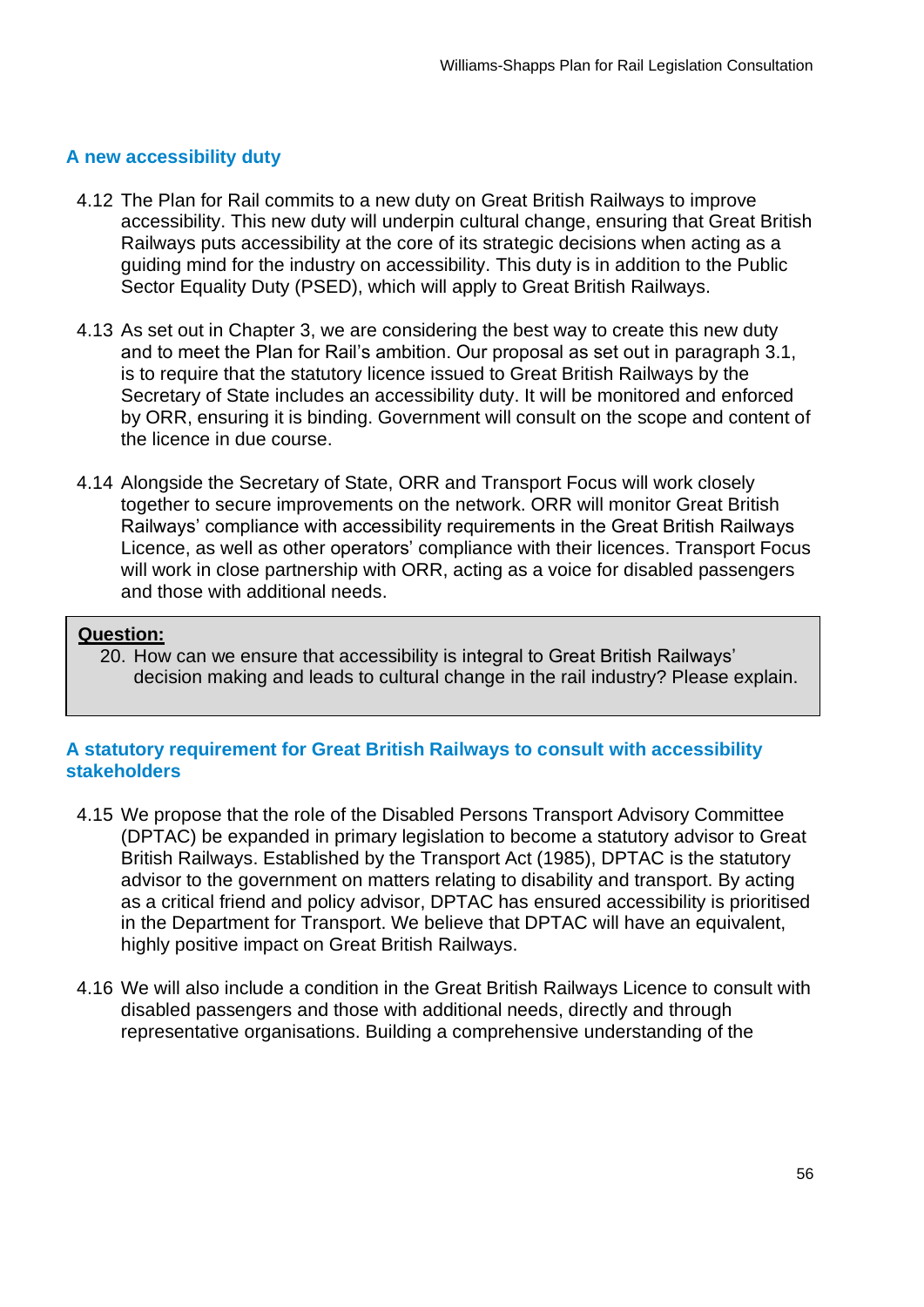fully formed, evidenced-based decisions to improve the passenger offer. passenger experience is integral to ensuring Great British Railways is able to make

#### **Question:**

 21. Do you support the proposal to expand DPTAC's remit to become a statutory advisor to Great British Railways, as well as to the Secretary of State, on matters relating to disability and transport? (paragraph 4.15) Please explain.

# **Promoting Open Data**

- 4.17 The Plan for Rail committed to an "open by default" approach to data sharing, in order to better inform journeys, improve transparency, unlock innovation and bring new entrants into the rail market. We want to harness the full potential of data to power the services of the future.
- 4.18 We are supporting the development of a new Rail Data Marketplace, where open rail data will be accessed by innovators to build new tools, and by app developers to deliver better real time information to passengers. A Digital and Data Services team, within Great British Railways, is being established to drive forward a new vision for open data in the rail sector.
- 4.19 Among its priorities, Great British Railways will need to make strategic decisions within its remit to promote open data in the interest of the public. To support this, we plan to extend to Great British Railways powers around information and data currently granted to the Secretary of State in section 145 of the Railways Act 1993. These decisions will require further open data sharing across the industry and its partners, to effectively collaborate and ensure efficient delivery of rail services that meet passengers' and freight customers' needs.
- 4.20 As a general rule, the Railways Act 1993 restricts disclosure of information about any business without the consent of the business concerned. However, there are some exceptions to this obligation, including for disclosures for the purpose of facilitating the Secretary of State's functions and ORR's functions. While information obtained by Great British Railways will be subject to the general confidentiality obligation, Great British Railways will be enabled to make permitted information disclosures for the purpose of carrying out its functions and activities, for example to act transparently in relation to the promotion of open data.
- 4.21 Great British Railways' functions will include developing and implementing an open data policy which will seek to publish data, while respecting existing legislative requirements for confidentiality. Future TOC contracts will be amended to require TOCs to acknowledge and cooperate with this policy. Great British Railways will also have an important role in publishing data and information about delivery and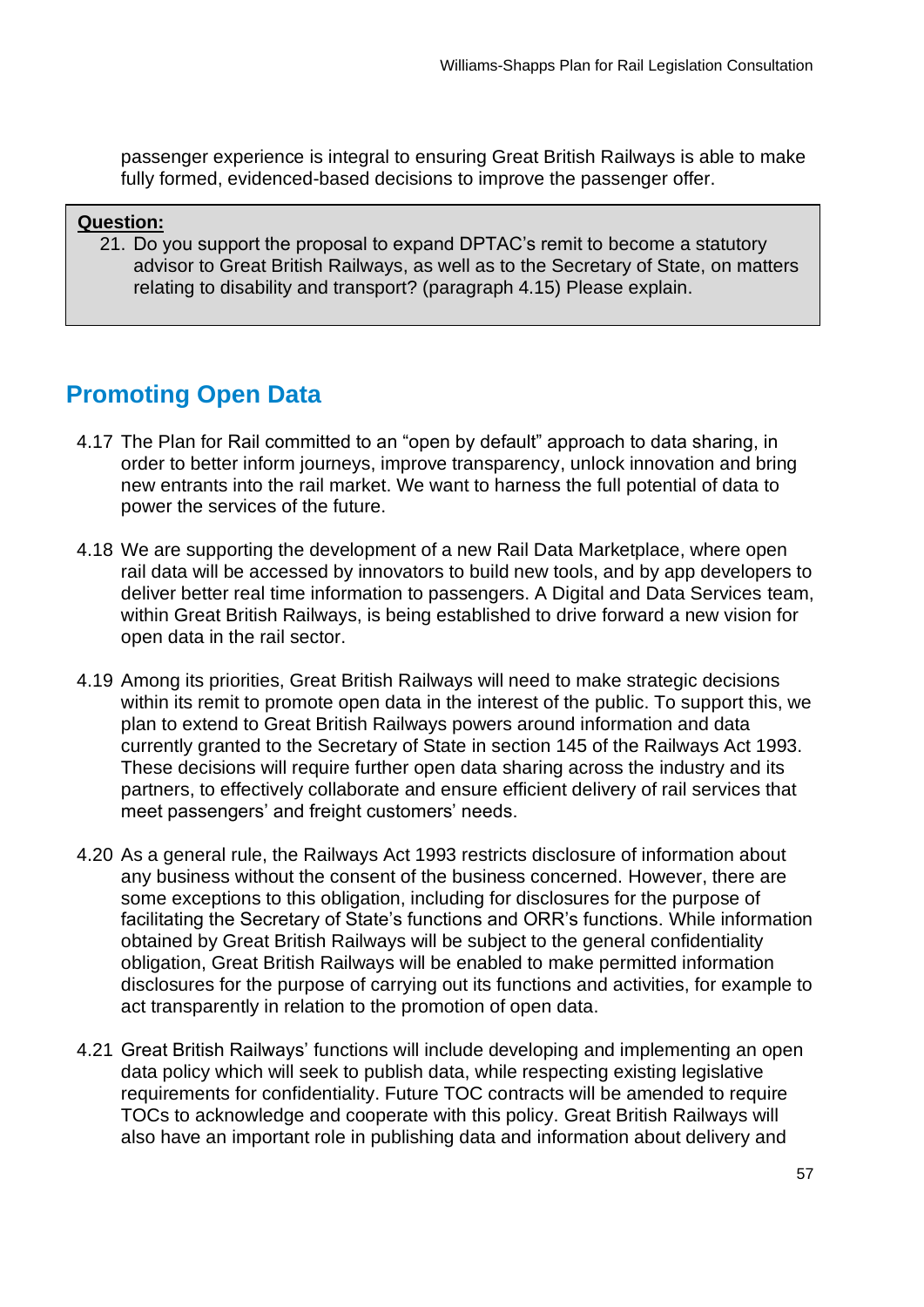railway outcomes so that stakeholders can transparently test progress and understand what is being achieved.

 4.22 Whilst the Plan for Rail commits to an "open by default" approach to data sharing, this does not necessarily commit to making all information publicly available where it would not be appropriate to do so. For example, there may be limited sets of data that will remain confidential to facilitate ongoing competition or where there are strong commercial reasons to keep data confidential. However, our clear commitment is to supporting making data available.

#### **Question:**

 22. In addition to providing Great British Railways with powers to make "permitted information disclosures", are there any other revisions to the Railways Act 1993 or barriers to promotion of open data that you consider need to be addressed? Please explain.

# **Ratification of the Luxembourg Rail Protocol**

- 4.23 The UK signed the Luxembourg Rail Protocol ("the Protocol") to the 2001 Cape Town Convention ("the Convention") on International Interests in Mobile Equipment in 2016. There are three other Protocols under the Convention concerning various types and classes of mobile equipment (aircraft, space and mining assets). Currently, only the Aircraft Equipment Protocol is in force internationally.
- 4.24 The Protocol aims to reduce the cost of finance for rolling stock and leasing companies specifically by reducing the level of risk to creditors (i.e. private lenders or lessors) involved in these transactions. Operators often face challenges in raising finance for large, high-value mobile assets such as rolling stock given this often jurisdictions. This leads to uncertainty for creditors and can translate into higher financing costs or barriers to securing finance for operators. The Luxembourg Protocol aims to address this by establishing a harmonised international legal framework for the creation and registration of international interests (similar to mortgages) in rolling stock, as well as legal remedies for default or insolvency. This will, therefore, increase the attractiveness and reduce the risk involved in privately involves cross-border transactions with creditors financing assets across different financing railway rolling stock across borders.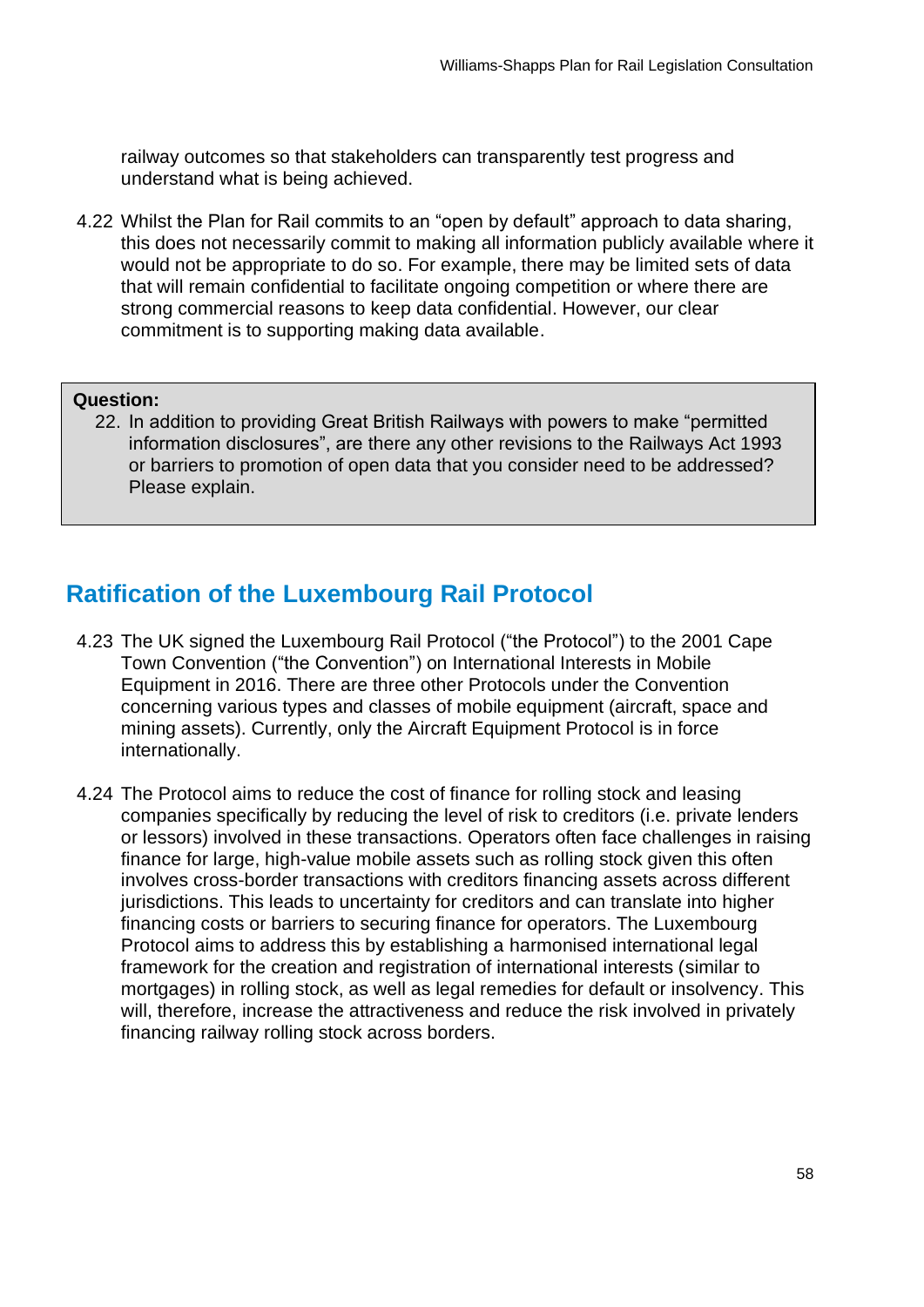4.25 The UK Government is committed to implementing and ratifying the Protocol in order to unlock greater levels of private finance in the railways, as well as supporting UK lenders in the rail sector to wind business overseas. To do so requires new legal powers to make secondary legislation to implement the terms of the Protocol. We therefore propose to include new powers within the legislation to enable the UK to give effect to its obligations under the Protocol via subsequent regulations. In line with the approach taken with other Protocols under the Cape Town Convention, the government plans to consult with industry in due course on the options for implementation as provided for in the Protocol, such as: the identification of assets, default remedies, remedies on insolvency, public service considerations and treatment of sales. This consultation will help inform the government's approach to the drafting of subsequent regulations.

#### **Question:**

 23. Do you support the proposal to include a power in primary legislation to enable the ratification of the Luxembourg Rail Protocol? Please explain.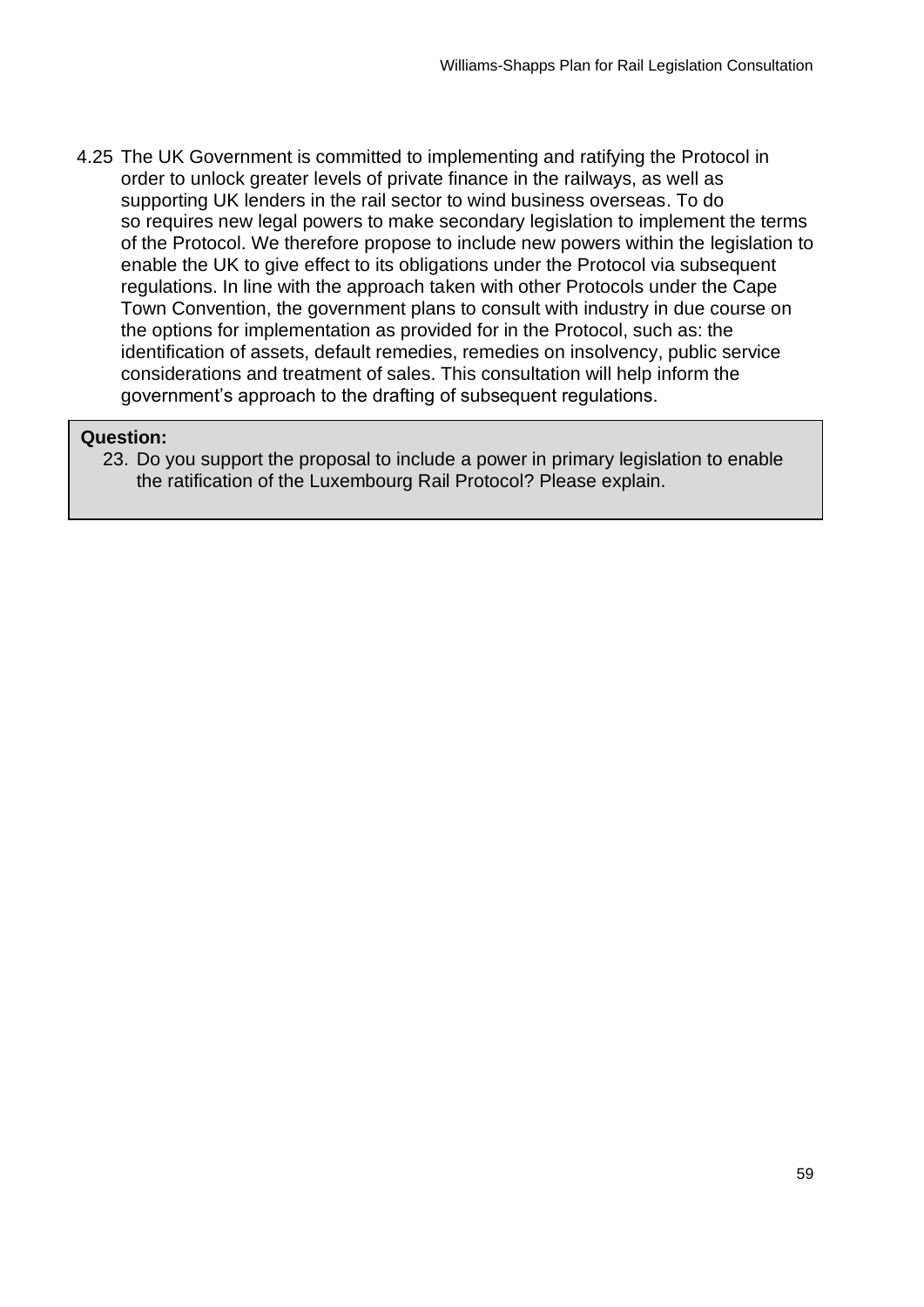# 5. Conclusion

- 5.1 Our proposed legislative reforms are designed to enable the biggest change to the way rail is run in Britain in 30 years. They are targeted at giving Great British Railways the powers and authority it needs to act as the guiding mind for the railways and set up the whole railway system effectively and clearly.
- 5.2 This new system looks to embed a relentless focus on improving the railways for passengers, freight customers and taxpayers that subsidise the network, as well as the local communities that are served by rail. Clear lines of accountability, aligned incentives across track and train and clear duties, licence requirements and access rights will improve coordination and support customer-centred decision making.
- 5.3 To support this further, there needs to be transparency, openness and collaboration across the sector to make effective choices and balance difficult decisions against one another. This requires a significant culture change but will also be underpinned by amended duties for the regulator, government and passenger champion to hold Great British Railways and its partners to account.
- 5.4 It is essential that we set up the new system to enable the rail system to become more financially sustainable, efficient and deliver better, clearer outcomes for funders. This requires a new, long-term planning system that supports integration on the network and serves as a vital step to fully understanding how rail funding comes together and enabling appropriate balancing of funding between government and commercial income.
- 5.5 These proposals are a key step towards the establishment of a rail system that can fulfil the vision of the Williams-Shapps Plan for Rail. Without these legislative changes, it would be difficult to create the clear sector leadership, simple accountabilities, efficient delivery and robust monitoring needed to successfully deliver the outcomes set out in the white paper. Together with the Plan for Rail's other commitments, and the steps already underway as outlined in Chapter 1, they mark the start of a new era of simplification and customer focus on Britain's railways.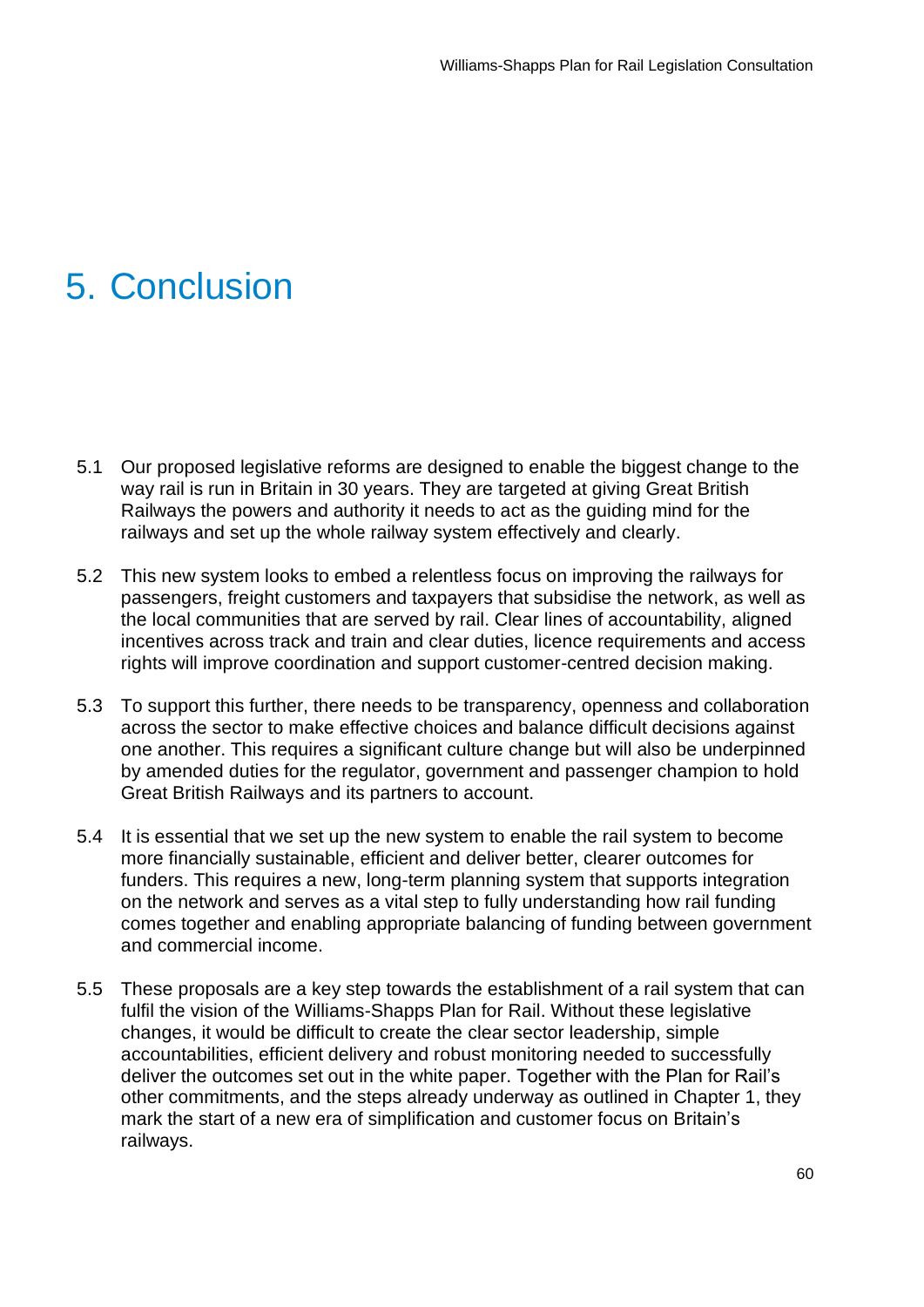# **For Passengers and Local Communities**

- 5.6 These legislative proposals will enable us to set up the sector to focus on its customers, support local people and places more effectively and adapt to changing passenger priorities in a more responsive way than before.
- 5.7 Creating Great British Railways and a clear new customer-focused structure around it, underpinned by legislation, will unlock the Plan for Rail's call for a single organisation to be accountable for the customer offer.
- 5.8 Great British Railways will be empowered to work more effectively with local communities, businesses and other partners, in order to create clear local and nationally responsible leadership for passengers. This will be bolstered by the reformed role of Transport Focus as a passenger champion and the continued role of the Rail Ombudsman, with sponsorship moving from RDG to ORR.
- 5.9 Working together with innovative partners, including new operators and other commercial partners, Great British Railways will be able to realign the system to focus on delivering new ideas, improvements and a 'can do' culture that delivers for customers. We will end the fragmentation that held back operators, their suppliers and the infrastructure manager from being able to plan efficient, reliable services and deliver innovations and new skills that lead to better services for passengers, freight customers and local communities.
- 5.10 These legislative changes and our wider reforms also demonstrate how we are setting up the railways for long-term success. We are enshrining a real focus on accessibility in the new system, establishing an integrated, long-term approach to identifying, planning and funding improvements and transforming accessibility at every stage of a passenger's journey by enabling collaboration and alignment with innovators and other transport services. The accessibility duty we propose to include in the Great British Railways Licence will mark a new commitment to accessible rail travel.
- 5.11 As the Plan for Rail set out, environmental issues also require that long-term focus and integration that has been missing under the current system. These legislative changes will bolster the delivery of wider commitments made in the government's British Railways will ensure sustainability is integrated as part of decision making, planning and delivery. The Sustainable Rail Strategy, being developed by the rail industry as an input to the Whole Industry Strategic Plan, will bring the sector together to innovate, become more efficient and make real changes that improve the environment locally, nationally and reduce our global impact. ground-breaking Transport Decarbonisation Plan. An environment duty on Great
- 5.12 Our proposals to promote effective competition will also support improved information sharing across the sector and better planning across the network,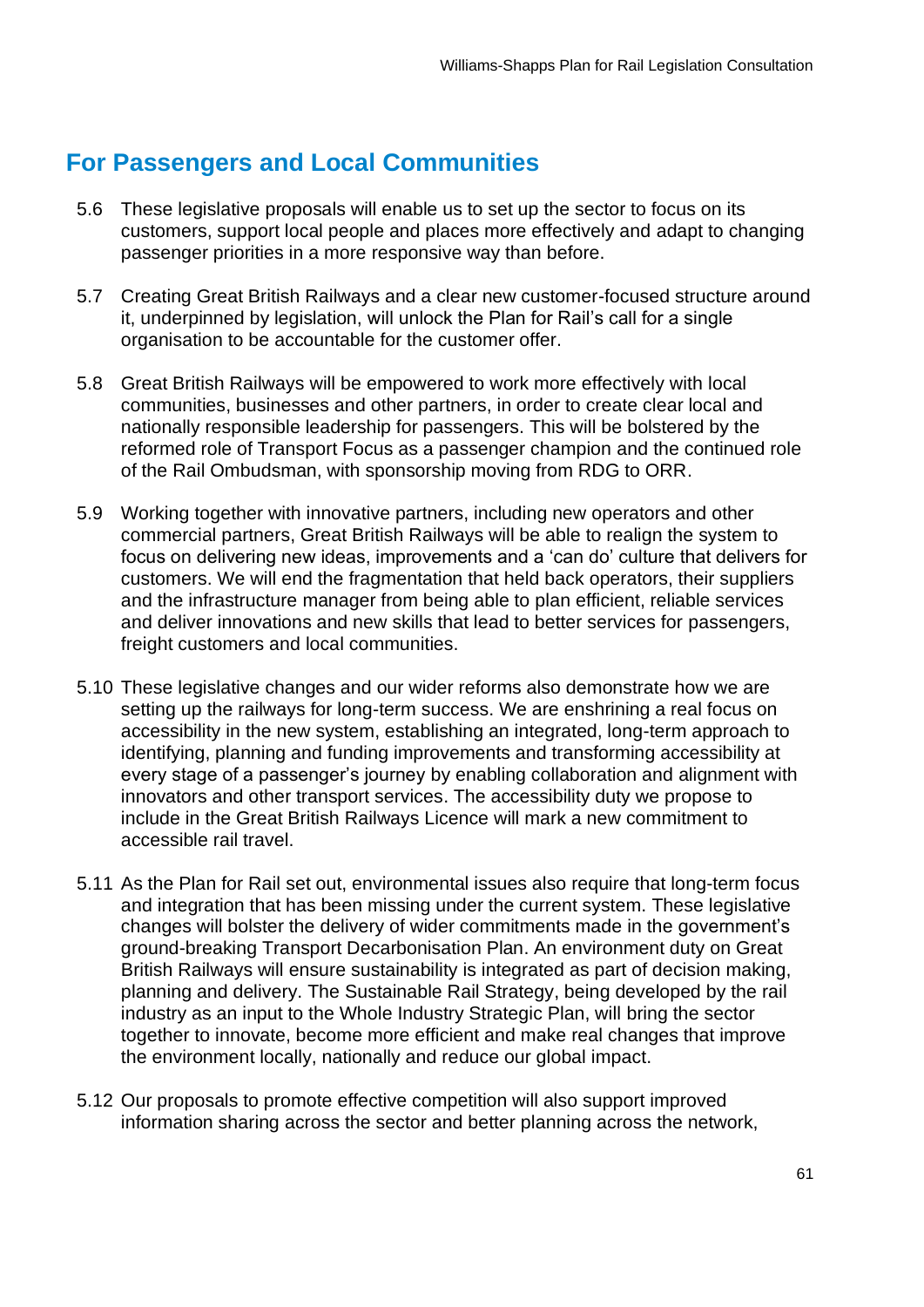therefore enabling simpler, easier journey payments however passengers choose to pay for their travel.

# **For Freight Operators and Customers**

- 5.13 The Plan for Rail highlighted the critical importance of the economic and environmental benefits provided by rail freight, demonstrating government's commitment to supporting the rail freight sector, to enable it to grow and thrive. It has made a critical contribution to keeping goods moving during the pandemic and we are ambitious about its future success. The proposed legislative changes, alongside wider non-legislative commitments, will help to spur innovation, investment and growth by providing the long-term certainty that the freight industry needs to plan and succeed.
- 5.14 A duty to promote rail freight in the Great British Railways Licence will be complemented by a new rail freight growth target and government issued guidance on its priorities for rail freight in each funding settlement. The five-year funding settlement process for Great British Railways will set objectives for the funding period, including for freight. Great British Railways will be required to report on how it has fulfilled the duty to promote freight, as part of reporting in the Business Plan.
- 5.15 Our proposed package of targeted access reforms will enable Great British Railways to plan and manage access to the network in a joined-up way, while also maintaining key legislative protections that guarantee fairness and transparency for users of the railway, including rail freight operators. This builds upon the principles set out in the Plan for Rail to provide consistency and certainty to operators other than Great British Railways on the network and provide a fair, rules-based access system underpinned by legislation.
- 5.16 The Strategic Freight Unit in Great British Railways, which has already been established in interim form, will work collaboratively with the sector, ensuring a strong and systematic focus on freight, embedding these firmly and ensuring a strong freight voice in decision making.
- 5.17 Alongside this, the embedding of environmental principles in decision-making, long- term planning and the approach to the environment duty set out in this consultation will help to support long-term private investment in greener freight rolling stock and provide the certainty that investors and freight operating companies need to plan their businesses for decades to come.

# **For Funders, Investors, Commercial Partners and the Taxpayer**

 5.18 One of the most significant failings of the previous, fragmented system was disconnected investment, planning and decision making. This created inefficiencies across the system that need to be gripped if rail is to become a more financially sustainable mode of transport and attract new funding sources.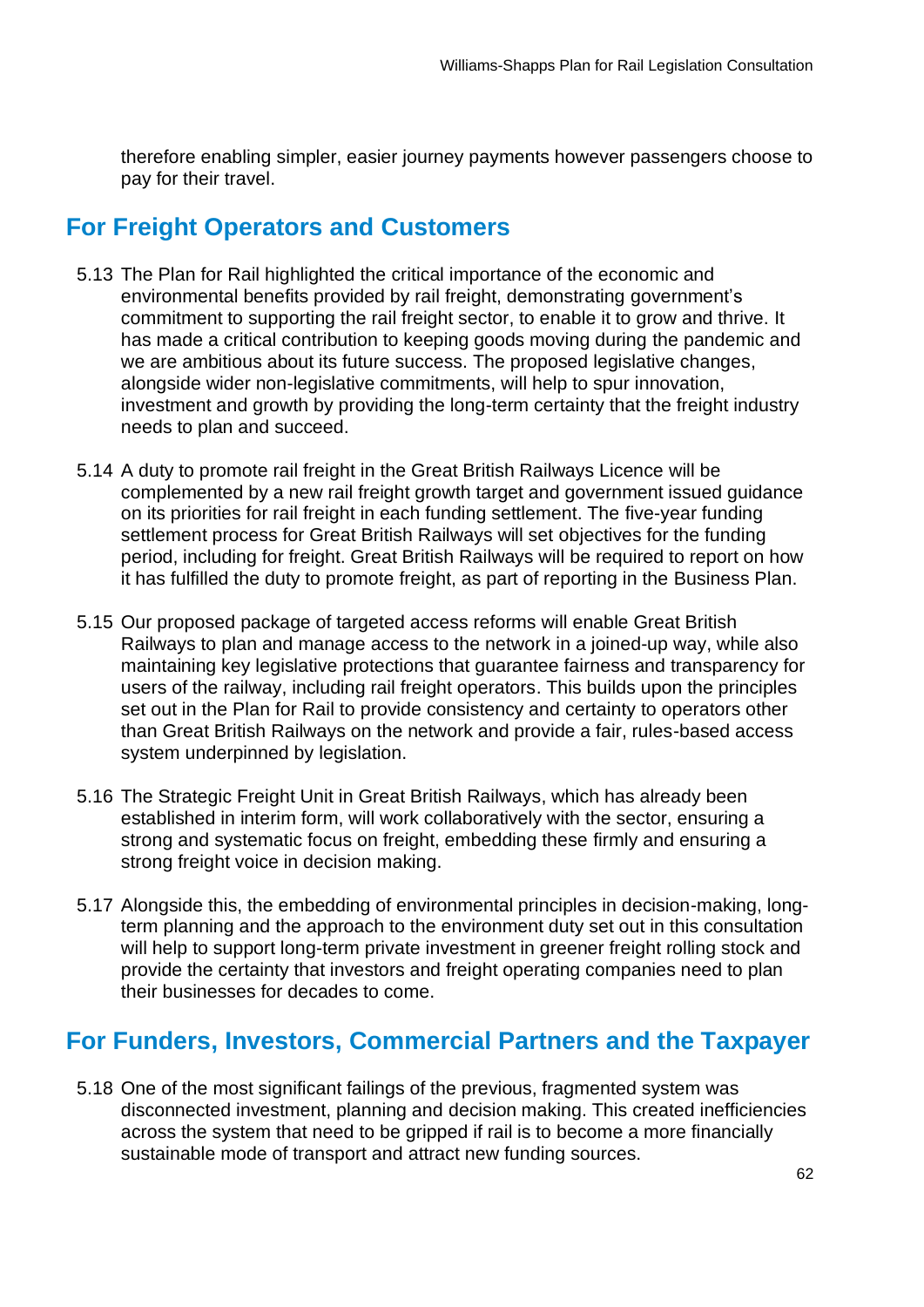- 5.19 The new railway will run as a public service with the financial discipline of a modern business. Great British Railways will be able to adapt more quickly, better equipping it to meet the challenges of the post-pandemic era and to react to changing customer needs. The costs of the railways will become more transparent and visible for government, taxpayers and investors.
- 5.20 Great British Railways will be designed through this legislation, its corporate setup, and other robust controls set out in the Plan for Rail, to be a public company with a strong commercial focus, designed to deliver savings, achieve more efficient services that attract new freight and passenger customers to the network.
- 5.21 Simplifying the structure of the sector and creating a single industry financial system will improve transparency over how spending is prioritised across the sector. This includes enabling Great British Railways to balance decision-making far more effectively than disparate funders and delivery bodies do today, with the intended result being simpler, more efficient investments to deliver clear outcomes for customers and taxpayers. The regulator and government will be better placed to monitor delivery of those outcomes than today.
- 5.22 Great British Railways will be strategic guiding-mind, making it much easier for private sector innovators to access opportunities – under the fragmented franchising structure, private sector suppliers and innovators struggled to know who to approach and break into the rail market. Additionally, the private sector was restricted by a rigid franchising schedule with many opportunities only becoming available at the beginning of franchises.
- 5.23 Strengthening the capability of the sector to develop and deliver long-term plans and programmes will also help improve certainty for funders and investors and support the government's ambitions to bring in more private investment. This includes through more innovative contracting, as set out in the Plan for Rail. We continue to recognise the importance for the supply chain of a high quality, forward pipeline of investments, enhancements and major works in the new railway.
- 5.24 Rail matters and we are working to make it better for Britain. Please share your views.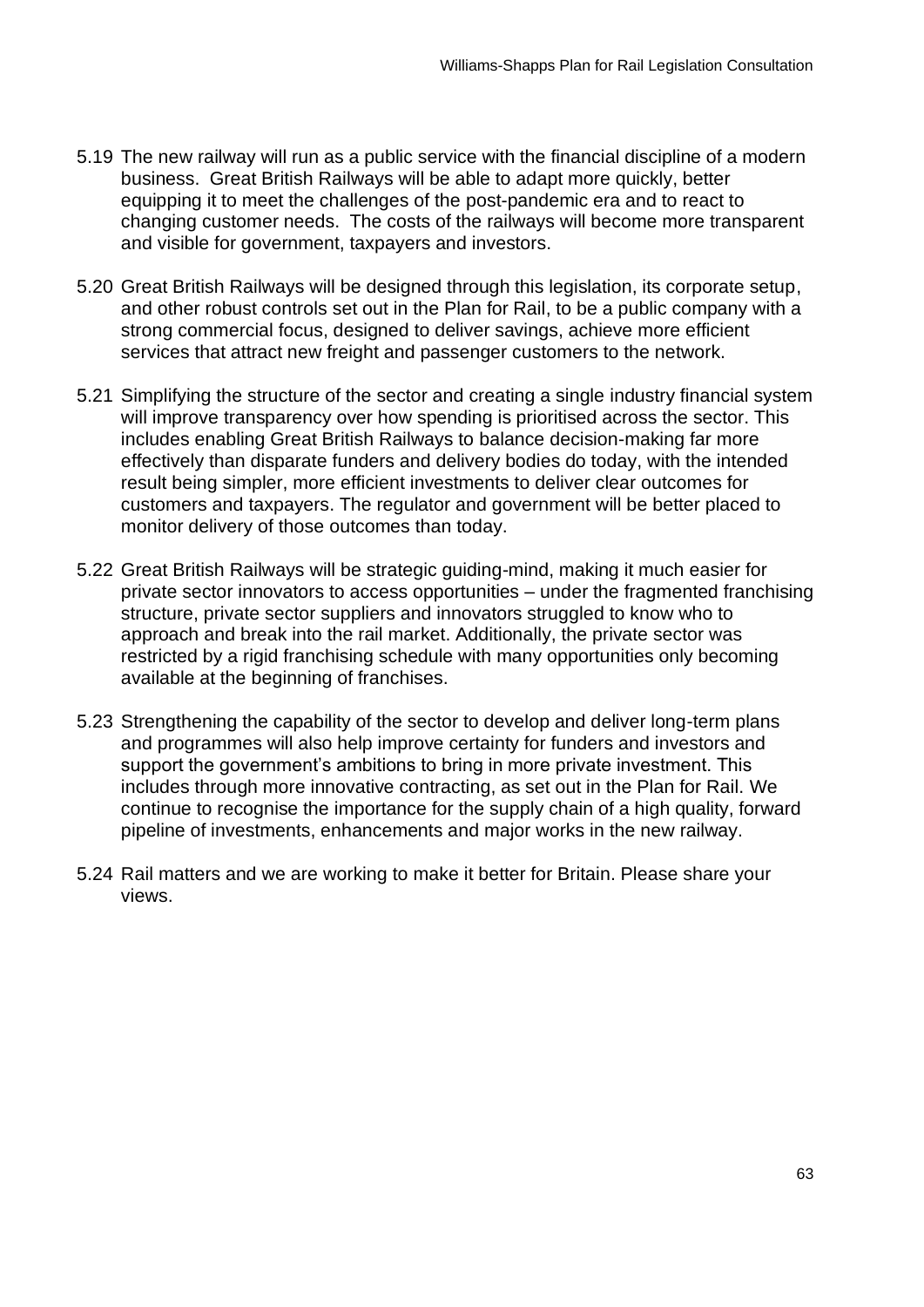# What will happen next

 A summary of responses, including the next steps, will be published within three months of the consultation closing on [https://www.gov.uk/government/consultations/williams-shapps-](https://www.gov.uk/government/consultations/williams-shapps-plan-for-rail-legislative-changes-to-implement-rail-reform) [plan-for-rail-legislative-changes-to-implement-rail-reform.](https://www.gov.uk/government/consultations/williams-shapps-plan-for-rail-legislative-changes-to-implement-rail-reform) Paper copies will be available on request.

If you have questions about this consultation please contact:

Rail Transformation Programme Consultation

Great Minster House

33 Horseferry Road

London

SW1P 4DR

railconsultation@dft.gov.uk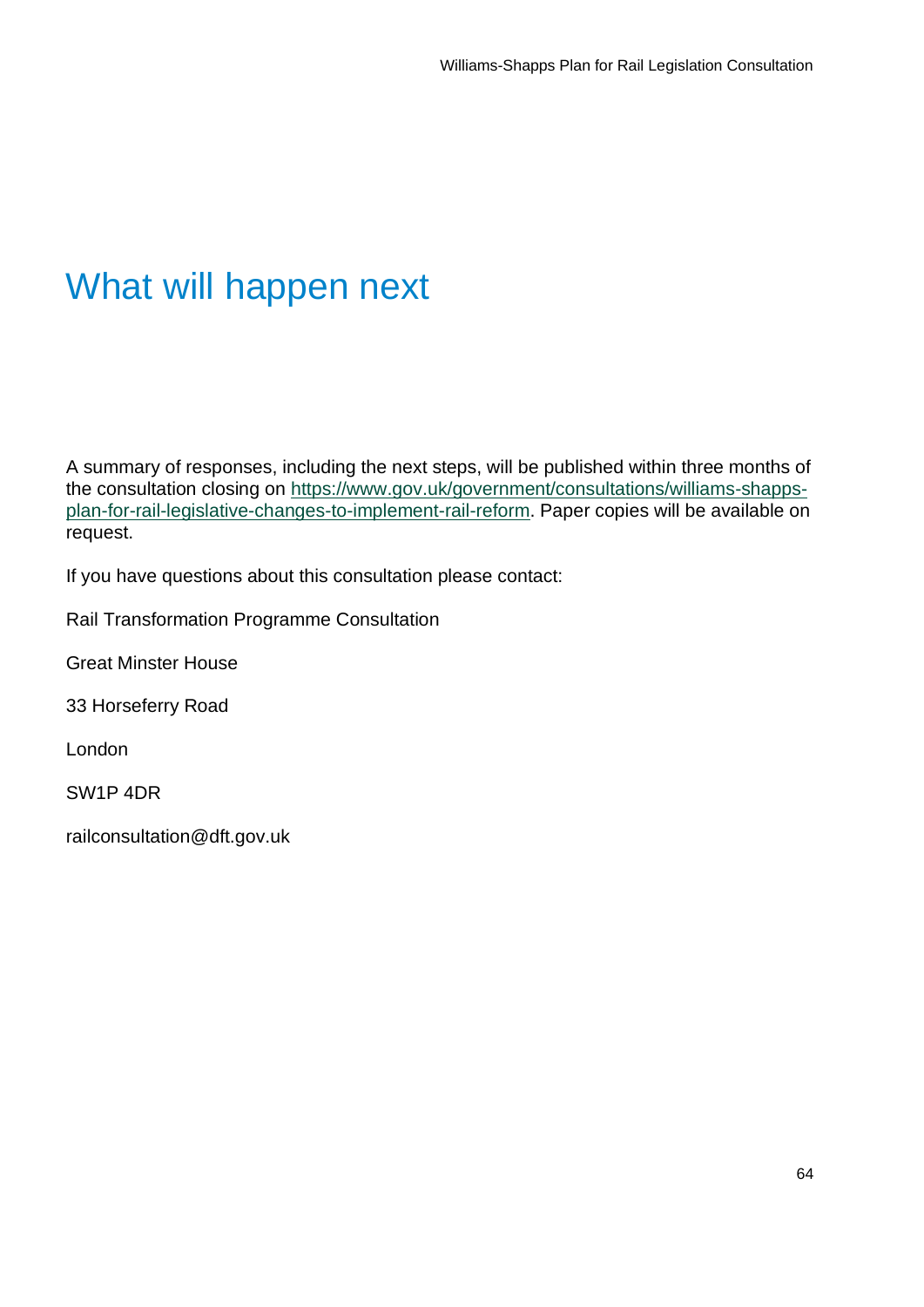# Annex A: Summary of Existing Legislation Governing the Railways

- A.1 This annex provides a brief overview of key elements of the core statutory framework governing the operation of the railways in the UK today. Particular focus is given to the key duties and functions of the Secretary of State for Transport and the Office of Rail and Road ("**ORR**", as regulator).
- A.2 For the sake of brevity, this does not seek to cover every aspect of the legislation.

## **Railways Act 1993 (as amended, including by the 2005 Act) (the '1993 Act')**

- A.3 The 1993 Act provided a framework for privatisation of aspects of the railway. Under privatisation, the assets and operations of British Rail were, in general terms, divided into two parts and transferred to the private sector. Those two parts comprised:
	- • **Infrastructure:** The national rail infrastructure (track, signalling, bridges, tunnels, stations and depots), which has been largely owned<sup>10</sup>, maintained and operated by Network Rail (an arms' length body of the Department for Transport) since 2002.
	- • **Rail Services:** freight operating companies ("**FOCs**"), rolling stock companies ("**ROSCOs**") and passenger train operating companies ("**TOCs**"). FOCs and ROSCOs were sold separately. Passenger services were split into a number of separate operations and contracts let for the provision of franchised passenger services.

<sup>&</sup>lt;sup>10</sup> Network Rail's ownership of the infrastructure is subject to some limited exceptions such as HS1 and Heathrow Express and the Core Valley Lines in South Wales.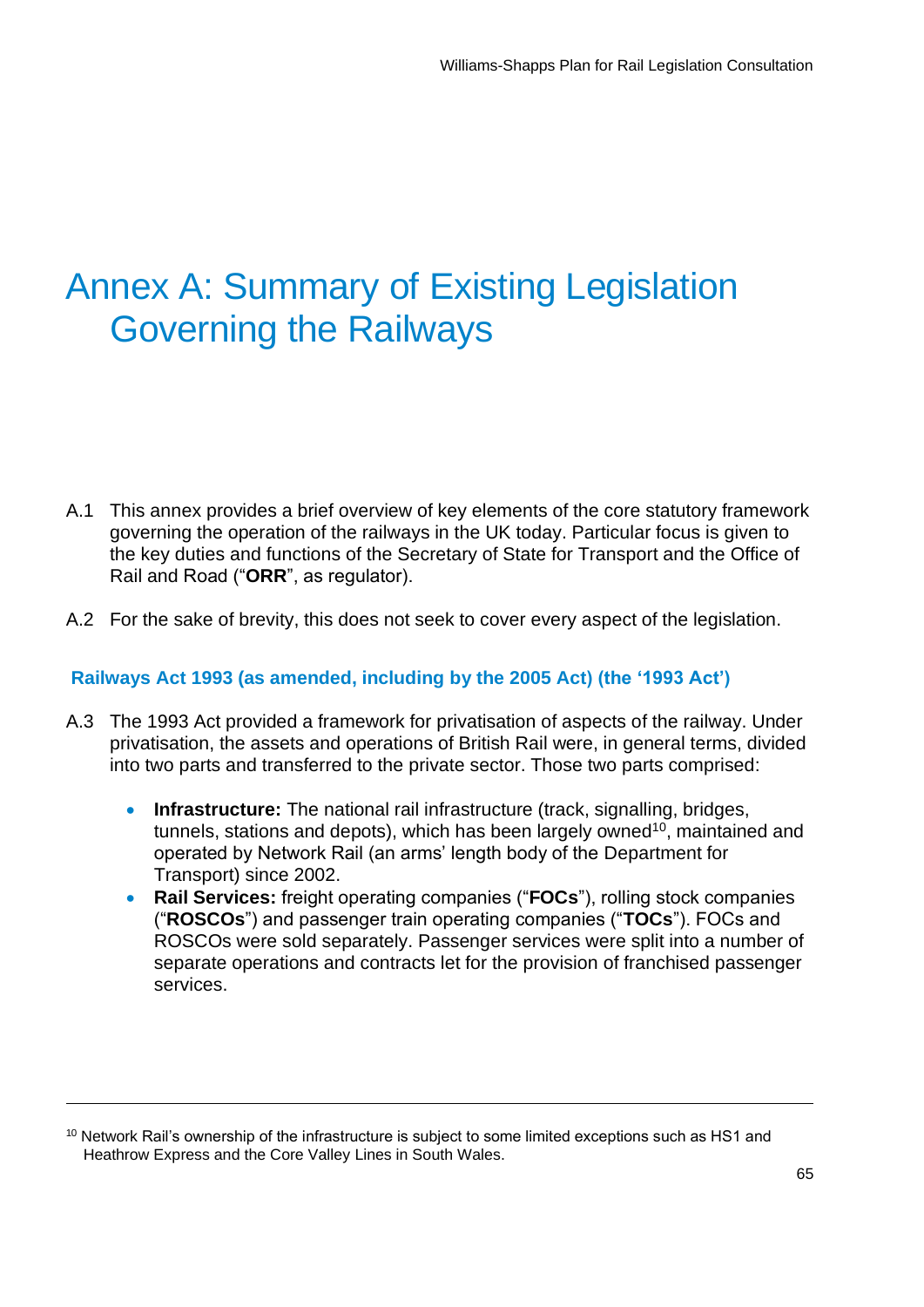- A.4 The 1993 Act has been amended several times, most notably by the Transport Act 2000 and the Railways Act 2005. As amended, the 1993 Act contains most of the duties, powers and functions of the Secretary of State and ORR. These include:
	- • **General duties:** the 1993 Act sets out the general duties of ORR when exercising their statutory functions that are not safety functions. These include promoting improvements in railway service performance, contributing to the achievement of sustainable development, and promoting competition in the provision of railway services. ORR must also have regard to any general guidance given to it by the Secretary of State and to the interests of persons who are disabled.
	- Licensing of operators of railway assets<sup>11</sup>: The Secretary of State and ORR may grant licences for the operation of railway assets (being a train, network, station, or light maintenance depot). Network Rail operates subject to such licences. The licence conditions are the key regulatory means through which Network Rail is held to account for its performance. It is a criminal offence to operate railway assets without a licence unless exempt.
	- **Regulation of access<sup>12</sup>:** Access to railway facilities (such as track, stations, depots) is regulated by ORR who must approve access agreements before they are entered into – i.e. each passenger or freight operator will have one or more access agreements to enable them to gain access to the relevant track or other service facilities they need to operate. ORR can direct Network Rail, or another facility owner, to enter into an access contract with a passenger or freight operator enabling it to ensure that access is apportioned fairly where a particular facility is required by multiple train or freight operators.
	- **Regulation of charges for access:** ORR also undertakes an "Access Charges Review" – otherwise known as a periodic review - to determine, in line with outputs and funding specified by the Secretary of State and Scottish Ministers, Network Rail's requirements for each Control Period, the charges Network Rail can levy and the incentives required to encourage efficient delivery. ORR then oversees delivery of those outputs by Network Rail.
	- • **Franchising of passenger services:** the 1993 Act introduced rail franchising. Under these provisions franchising authorities let contracts for the provision of passenger services. TOCs are selected following a competition process or through a direct award undertaken in accordance with the requirements set out in Regulation 1370/2007 (see below). The form of Contract has evolved over time and under the current model the TOC is required to provide specified passenger services and meet defined targets including ones relating to customer satisfaction, reliability and punctuality.

<sup>11</sup> See Sections 6-8 of the 1993 Act.

<sup>&</sup>lt;sup>12</sup> Section 17 of the 1993 Act.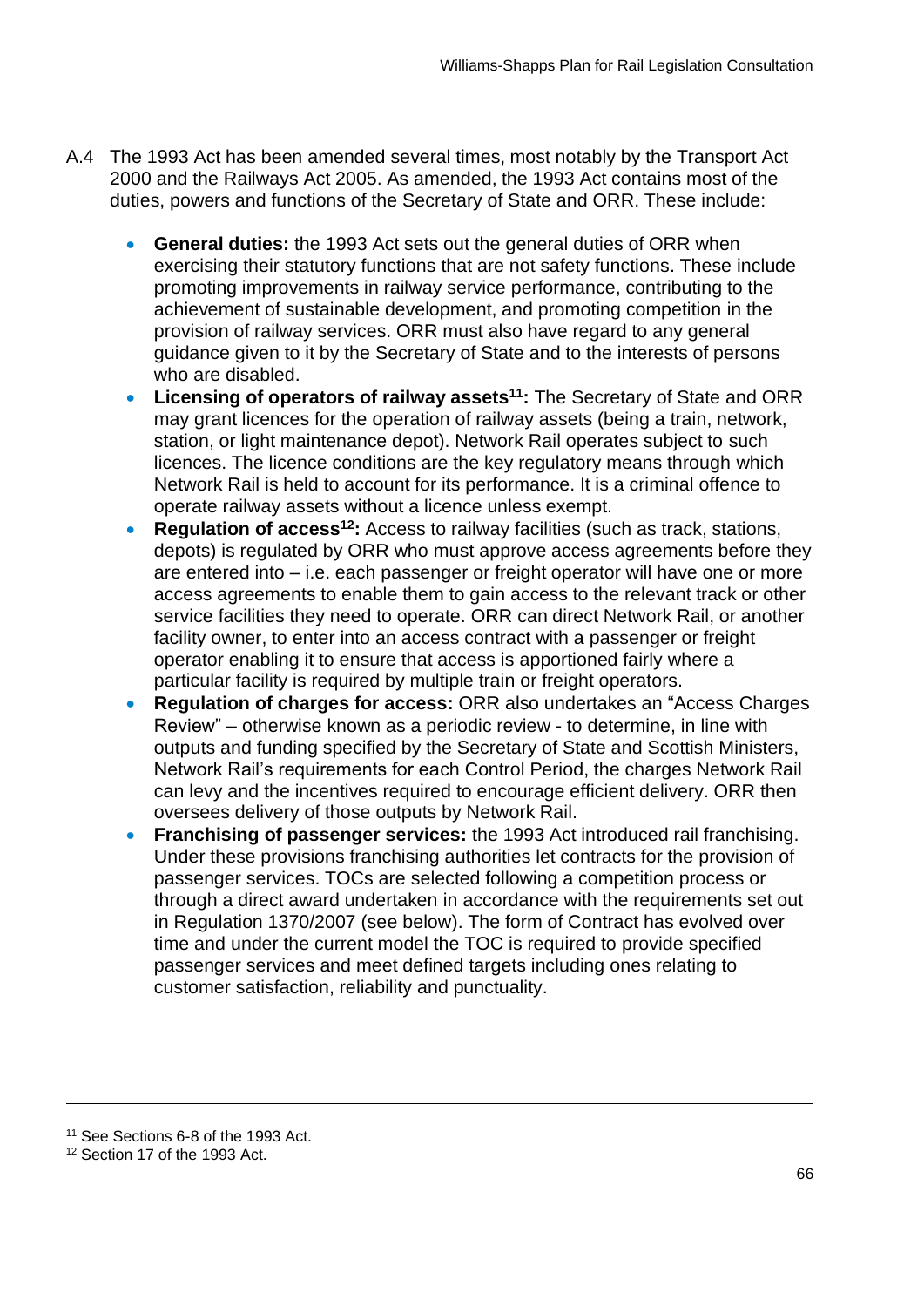A.5 The 1993 Act also sets out certain duties as they apply to the Secretary of State and relating to such things as the licencing of railway entities, access to the network, closures, and modifications to the networks.

## **The Railways (Access, Management and Licensing of Railway Undertakings) Regulations 2016 (the 'Access and Management Regulations')**

- A.6 The Access and Management Regulations govern entitlement to access the necessary railway infrastructure and service facilities. The provisions broadly set out:
	- How access is allocated, managed, and charged for,
	- Infrastructure managers' responsibilities, and
	- Appeals to ORR.
- EU membership and were prepared in the context of furthering the so called Single European Railway Area by harmonising the requirements and processes governing access and charging on the EU's railway system and its regulation. The Access and Management Regulations were retained in the UK's legislation at the end of the transition period following the UK's exit from the  $EU^{13}$ . They are supported by a number of implementing regulations and delegated decisions. A.7 The Access and Management Regulations in their current form stem from the UK's

# **Regulation (EC) 1370/2007**

- A.8 Regulation 1370/2007<sup>14</sup> was a directly applicable EU Regulation that became "retained EU law" on the UK's exit from the EU. It provides for a bespoke procurement and state aid/subsidy regime for "public service contracts", in recognition that such contracts are needed in the general interest of the public and cannot be operated on an entirely commercial basis (i.e. they may not otherwise be profitable in their own right).
- A.9 Passenger rail contracts let using the powers under the 1993 Act are considered as "public service contracts" for these purposes. Regulation 1370/2007 takes these agreements outside of the mainstream procurement and state aid rules and sets out special rules for such agreements.

 $13$  The 2016 Regulations were amended by The Railways (Access, Management and Licensing of Railway Undertakings) (Amendments etc.) (EU Exit) Regulations 2019 (SI 2019/518) and by The Railways (Safety, Access, Management and Interoperability) (Miscellaneous Amendments and Transitional Provision (EU Exit) Regulations 2019 (SI 2019/1310)

 1191/69 and 1107/70 (O.J. No. L 315, 3.12.2007, p. 1, as amended by Regulation (EU) 2016/2338 of the 14 Regulation (EC) No 1370/2007 of the European Parliament and of the Council of 23 October 2007 on public passenger transport services by rail and by road and repealing Council Regulations (EEC) Nos European Parliament and of the Council of 14 December 2016 (O.J. No. L 354, 23.12.2016, p. 22)).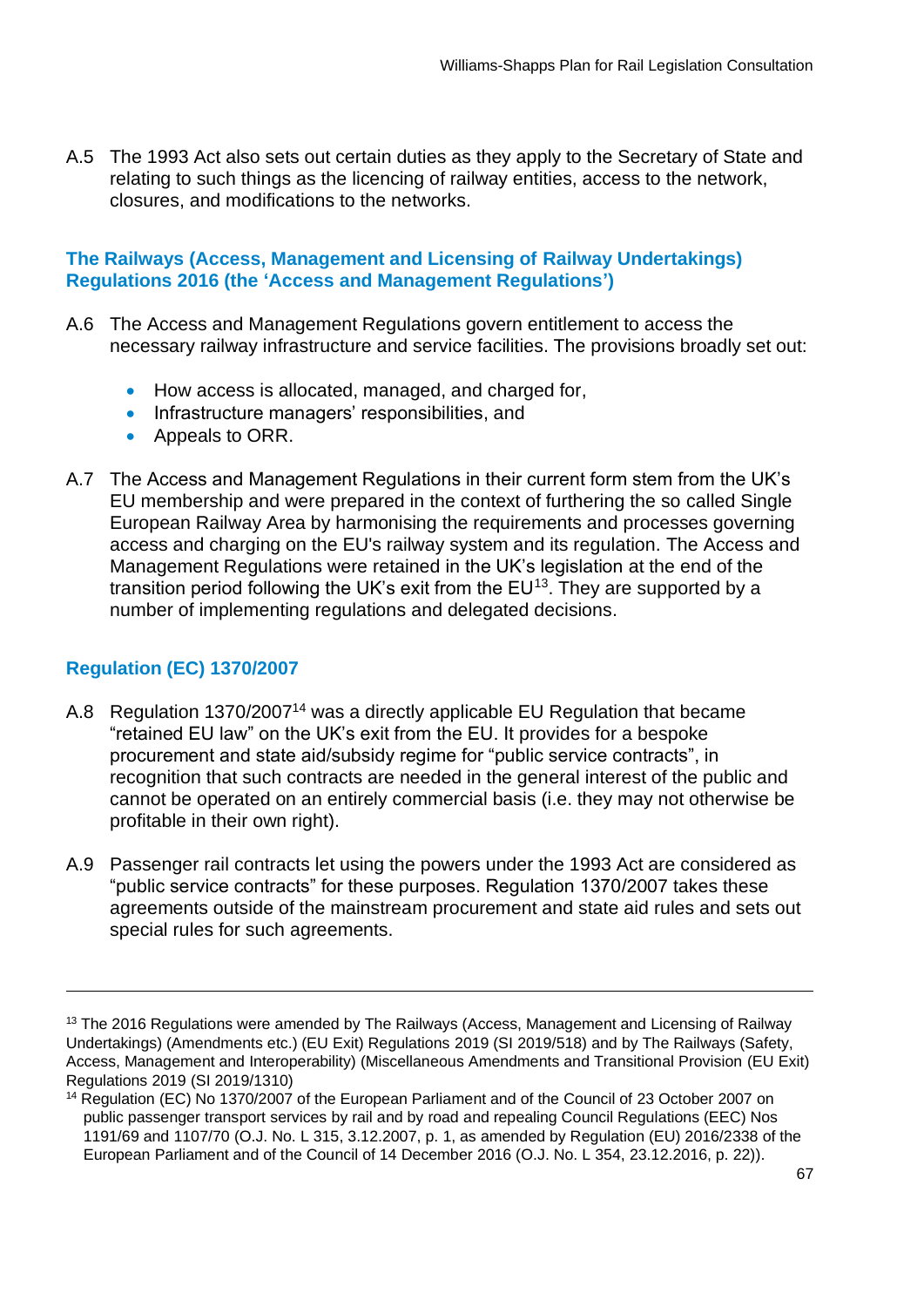A.10 In summary, under Regulation 1370/2007:

- public service contracts must be competed unless Articles 5(5)/ 5(6) apply.
- • Article 5(5) permits a direct award of up to 2 years as an emergency measure "in the event of a disruption of services or the immediate risk of such a situation".
- • Until 25 December 2023, Article 5(6) permits direct awards of up to 10 years subject to prior publication of a notice on the competent authority's website, at least 1 year before entry into the contract.
- • where a direct award is made, the Annex to the Regulation must be applied. This is intended to demonstrate that no overcompensation is being paid to the operator where the process to the award the contract has not involved a procurement competition.
- A.11 Regulation 1370/2007 was retained as direct EU legislation by section 3 of the European Union (Withdrawal Act) 201815.

<sup>&</sup>lt;sup>15</sup> Amendments have been made to remove certain deficiencies, arising out of the UK's leaving the European Union. Otherwise the legislative framework for the award of "public service contracts" as it had existed under EU law has been preserved.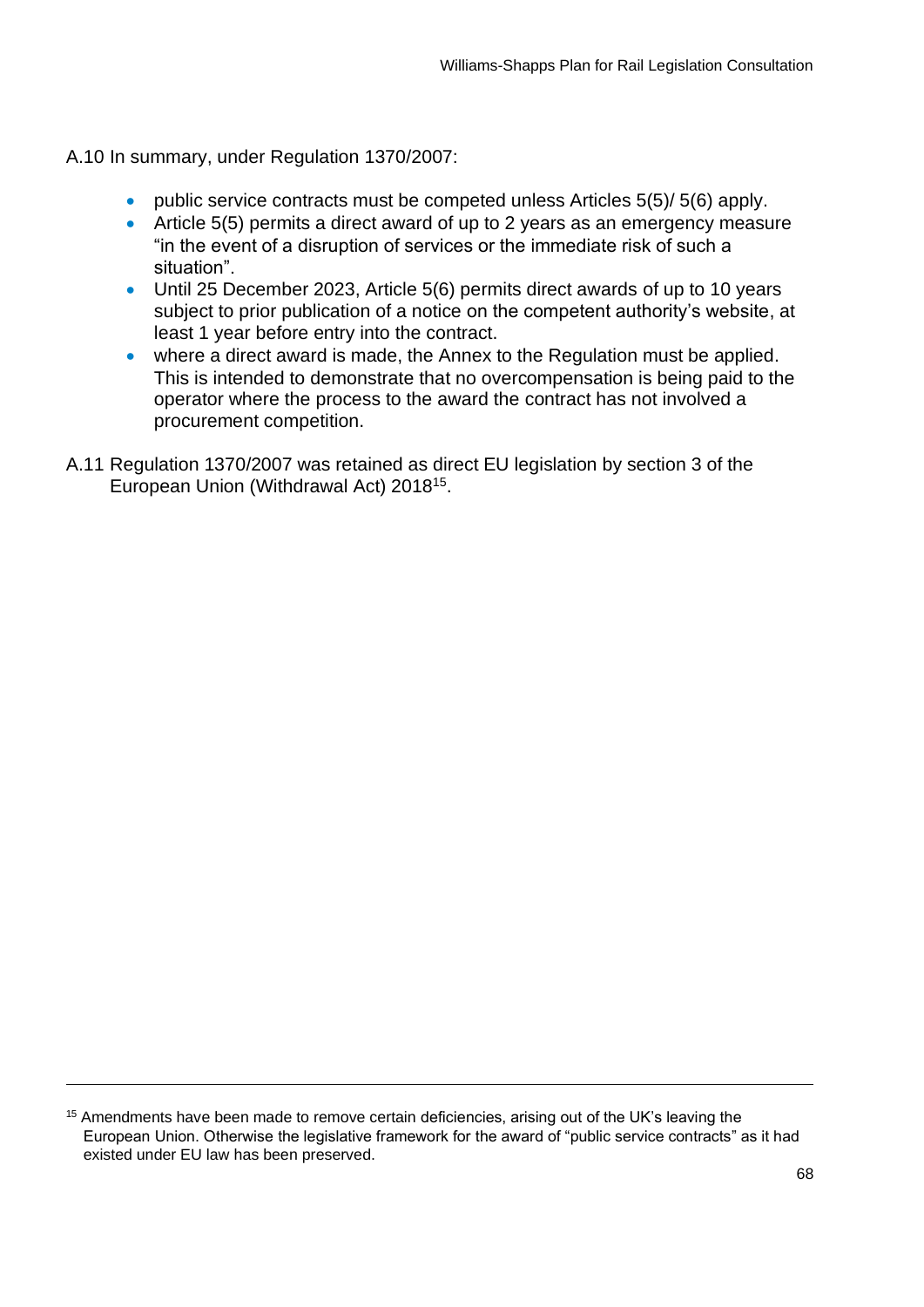# Annex B: Full list of consultation questions

#### **Question 1**

 Does the scope of the proposed designation of Great British Railways as an integrated rail body appropriately capture what you would expect for an effective guiding mind for the railways? (paragraph 2.6) Please explain.

#### **Question 2**

 Are there any other factors Great British Railways should balance and consider as part of its public interest duty? (paragraph 2.9) Please explain.

#### **Question 3**

 Do you support the proposal to include a power in primary legislation to enable Scottish and Welsh Ministers to delegate their contracting authority to Great British Railways, subject to the terms of delegation being mutually acceptable to ministers in the Devolved Administration(s) and the Secretary of State? (paragraph 2.17) Please explain.

#### **Question 4**

 Do you have any views on the proposal to amend Section 25 of the Railways Act 1993 to enable appointment of a public sector operator by Great British Railways by direct award in specific circumstances? (paragraph 2.18) Please explain.

#### **Question 5**

 Do you support the proposed amendments to Regulation 1370/2007, which are i) reducing the limitation period for the challenge remedy, ii) introducing a remedy of recovery to accord with the new UK subsidy regime, iii) clarifying who may bring a claim, iv) retaining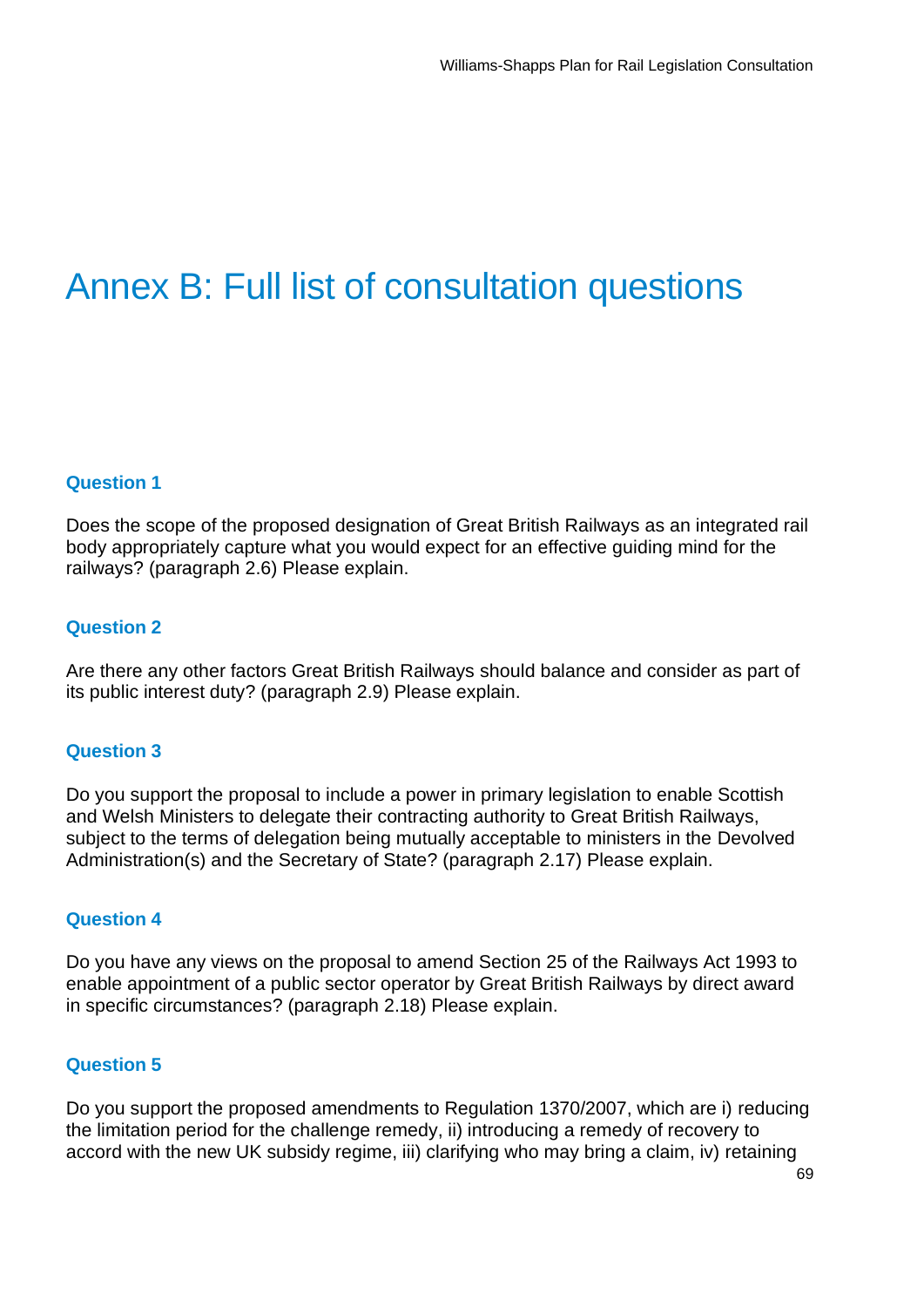the ability to make direct awards under Article 5(6), and v) clarifying the PIN notice period? (paragraph 2.20) Please explain.

## **Question 6**

 Do you support the proposed statutory duty on ORR to facilitate the furtherance of Great British Railways' policies on matters of access and use of the railway, where these have received Secretary of State approval? (paragraph 2.38) Please explain.

## **Question 7**

 Noting we will consult separately on the use of the power to amend the existing Access and Management Regulations, are you aware of any immediate essential changes that are needed to these Regulations to enable Great British Railways to deliver its guiding mind function? (paragraph 2.44) Please explain.

## **Question 8**

 Do you agree with the proposed recasting of ORR's competition duty to better reflect public sector funding? (paragraph 2.49) Please explain.

## **Question 9**

 Do you support the proposal to include in legislation, a power for Great British Railways to issue directions to its contracted operators to collaborate with one another in circumstances where doing so could otherwise give rise to concerns under Chapter I of the Competition Act 1998, in particular, where this could lead to defined benefits to taxpayers and/or passengers? (paragraph 2.54)

## **Question 10**

 Would Train Operating Companies be willing to share information and collaborate in the way envisaged without the proposed legislative provisions? What are the risks to them without the proposed legislation? Would the proposed legislative approach help to resolve these risks?

## **Question 11**

 Are there any particular additional safeguards (in addition to the safeguards outlined in paragraphs 2.54 - 2.55) that you consider necessary to support the interests of third parties (including freight, open access and charter operators) or to otherwise protect passengers and/or taxpayers?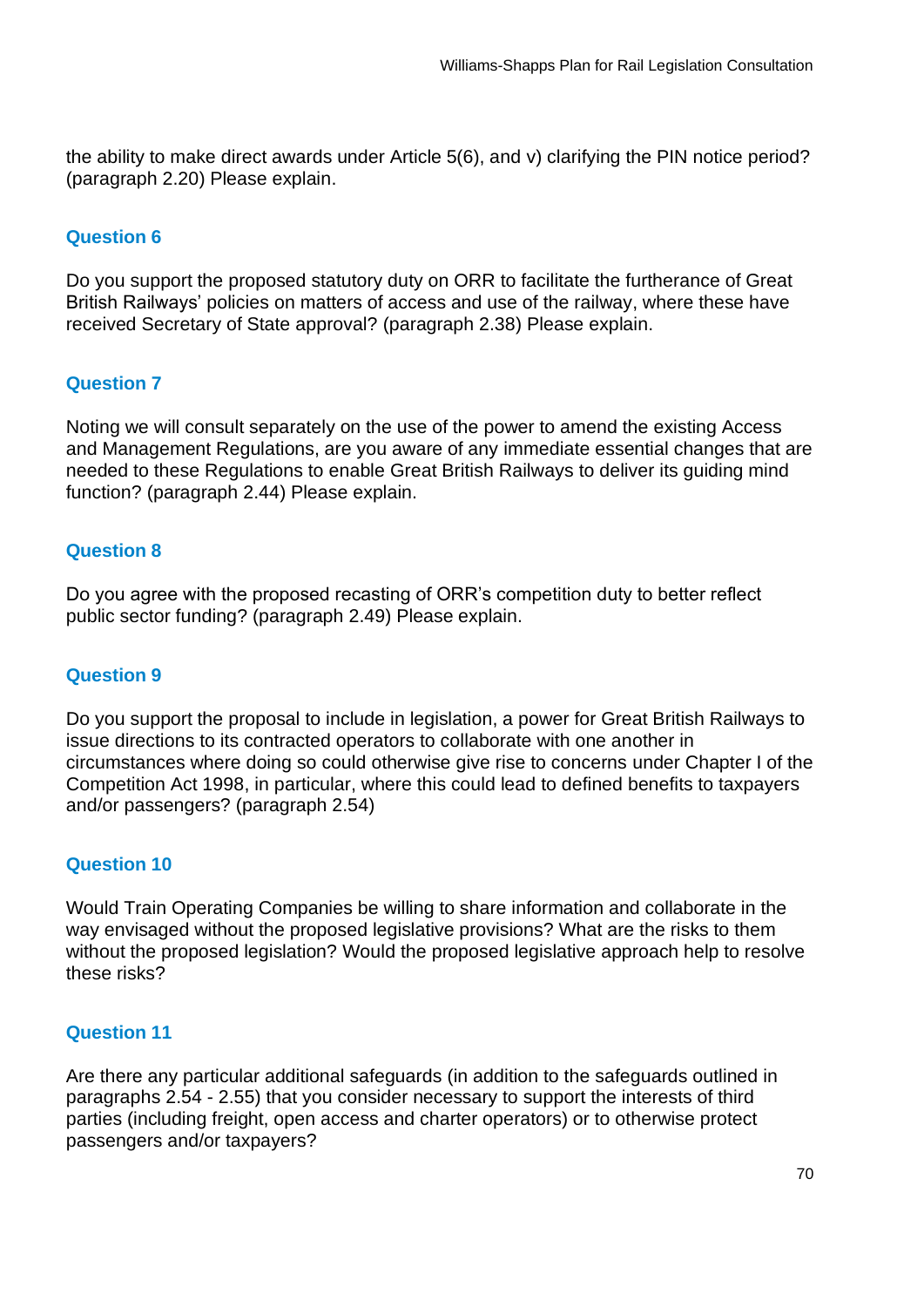#### **Question 12**

 How should we ensure that Great British Railways is able to fulfil its accountability for the customer offer while also giving independent retailers confidence they will be treated fairly? (paragraph 2.61) Please explain.

#### **Question 13**

 Does the proposed governance framework give Great British Railways the ability to act as a guiding mind for the railways, while also ensuring appropriate accountability? (paragraphs 3.13) Please explain.

#### **Question 14**

 Do you agree with the proposal for Great British Railways' new duties to be captured in the licence and that primary legislation should require the licence to include specific duties in relation to accessibility, freight and the environment? (paragraph 3.16) Please explain.

#### **Question 15**

 Do you support the proposal to amend ORR's powers to exclude the ability to impose a financial penalty on Great British Railways for licence breach? (paragraph 3.26) Please explain.

#### **Question 16**

 Please provide any feedback on the proposed business planning arrangements for Great British Railways.

#### **Question 17**

 Will the proposed approach to independent scrutiny and challenge provide sufficient transparency and assurance that Great British Railways can be held to account? (paragraphs 3.45 – 3.47) Please explain.

#### **Question 18**

 Do you support the proposal to give ORR a statutory power to levy a fee on Great British Railways to cover the costs of ORR's functions which are currently funded through the network licence? (paragraph 3.48) Please explain.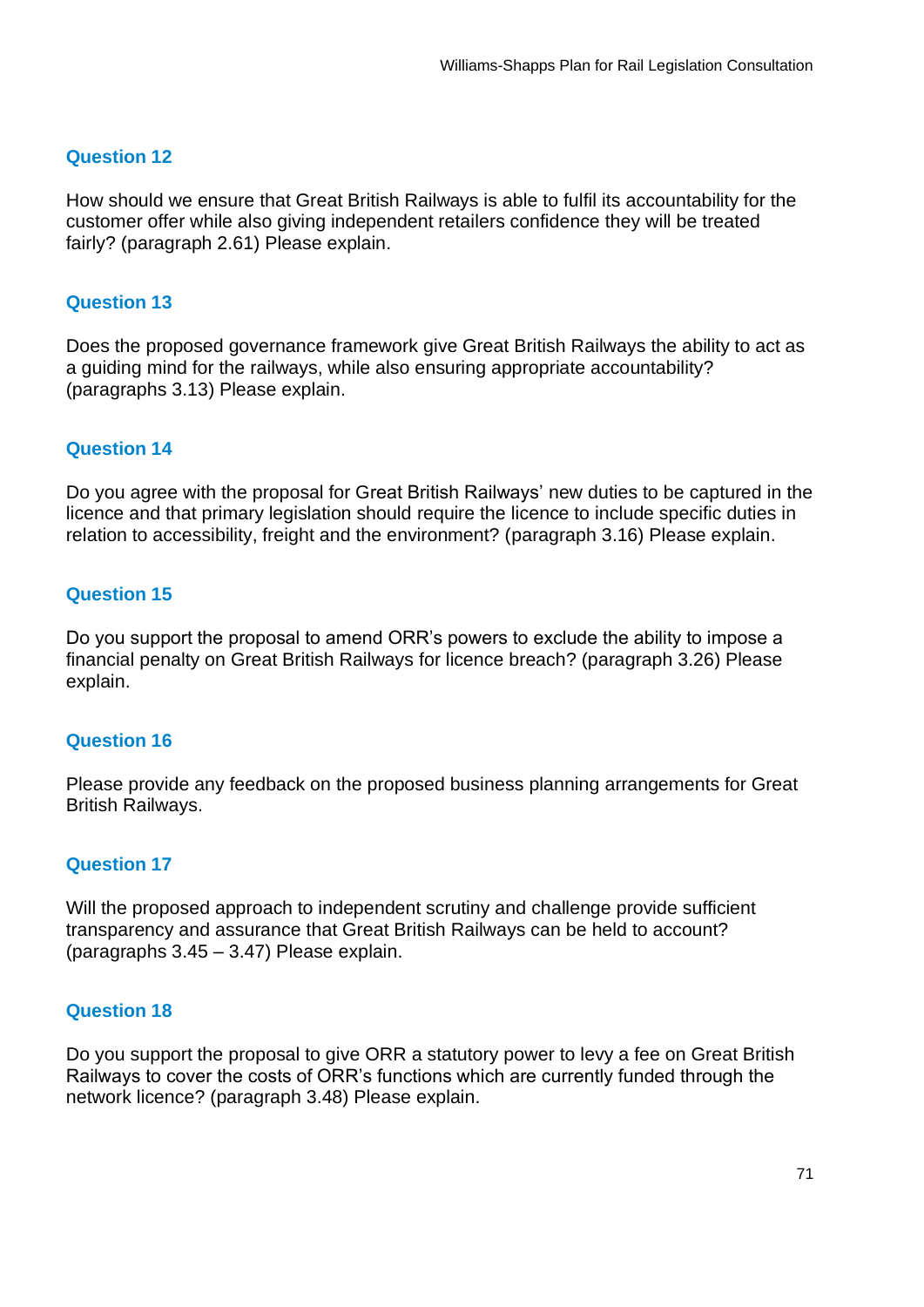## **Question 19**

 Will the proposed changes enable Transport Focus to effectively undertake the role of independent passenger champion in the new rail industry structure? (paragraph 4.8) Please explain.

## **Question 20**

 How can we ensure that accessibility is integral to Great British Railways' decision making and leads to cultural change in the rail industry? Please explain.

# **Question 21**

 Do you support the proposal to expand DPTAC's remit to become a statutory advisor to Great British Railways, as well as to the Secretary of State, on matters relating to disability and transport? (paragraph 4.15) Please explain.

### **Question 22**

 In addition to providing Great British Railways with powers to make "permitted information disclosures", are there any other revisions to the Railways Act 1993 or barriers to promotion of open data that you consider need to be addressed? Please explain.

#### **Question 23**

 Do you support the proposal to include a power in primary legislation to enable the ratification of the Luxembourg Rail Protocol? Please explain.

# **Question 24 (see Impact Assessments)**

 Are there impacts or risks of the policies proposed which have not been covered by the impact assessments? Please explain or provide evidence.

#### **Question 25 (see Impact Assessments)**

 Do you have evidence relating to the impacts and risks identified and discussed in the impact assessments? Please provide it to us.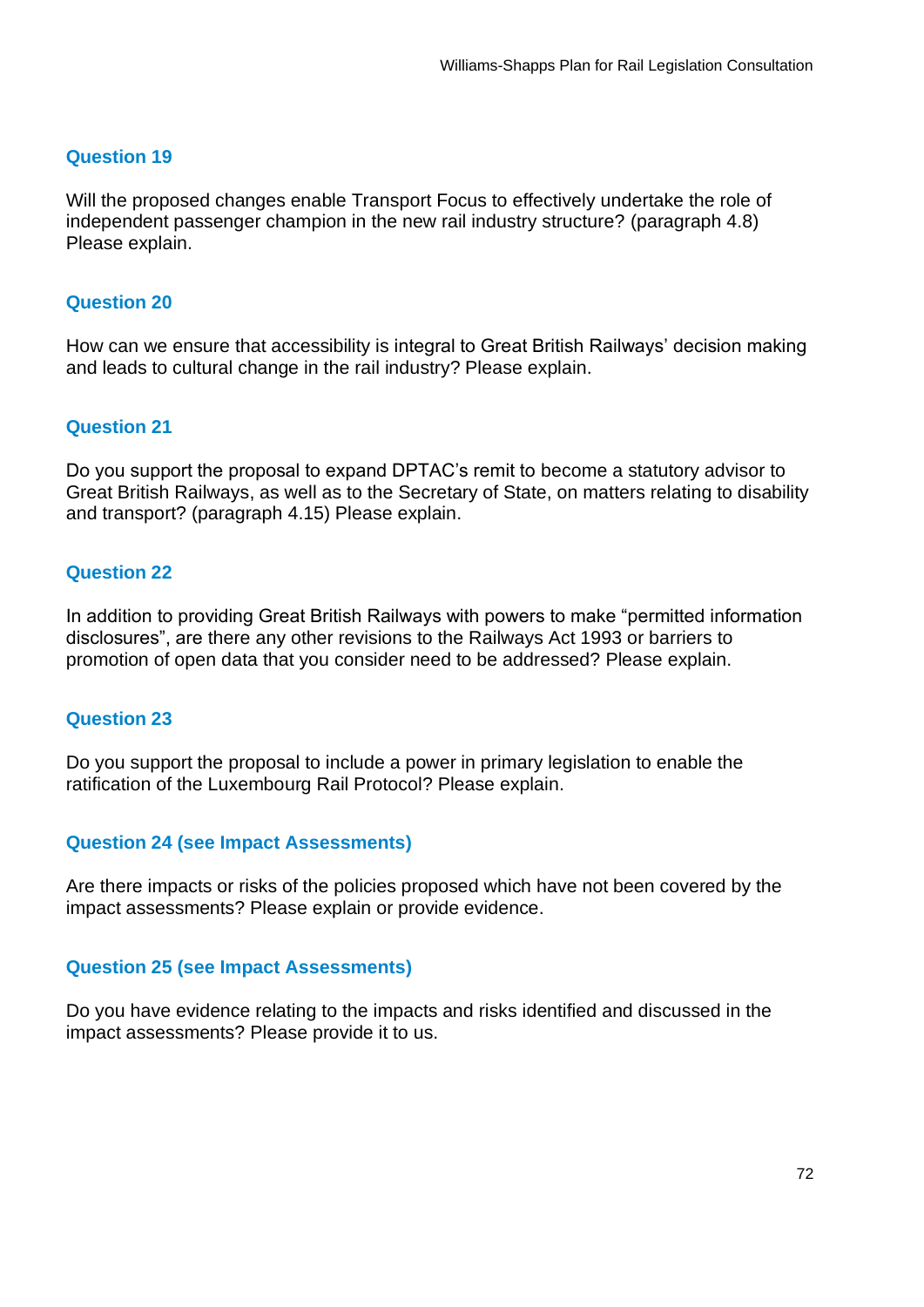# Annex C: Consultation principles

 The consultation is being conducted in line with the government's key consultation principles which are listed below. Further information is available at <https://www.gov.uk/government/publications/consultation-principles-guidance>

If you have any comments about the consultation process please contact:

 Zone 1/29 Great Minster House Consultation Co-ordinator Department for Transport London SW1P 4DR Email: [consultation@dft.gsi.gov.uk](mailto:consultation@dft.gsi.gov.uk)